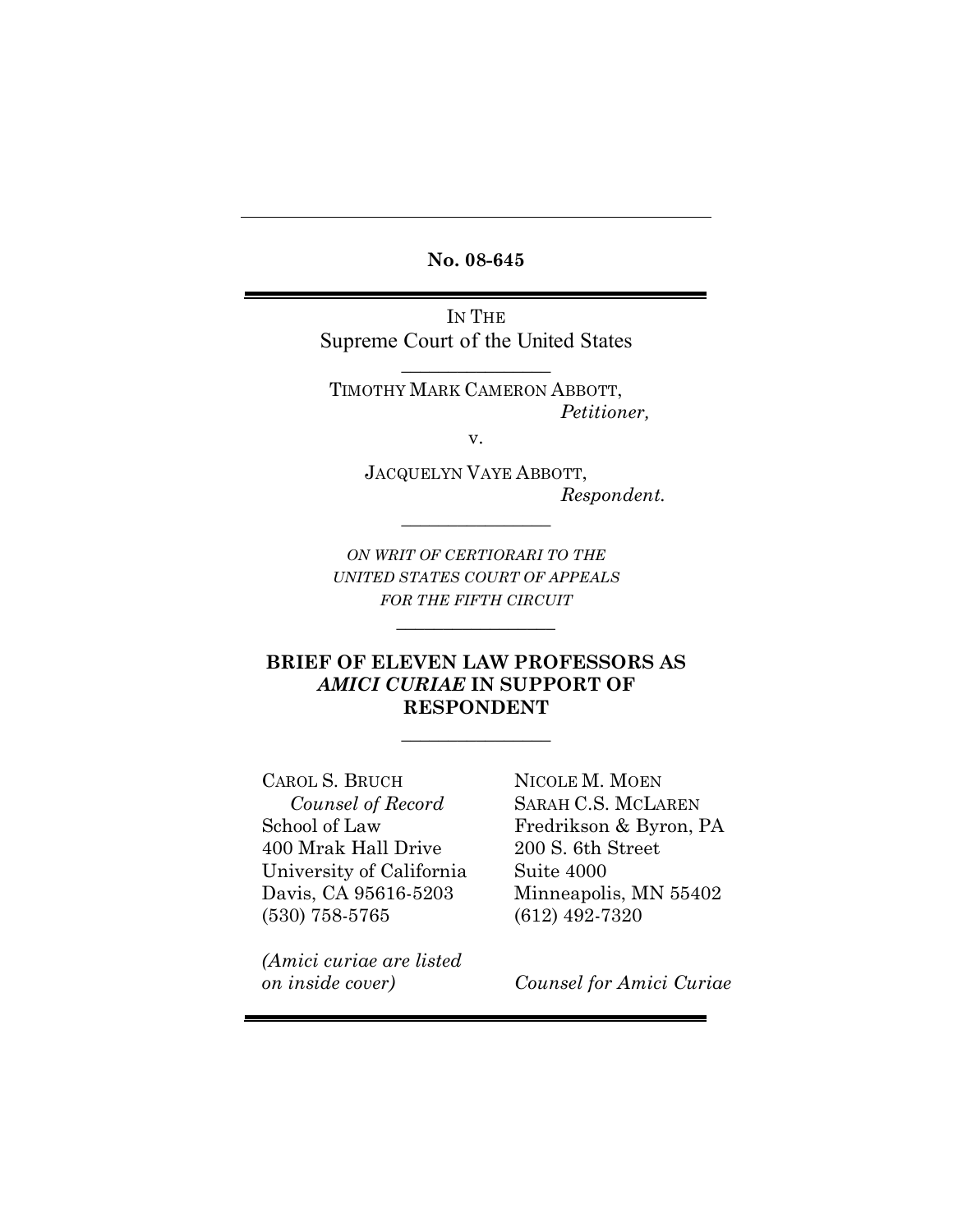#### **AMICI CURIAE**

Susan Frelich Appleton\* *John S. Lehmann Research Professor* and *Lemma Barkeloo & Phoebe Couzins Professor of Law* Washington University School of Law

W. Warren H. Binford *Assistant Professor of Law & Director of the Clinical Law Program* Willamette University College of Law

Robin J. Effron *Assistant Professor of Law* Brooklyn Law School

Ann E. Freedman *Associate Professor of Law* Rutgers University School of Law – Camden

John O. Haley *William R. Orthwein Distinguished Professor of Law* Washington University School of Law

\*Institutions listed for identification purposes only.

Herma Hill Kay *Barbara Nachtrieb Armstrong Professor of Law* UC Berkeley School of Law

Frances Olsen *Professor of Law* UCLA Law

Symeon Symeonides *Dean & Alex L. Parks Distinguished Professor of Law* Willamette University College of Law

Sompong Sucharitkul *Distinguished Professor Emeritus of International and Comparative Law* Golden Gate University School of Law *Dean*, Rangsit University School of Law

Merle Weiner *Philip H. Knight Professor of Law* University of Oregon School of Law

D. Kelly Weisberg Professor of Law Hastings College of the Law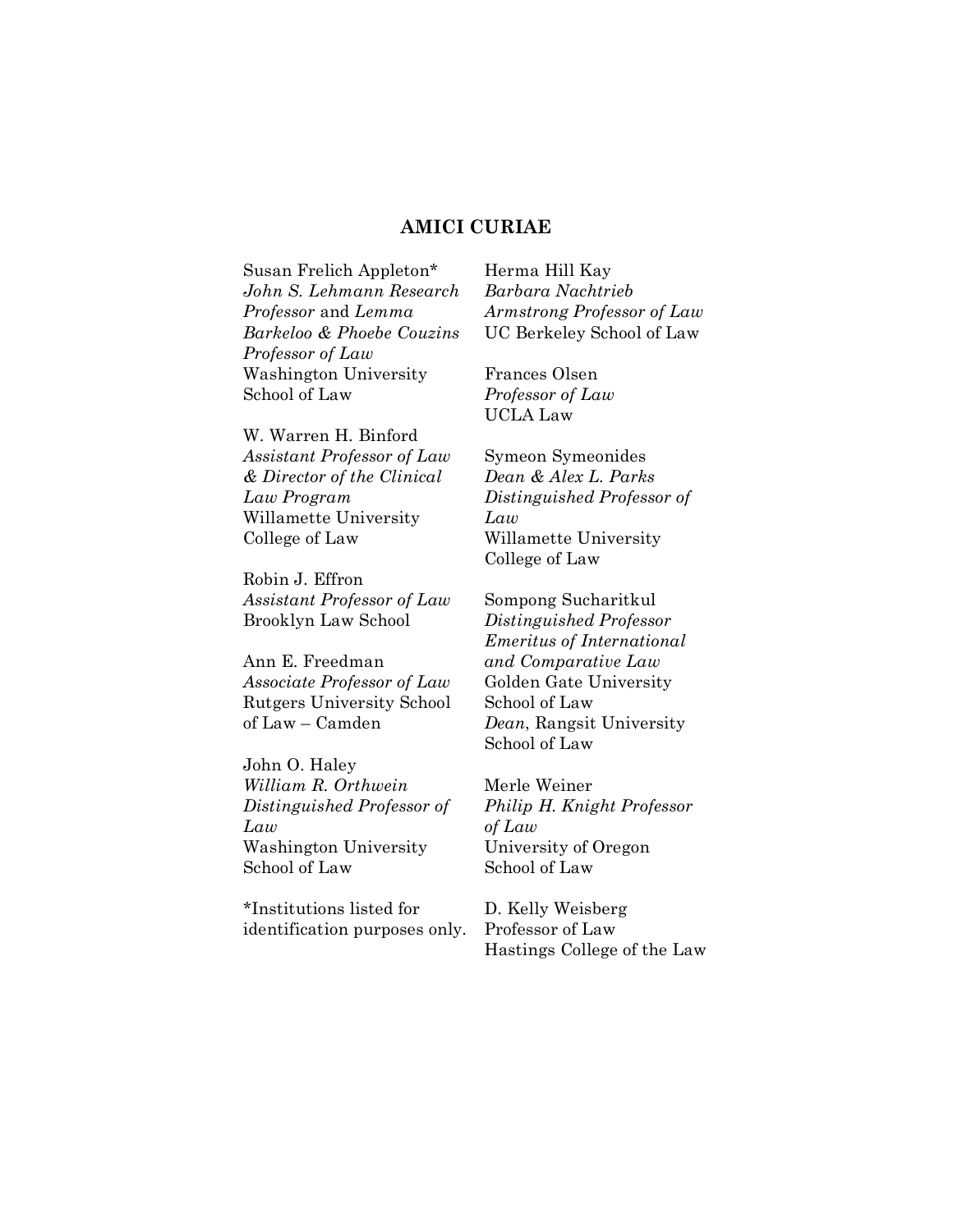#### **QUESTIONS PRESENTED**

Does a travel restriction that prohibits a custodial parent from moving a child abroad without judicial consent confer custody rights on a noncustodial parent who otherwise has only visitation rights so that, if the travel restriction is violated, the noncustodial parent can demand the child's return under the 1980 Hague Child Abduction Convention? Is the answer different if the restriction permits consent by either the court or a visiting parent?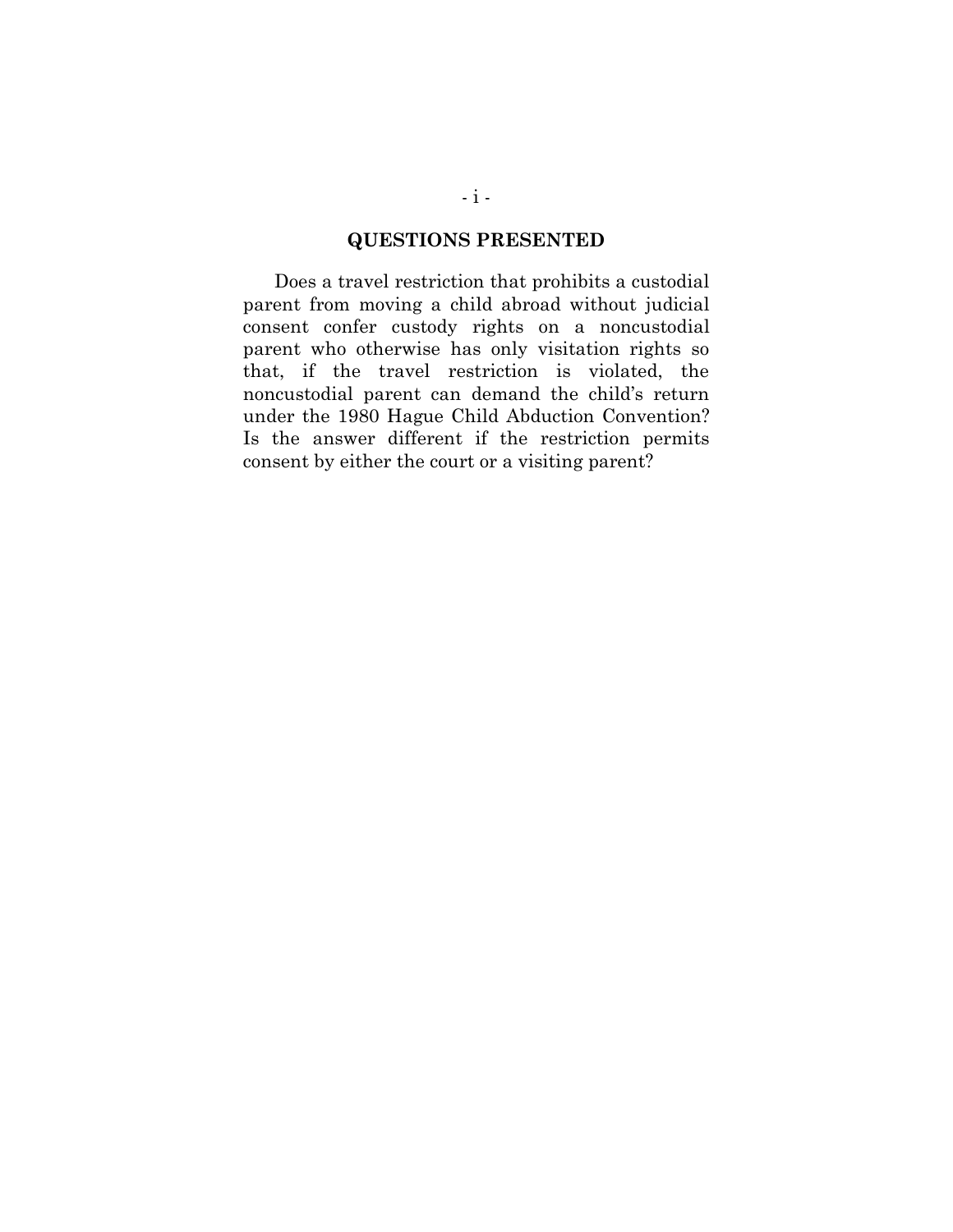# **TABLE OF CONTENTS**

# Page

| I.  |             | THE NATURE AND EFFECT OF THE<br>TRAVEL RESTRICTIONS IN THIS<br>CASE ARE DEBATABLE AND                                                                               |
|-----|-------------|---------------------------------------------------------------------------------------------------------------------------------------------------------------------|
| II. |             | THE CONVENTION DOES NOT<br>PROVIDE A "RIGHT OF RETURN"<br><b>FOR VIOLATION OF TRAVEL</b><br>RESTRICTIONS IF THE APPLICANT<br>HOLDS ONLY VISITATION RIGHTS9          |
|     | $A_{\cdot}$ | Article 5 of the Convention<br>Establishes a Clear Distinction<br>between Rights of Access and                                                                      |
|     | <b>B.</b>   | The Structure and Purpose of the<br>Convention Envisions a Right of<br>Return Only for a Person with<br>Sole, Joint or (in Exceptional<br>Cases) De Facto Custody12 |
|     | C.          | The Preparatory Works Support                                                                                                                                       |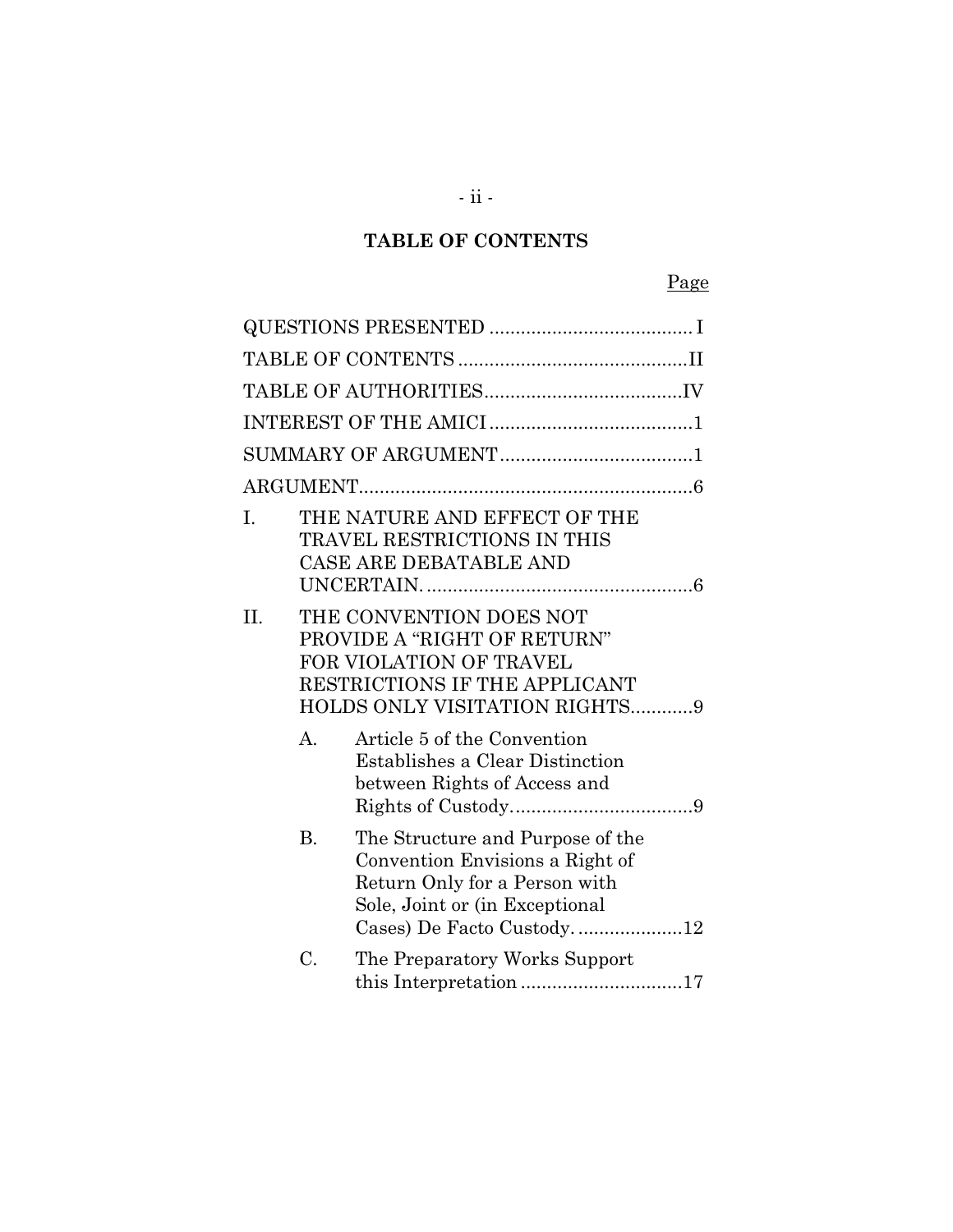|     | D.<br>Years Later, Cannot Be                                                                                                 | Post-Promulgation Discussions at<br>the Special Commissions, Many |
|-----|------------------------------------------------------------------------------------------------------------------------------|-------------------------------------------------------------------|
| HI. | THE WEIGHT OF PERSUASIVE<br>FOREIGN LAW DOES NOT SUPPORT<br><b>INTERPRETING TRAVEL</b><br>RESTRICTIONS AS CUSTODY            | RIGHTS UNDER THE CONVENTION22                                     |
| IV. | REMEDIES FOR VIOLATIONS OF<br><b>TRAVEL RESTRICTIONS AND</b><br>RIGHTS OF VISITATION SHOULD BE<br>DEALT WITH BY AMENDMENT OR | 29                                                                |
|     |                                                                                                                              |                                                                   |

# **APPENDIX**

| Minors Law 16,618 art. 49 (Chile) (current |
|--------------------------------------------|
|                                            |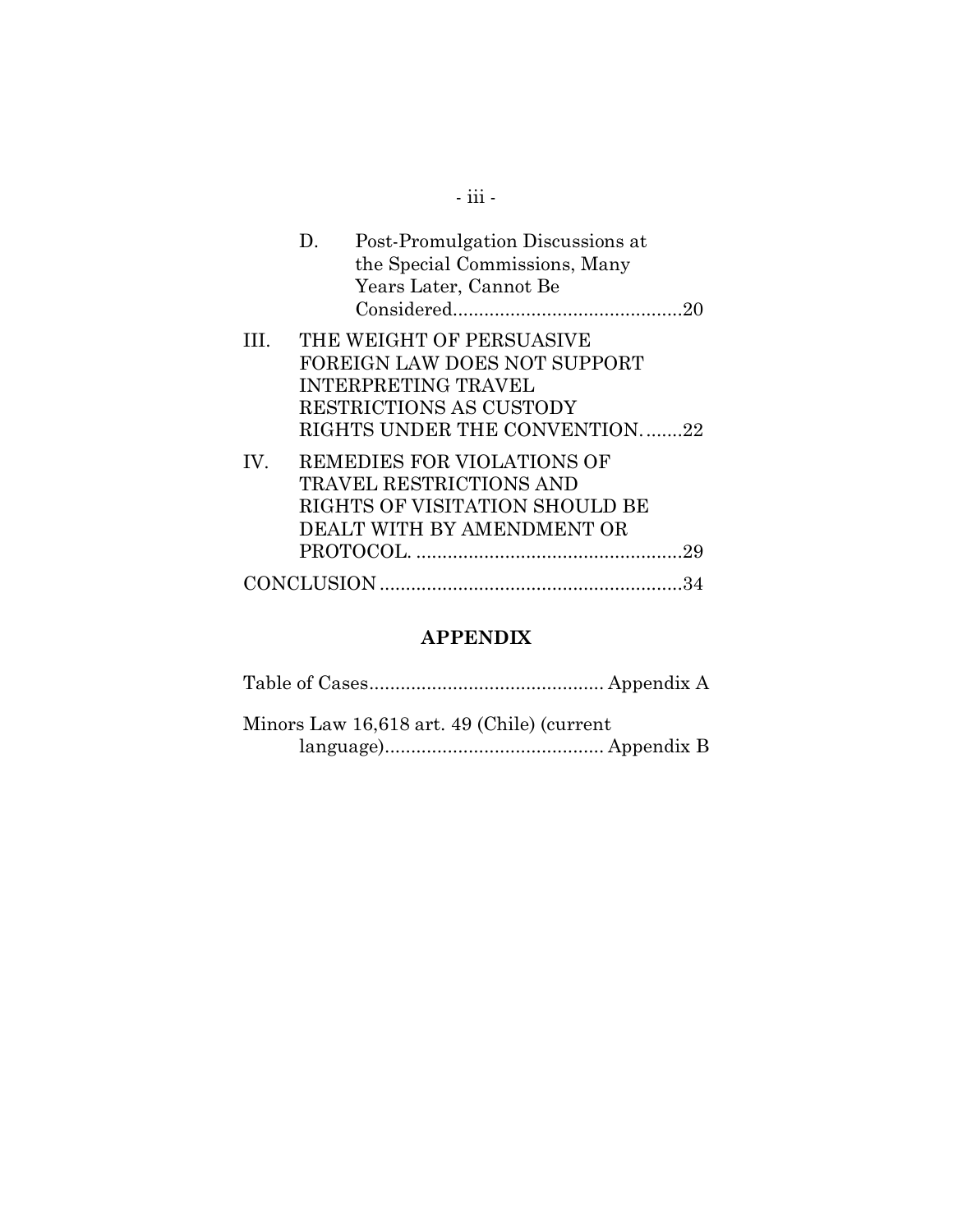# **TABLE OF AUTHORITIES**

## **FOREIGN CASES**

| A 5271/92 Foxman v. Foxman, [1992] (Isr.) 25                                                                               |
|----------------------------------------------------------------------------------------------------------------------------|
| Bundesverfassungsgericht [BVerfG] [Fed.<br>Const'l. Ct.] July 18, 1997, 2BvR 1126/97                                       |
|                                                                                                                            |
| Miscellaneous Civil Application 1648/92<br><i>Turner v. Meshulam, D.46(3) 38 (Isr.)</i> 24                                 |
| Murray v. Director of Family Service ACT,<br>(1993) F.L.C. 92-416 (Austl.)31                                               |
| Oberster Gerichtshof [OGH] [Supreme Ct.]<br>May 2, 1992, 20b596/91 (Austria)26                                             |
| OLG Dresden FamRZ, 2003, 468 (F.R.G.)24                                                                                    |
| OLG Dresden FamRZ, 2002, 1136 (F.R.G.)24                                                                                   |
| Proc. Rép. c. M.B., Cour d'Appel d'Aix-en-<br>Provence (6e Ch.) 23 March 1989, 79<br>Rev. crit. 1990, 529 note Y. Lequette |
| Proc. Rép. Périgueux c. Mme. Y, T.G.I.<br>Pe rigueux, Mar. 17, 1992, D. 1992, p.                                           |
| Re M (Abduction: Intolerable Situation) [2000]<br>1 F.L.R. 930 (22 March 2000) (Fam.                                       |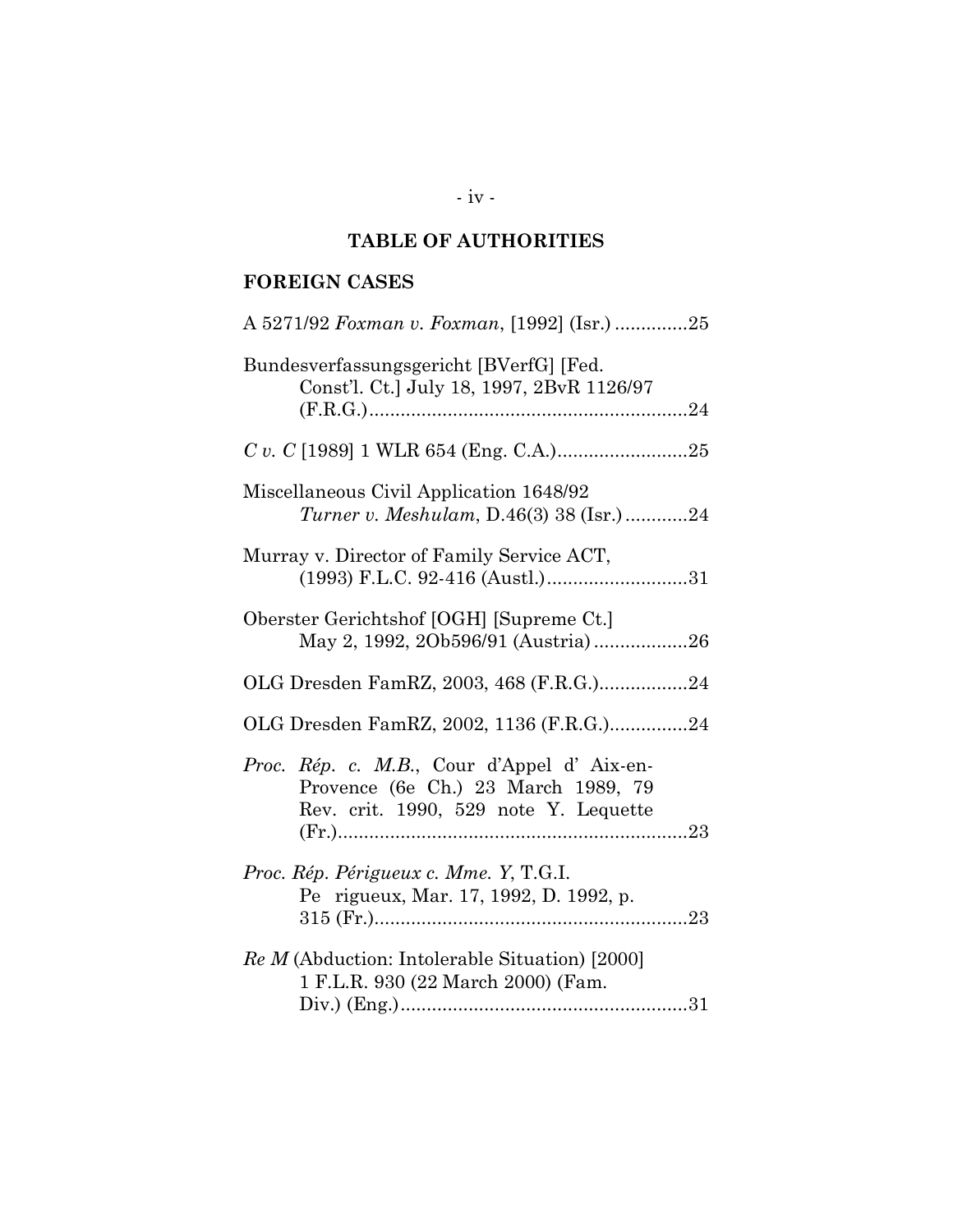# *Sonderup v. Tondelli*, 2001 (1) SA 1171 (CC) (S. Afr.).............................................................23

| Thomson v. Thomson, [1994] 3 S.C.R. 551 |  |
|-----------------------------------------|--|
|                                         |  |

## **FOREIGN CODES, STATUTES AND DECREES**

Minors Law 16,618 art. 49 (Chile)...............................8

#### **TREATIES**

| International Child Abduction, Oct. 25,  |
|------------------------------------------|
| 1980, T.I.A.S. No. 11,670, 1343 U.N.T.S. |
|                                          |

Vienna Convention on the Law of Treaties, 1155 U.N.T.S. 331, T.S. No. 58 (1980), 8 I.L.M. 679 (1969) .................................10, 17, 20

### **OTHER AUTHORITIES**

| Bodenheimer, Brigitte M., Progress Under the |    |
|----------------------------------------------|----|
| Uniform Child Custody Jurisdiction Act       |    |
| and Remaining Problems: Punitive             |    |
| Decrees, Joint Custody, and Excessive        |    |
| <i>Modifications, 65 CAL. L. REV. 978</i>    |    |
|                                              | 15 |

Bruch, Carol S., *Religious Law, Secular Practices, and Children's Human Rights in Child Abduction Cases Under the Hague Child Abduction Convention*, 33 NYU J. INT'L L. & POL. 49, 49-51 (2000) ..........2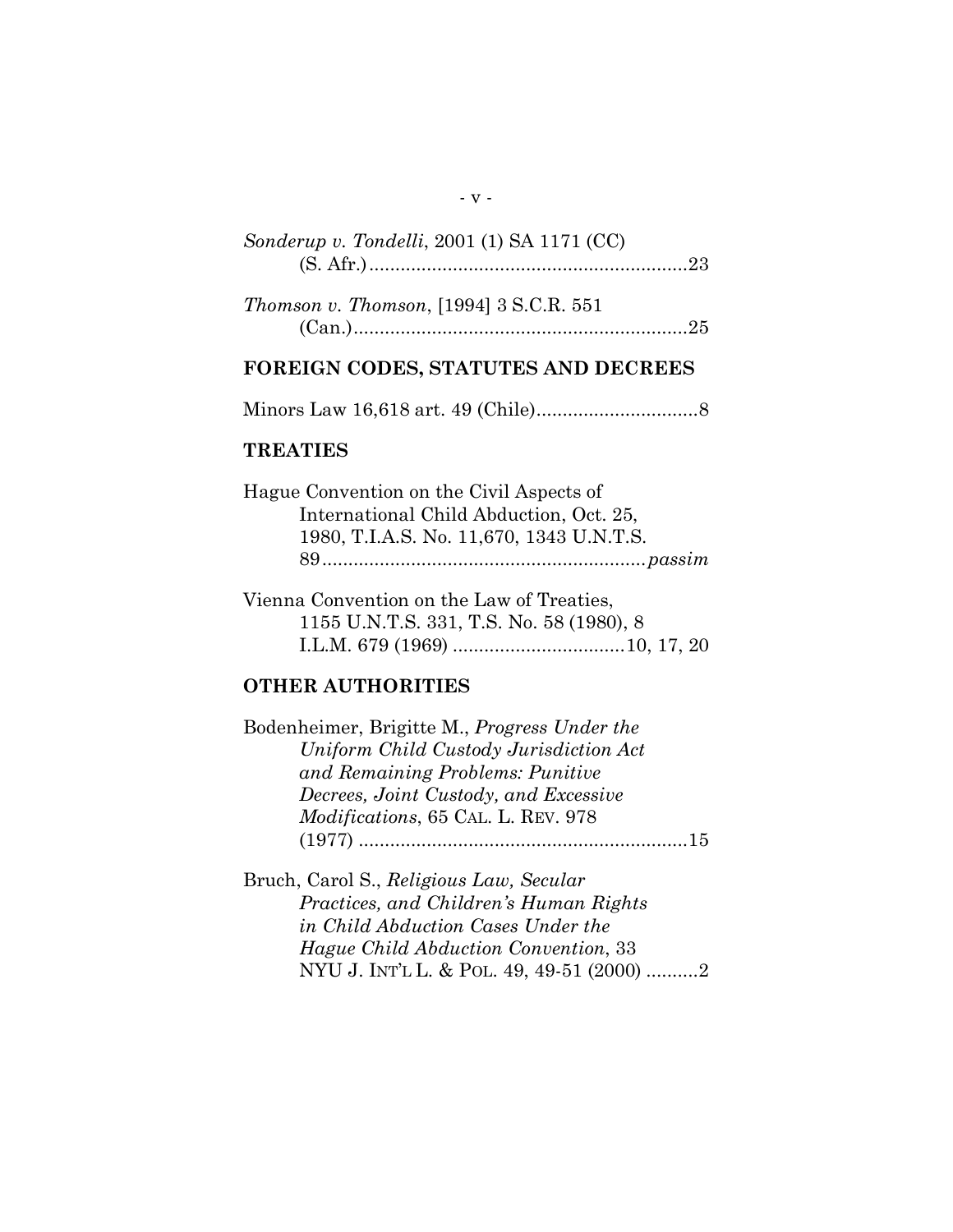| Bruch, Carol S, Sound Research or Wishful                                    |
|------------------------------------------------------------------------------|
| Thinking? Lessons from Relocation Law,                                       |
| Bruch, Carol S., The Central Authority's Role                                |
| Under the Hague Child Abduction                                              |
| Convention: A Friend in Deed, 28 FAM.                                        |
| Bruch, Carol S., The Unmet Needs of Domestic                                 |
| Violence Victims and Their Children in                                       |
| Hague Child Abduction Convention                                             |
| Cases, 38 FAM. L.Q. 529 (2004)17, 33                                         |
| Convention of 25 October 1980 on the Civil<br>Aspects of International Child |
|                                                                              |
| Edleson, J., et al., <i>Multiple Perspectives on</i>                         |
| Battered Mothers and Their Children                                          |
| Fleeing to the U.S. for Safety: A Study of                                   |
| Hague Convention Cases (Draft Final                                          |
| Report to the National Institute of                                          |
|                                                                              |
| E-mails from Prof. Dr. Michael Coester,                                      |
| Ludwig-Maximilians-Universität                                               |
| München (Univ. of Munich), German                                            |
| lawyer who holds an LL.M from the                                            |
| University of Michigan to Carol S.                                           |
| Bruch, Distinguished Professor Emerita,                                      |
| Research Professor of Law, University of                                     |
| California, Davis, School of Law(Nov. 5                                      |
| and 8, 2009) (on file with Prof. Bruch)24                                    |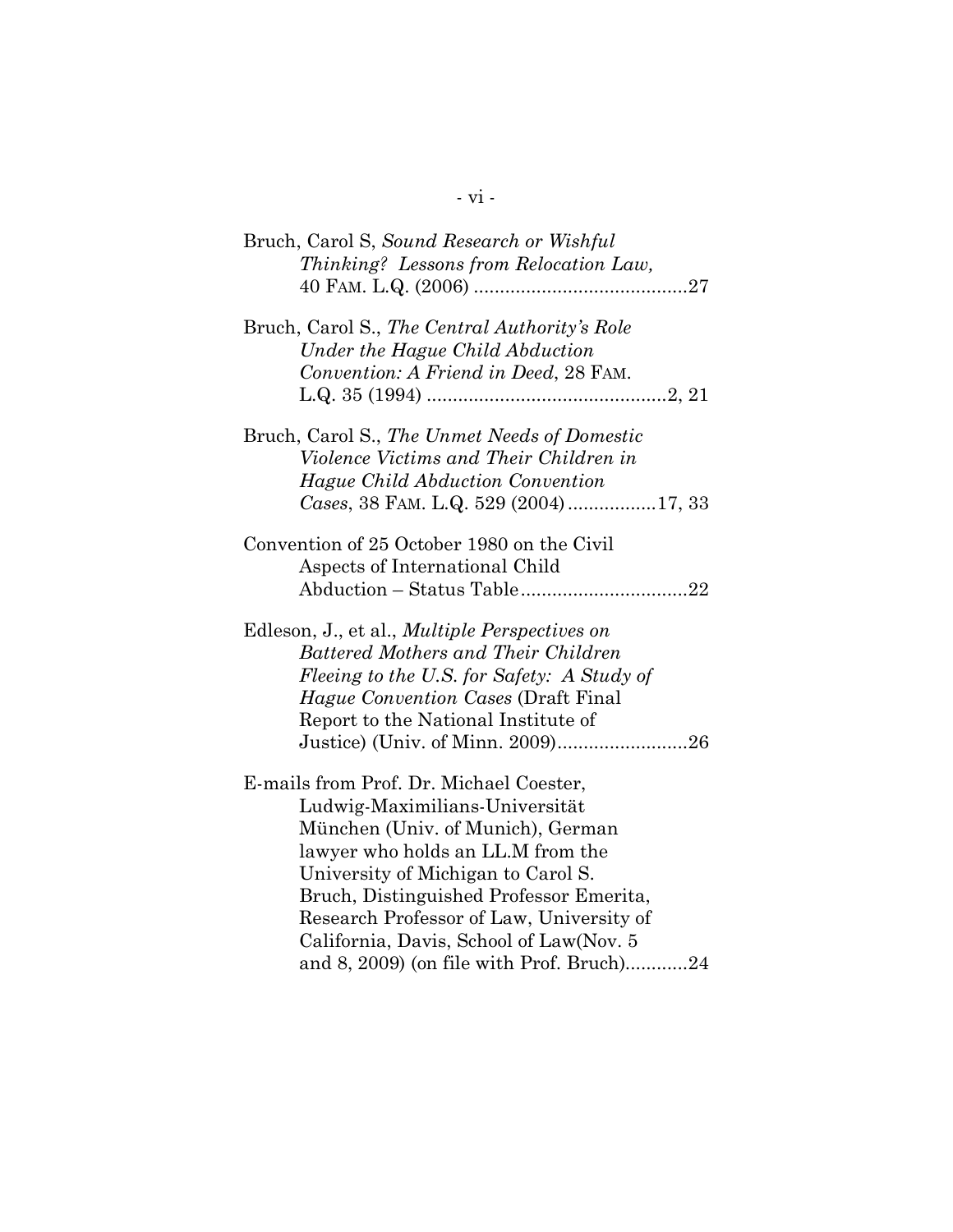| E-mails from Carina DuToit, Attorney, Centre<br>for Child Law, Univ. of Pretoria, to Prof.<br>Bruch (Nov. $5, 6, 2009$ ) (on file with                                                                                                                                                                                                          |
|-------------------------------------------------------------------------------------------------------------------------------------------------------------------------------------------------------------------------------------------------------------------------------------------------------------------------------------------------|
| E-Mail from Cristián Fabres, Guerrero, Olivos,<br>Novoa y Errázuriz, Chilean lawyer who<br>holds an LL.M. from the University of<br>California, Davis, to Carol S. Bruch,<br>Distinguished Professor Emerita,<br>Research Professor of Law, University of<br>California, Davis, School of Law (Nov. 2,                                          |
| 2009 at 06:39 PST) (on file with Prof.                                                                                                                                                                                                                                                                                                          |
| E-Mail from Cristián Fabres, Guerrero, Olivos,<br>Novoa y Errázuriz, Chilean lawyer who<br>holds an LL.M. from the University of<br>California, Davis, to Carol S. Bruch,<br>Distinguished Professor Emerita,<br>Research Professor of Law, University of<br>California, Davis, School of Law(Nov. 2,<br>2009 at 11:22 PST) (on file with Prof. |
| E-mail from Edwin Freedman, Law Offices of<br>Ed Freedman, Member of the NY and<br>Israeli bars to Elisabeth McKechnie,<br>Public Services Librarian, UC Davis<br>Law Library (Nov. 4, 2009) (on file with                                                                                                                                      |
| Emails from Dr. Rhona Schuz, Senior Lecturer<br>and Co-Director, The Centre for the<br>Rights of the Child and the Family,                                                                                                                                                                                                                      |

- vii -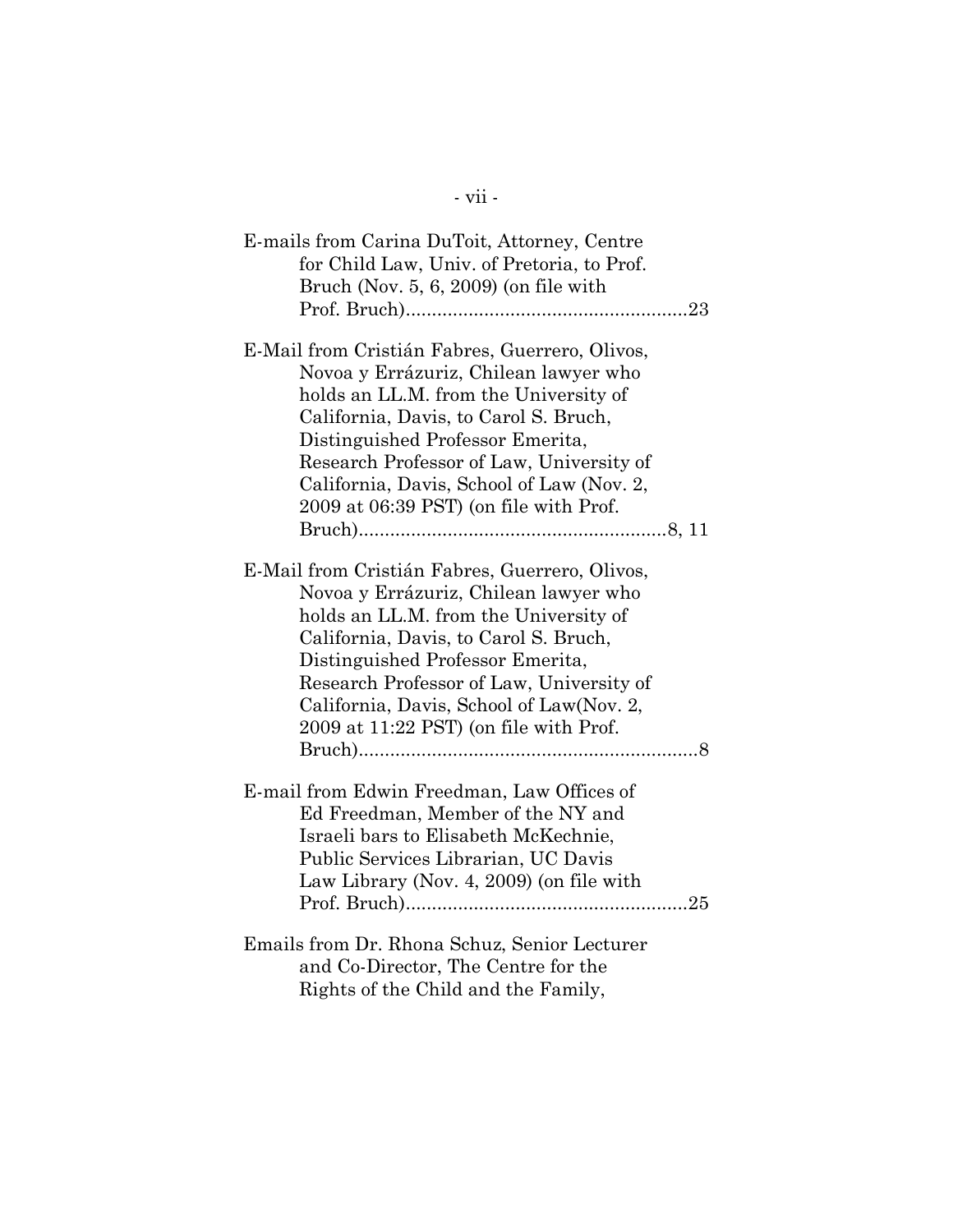| Sha'anei Mishpat College, holder of<br>graduate law degrees from England, to<br>Carol S. Bruch, Distinguished Professor<br>Emerita, Research Professor of Law,<br>University of California, Davis, School of<br>Law (Nov. $3$ and $19$ , $2009$ ) (on file with |
|-----------------------------------------------------------------------------------------------------------------------------------------------------------------------------------------------------------------------------------------------------------------|
| Hague Conference on Private International<br>Law: 3 ACTES ET DOCUMENTS DE LA<br><b>QUATORZIÈME SESSION (Child Abduction)</b>                                                                                                                                    |
| Johnston, Janet R. et al., Early Identification<br>of Risk Factors for Parental Abduction,<br>JUVENILE JUSTICE BULLETIN 1, 4-5 (Mar.                                                                                                                            |
| L'Heureux-Dubé, Justice Claire, Cherishing<br>our Children: The Role of the Hague<br>Convention on the Civil Aspects of Child                                                                                                                                   |
| Pérez-Vera, Elisa, Explanatory Report on the<br>1980 Hague Child Abduction<br>Convention, ACTES ET DOCUMENTS DE LA<br>QUATORZIÈME SESSION, TOME III, 426-                                                                                                       |
| Reunite Research Unit, RESEARCH REPORT: The<br><b>Outcomes for Children Returned</b><br>Following an Abduction (Sept. 2003)31                                                                                                                                   |
| Silberman, Linda, Patching Up the Abduction<br>Convention: A Call for a New<br>International Protocol and a Suggestion                                                                                                                                          |

- viii -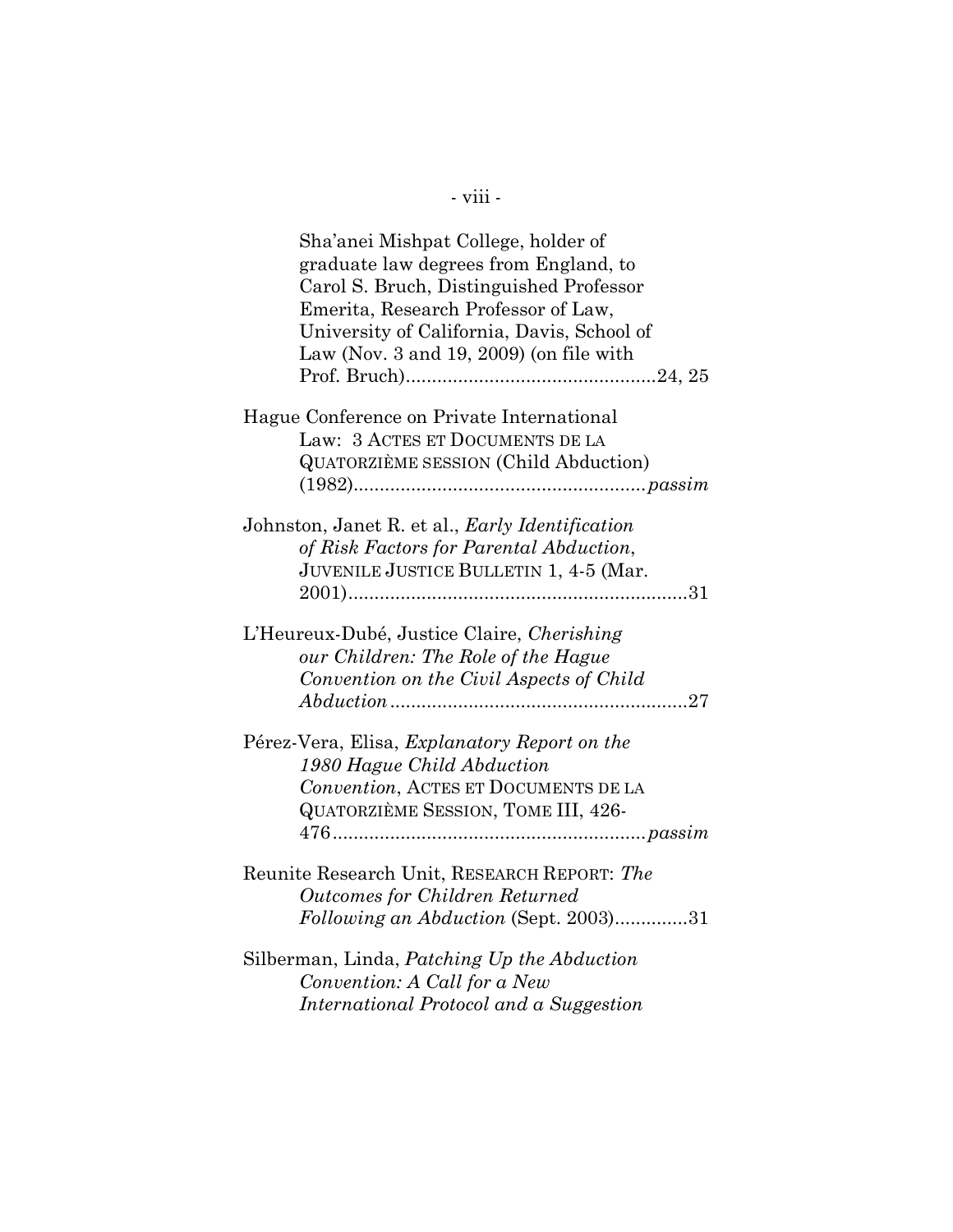| for Amendments to ICARA, 38 TEX. INT'L                                                                                           |
|----------------------------------------------------------------------------------------------------------------------------------|
| STATUTE OF THE HAGUE CONFERENCE ON<br>PRIVATE INTERNATIONAL LAW, Arts. 4(1)-                                                     |
| Sturge, Dr. Claire, with Dr. Danya Glaser,<br>Contact and Domestic Violence – The<br>Experts' Court Report, Sept. 2000 [FAM.     |
| Uniform Child Custody Jurisdiction Act, 9                                                                                        |
| Uniform Child Custody Jurisdiction<br>Enforcement Act, 9 U.L.A. 649-52 (1997)                                                    |
| Vienna Convention on the Law of Treaties,<br>International Law Commission<br>Commentary, 2 ILC Yearbook 1066 T                   |
| Weiner, Merle, <i>International Child Abduction</i><br>and the Escape from Domestic Violence,<br>69 FORDHAM L. REV. 593 (2000)27 |
| <b>REGULATIONS</b>                                                                                                               |

|--|--|--|--|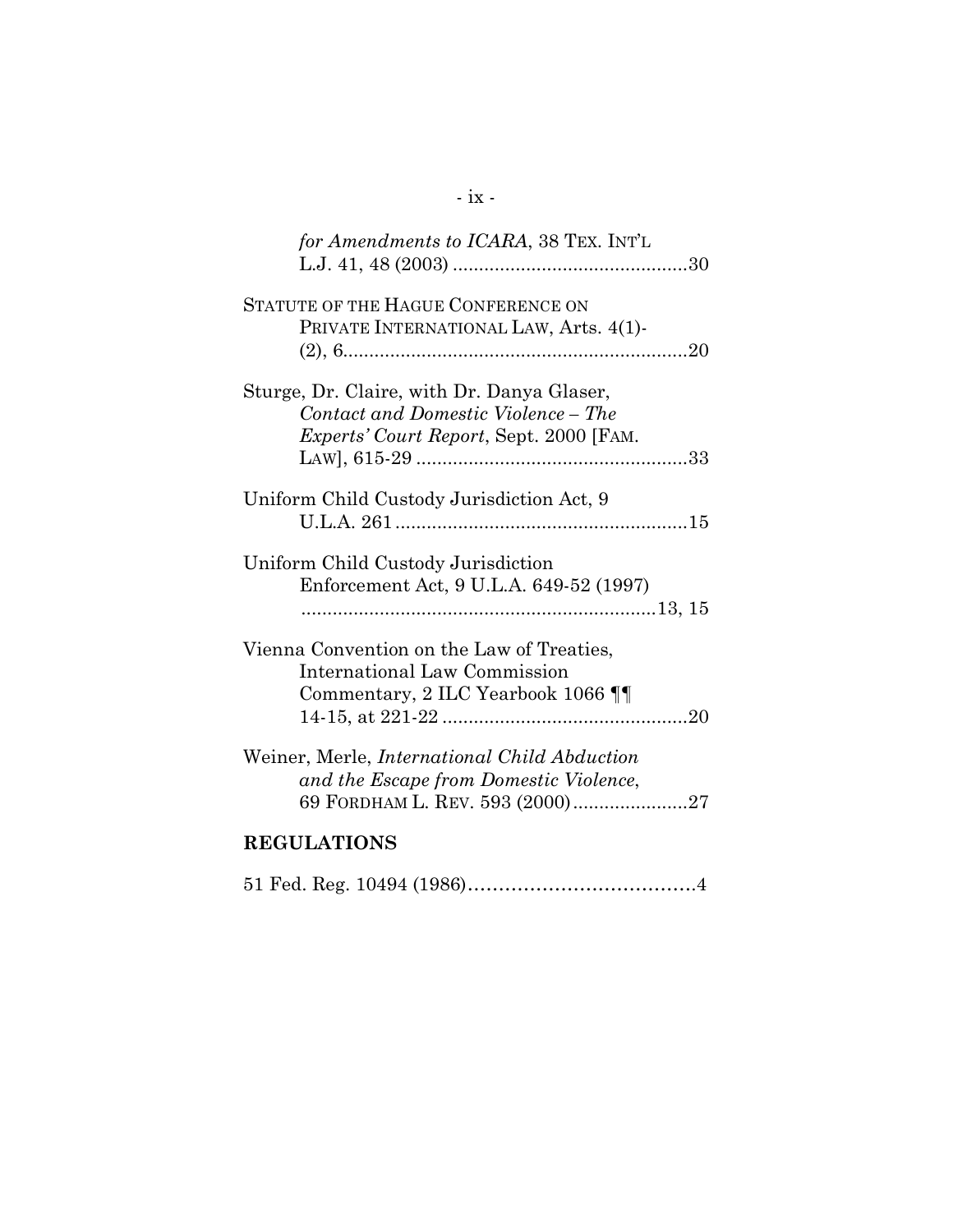#### **INTEREST OF THE AMICI**

We write as academics with no financial interest in the outcome of this case.1 We teach in the fields of conflict of laws, family law, comparative law, and international law. Our sole concern is for the correct interpretation of the Convention.

#### **SUMMARY OF ARGUMENT**

The 1980 Convention on the Civil Aspects of International Child Abduction2 (the Convention) is the first international family law treaty this country joined. It applies to wrongful international removals or retentions of children between Contracting States.

When a noncustodial parent removes a child from the custodial parent,3 absent narrow defenses, the

<sup>1</sup> Pursuant to Supreme Court Rule 37.6 counsel for the *amici* certify that no counsel for a party authored any part of this brief, and no person or entity other than counsel for the *amici* has made a monetary contribution to the preparation or submission of this brief. The parties' consents have been filed.

<sup>2</sup> T.I.A.S. No. 11,670, 1343 U.N.T.S. 89 (references to "Article" is to this Convention, unless otherwise stated). The Hague Conference published the Convention's legislative history in III ACTES ET DOCUMENTS DE LA QUATORZIÈME SESSION (hereafter ACTES).

<sup>3</sup> For ease of comprehension, we will use terminology common in this country's family law. The parties will be called Mother and Father, and "visitation" is used in place of "access". Parents who hold any form of joint custody will be identified specifically. What have come to be known as *ne exeat* orders or provisions will be called travel restrictions unless specificity requires otherwise.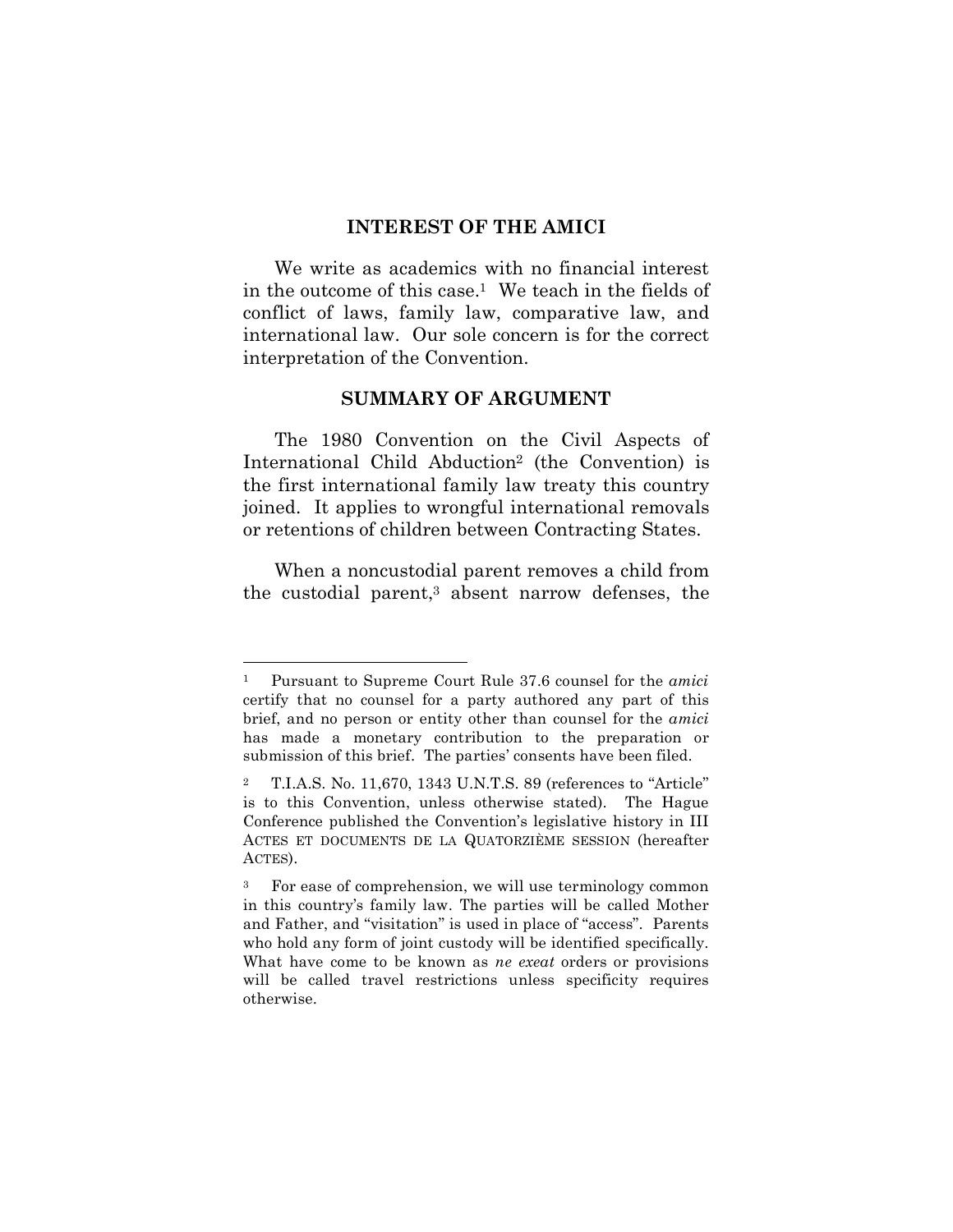Convention returns the child to the caregiver.4 There is no dispute (apart from the limited question of travel restrictions) that when it is a custodial parent who removes the child from a noncustodial parent, the Convention does not provide for return, but rather such remedies as are available in the new location.<sup>5</sup>

This dramatic distinction in the remedies for custodial and noncustodial parents requires that custody and visitation be clearly delineated, as a blurring of the distinction would have unintended and potentially grave consequences. The Convention therefore separately defines "rights of custody" and

<sup>4</sup> Because only a removal is involved in this case, in this discussion we will omit references to wrongful retentions, which concern refusals to return a child after visits abroad. Every time we refer to a removal, however, the Convention treats retention in the same fashion. We shall also limit discussion to matters that involve two countries that have reciprocal treaty obligations. We note, however, that the Convention permits ratification only by countries or their successors who were members at the time of promulgation; all others must accede, and as to these countries, the treaty is in force only for other States Parties that accept the accession. For the explanation for these rules, *see* Carol S. Bruch, *Religious Law, Secular Practices, and Children's Human Rights in Child Abduction Cases Under the Hague Child Abduction Convention*, 33 NYU J. Int'l L. & Politics 49, 49-51 (2000).

<sup>5</sup> *See* Art. 21 (providing Central Authority assistance "to promote the peaceful enjoyment of access" and "remove obstacles" to it; permitting assistance in filing proceedings). *See also* Art. 7; Carol S. Bruch, *The Central Authority's Role Under the Hague Child Abduction Convention: A Friend in Deed*, 28 FAM. L.Q. 35 (1994).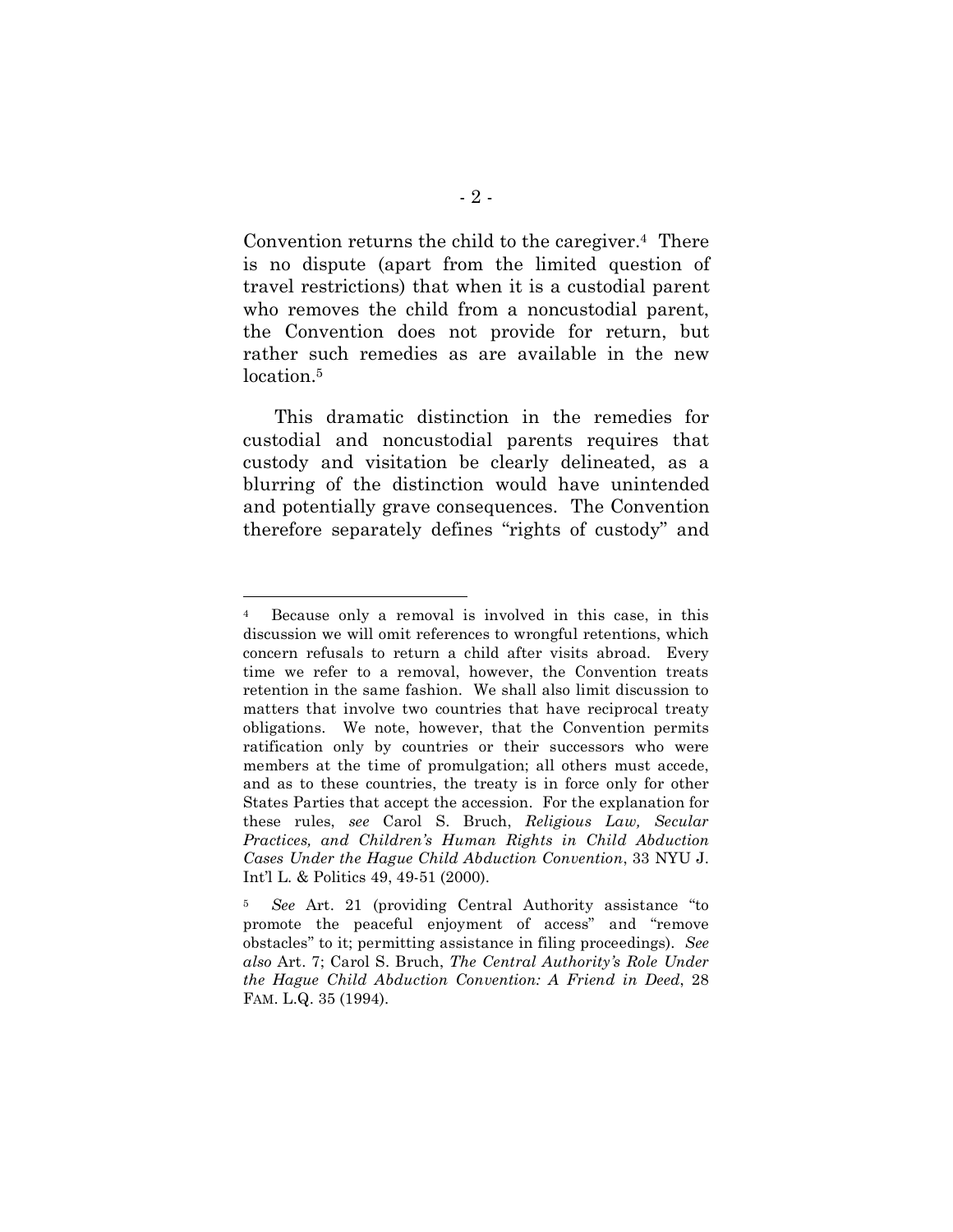"rights of access" as distinct and non-overlapping categories.

The normal meaning of the treaty language, as well as its context and purpose, makes clear that a visiting parent remains a visiting parent even when travel restrictions from any source (also known as *ne exeat* provisions) are breached by the child's removal. The clear negotiating history, including a 19-3 vote that expressly rejected a proposal to provide returns for visitation cases, including those that contain travel restrictions, confirm this conclusion: travel restrictions protect visitation rights and do not import custody rights into a visitation order. The Convention was not intended to, and does not, provide a "right of return" remedy for a parent who takes a child away from a parent with sole custody, for breach of a travel restriction.

Contrary to assertions in some of the briefs, the weight of persuasive foreign law does not support interpreting travel restrictions as conferring custody rights under the Convention. Several of the cited decisions about violations of travel restrictions merely hold that a visiting parent with joint custody has a right to return, a rule set forth in the express language of Article 3, and therefore are not relevant. The remaining decisions come primarily from countries that apply common law methodology to Convention litigation and often defer to decisions of the English courts, but the Canadian Supreme Court disagrees, as does the majority of U.S. lower court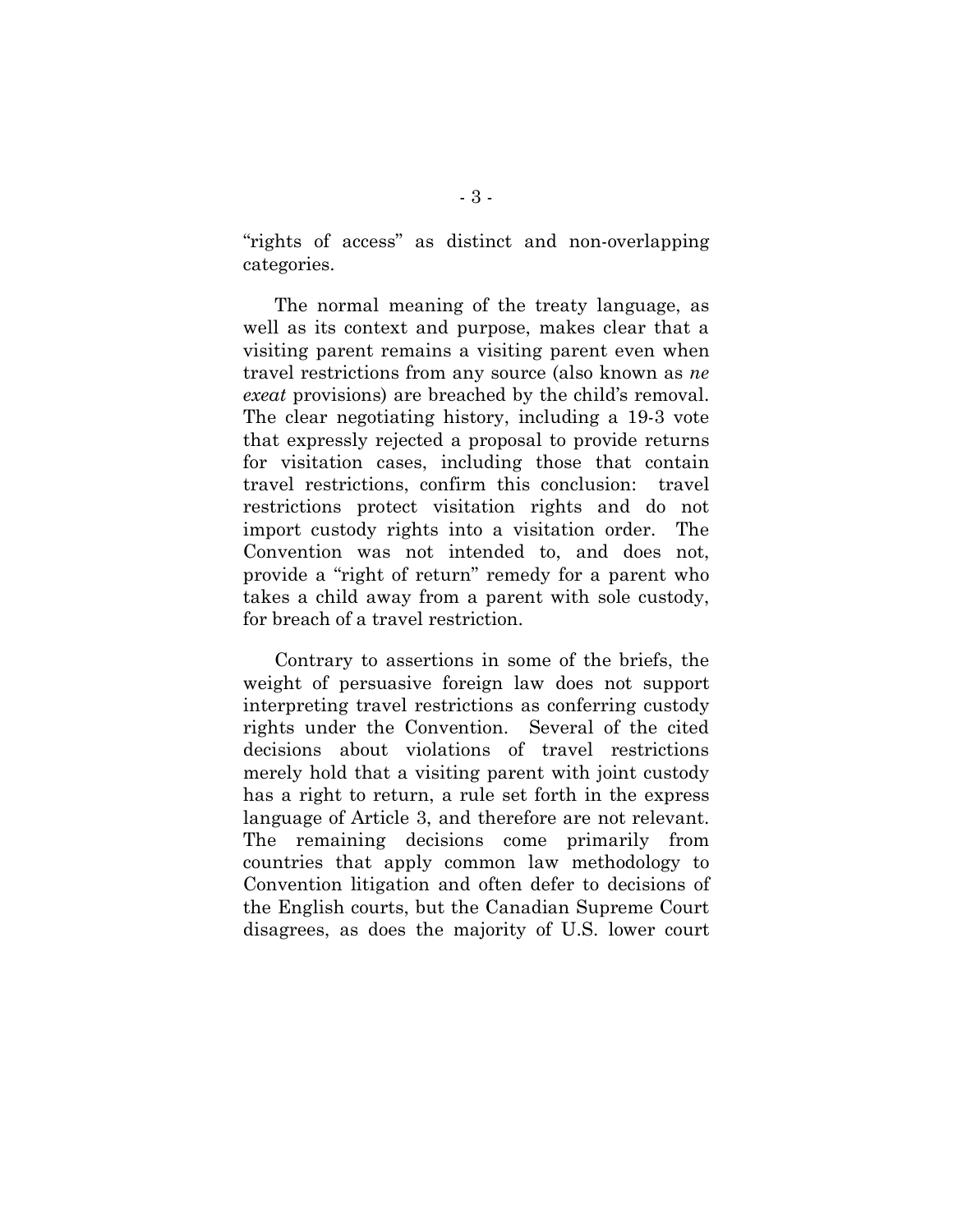opinion – two countries which, taken together, have a roughly equal Convention caseload.6

There is thus at present no "weight of common law authority" that favors granting custody rights when travel restrictions are present in what is otherwise a straightforward visitation case. Rather, there is a genuine disagreement among the common law courts that have addressed the question. Once corrected for misinformation and lacunae in the foreign law materials that have been cited to this and other courts, moreover, the civil law authorities on point are similarly divided. Taken as a whole, the foreign caselaw fails to provide a consistent view that deserves this Court's deference. What is essentially bean-counting, however denominated, and whether invoked by those supporting Petitioner or those, like ourselves, who support Respondent, surely should not dictate this country's international commitments.

What is at issue in this case, we submit, is an effort to amend the 1980 Convention under the guise of interpretation. As is evident from the State Department's own change of position, $\tau$  the view that

<sup>6</sup> *See* Appendix A.

<sup>7</sup> The State Department's own legal analysis accompanying submission of the Convention to the Senate takes it as "given" that the Convention is aimed at protecting those who actually care for the child against those who use abduction as a means of modifying custody arrangements. *See* 51 Fed. Reg. 10494, 10504 (a fundamental purpose is to prevent child abductions by persons as a means of "obtaining their physical and/or legal custody"); 51 Fed. Reg. 10505 ("it is up to the person who actually exercised custody prior to the abduction . . . to invoke the Convention to secure the child's return"); 51 Fed. Reg. 10507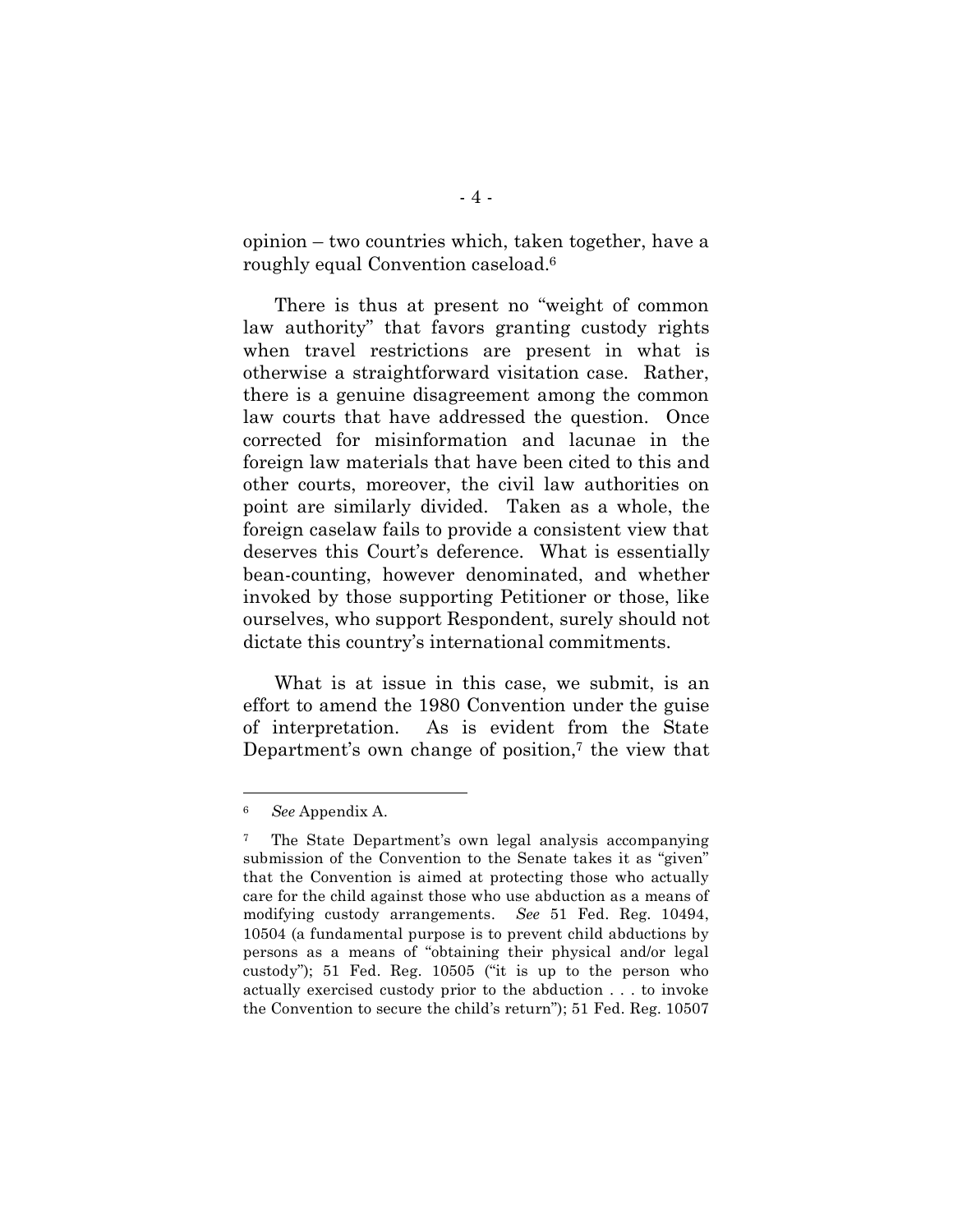travel restrictions confer "custody rights" is of relatively modern origin, and was not the view when the Convention was drafted. The question of protecting visitation rights is particularly complex and nuanced. The "interpretation" urged upon the Court would address only one small aspect – travel restrictions – by itself, and without consideration of the whole subject matter. This isolated alteration is not only juridically impermissible, but also unwise as a practical matter. Travel restrictions are, for example, increasingly used to protect convenient visitation, and several of the cases where they were treated as conferring custody rights reveal sobering facts that call them into question as persuasive authority. Amendment should be therefore be sought through legislative means: a new document promulgated by a plenary diplomatic session of the Hague Conference on Private International Law. That avenue is available, as consideration of such a protocol was placed on that body's work schedule earlier this year.<sup>8</sup>

Only if a revision is considered in the appropriate diplomatic venue, will it be possible for the United States, in concert with other nations, to review experience under the 1980 Convention (including cases ordering return that have resulted in great harm), to consider the needs of women and children in abuse cases – a topic not addressed when the 1980 Convention was drafted, and to make a full

<sup>(&</sup>quot;in the scheme of the Convention it is presumed that the person who has custody actually exercised it").

<sup>8</sup> *See* http://www.hcch.net/upload/wop/genaff\_concl09e.pdf.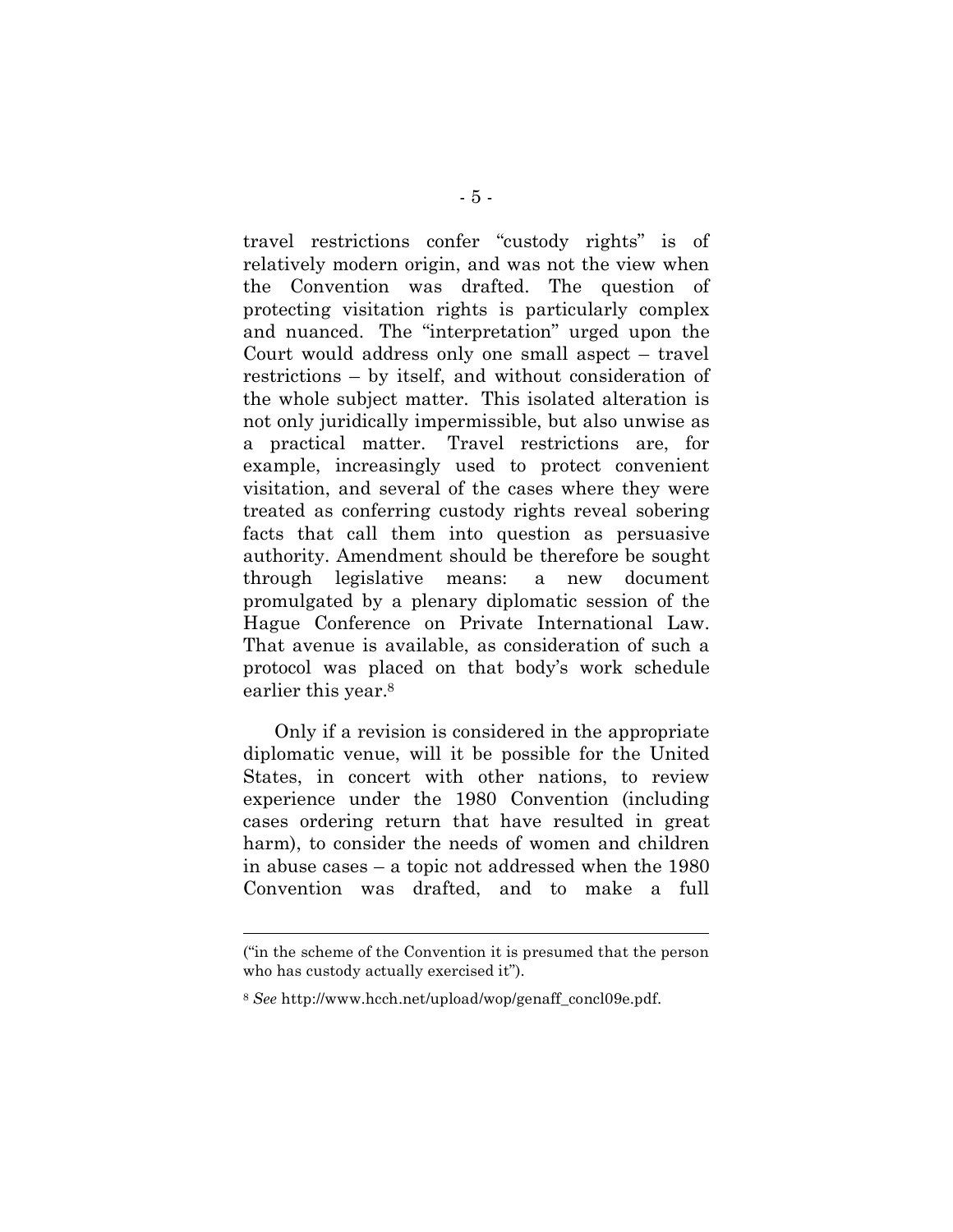examination of the best scientific information now available on the needs of children when their parents live apart and dispute custody. Such inquiries are impossible in the expedited, truncated consideration of an individual parent's return petition in a case such as this one.

In conclusion, the clear language of the Convention, when read in good faith and taken in context, given the structure and purposes of the treaty, as well as the negotiating history, dictates the correct result: a holding that the presence of a travel restriction does not confer rights of custody on a party who otherwise holds only visitation rights. Because of deficiencies in the record that we identify throughout this brief, we also conclude that dismissal of certiorari as improvidently granted would be an appropriate alternative disposition.

#### **ARGUMENT**

## **I. The Nature and Effect of the Travel Restrictions in this Case are Debatable and Uncertain.**

Under Article 3 of the Convention, the removal of a child is considered wrongful if it is in breach of custody rights under the law of the place "in which the child was habitually resident immediately before the removal or retention."9 In this case, the reference

<sup>9</sup> The Convention's official Explanatory Report states that this reference implicitly includes "the rules of private international law", i.e., choice-of-law rules, so that all possible sources of law are available.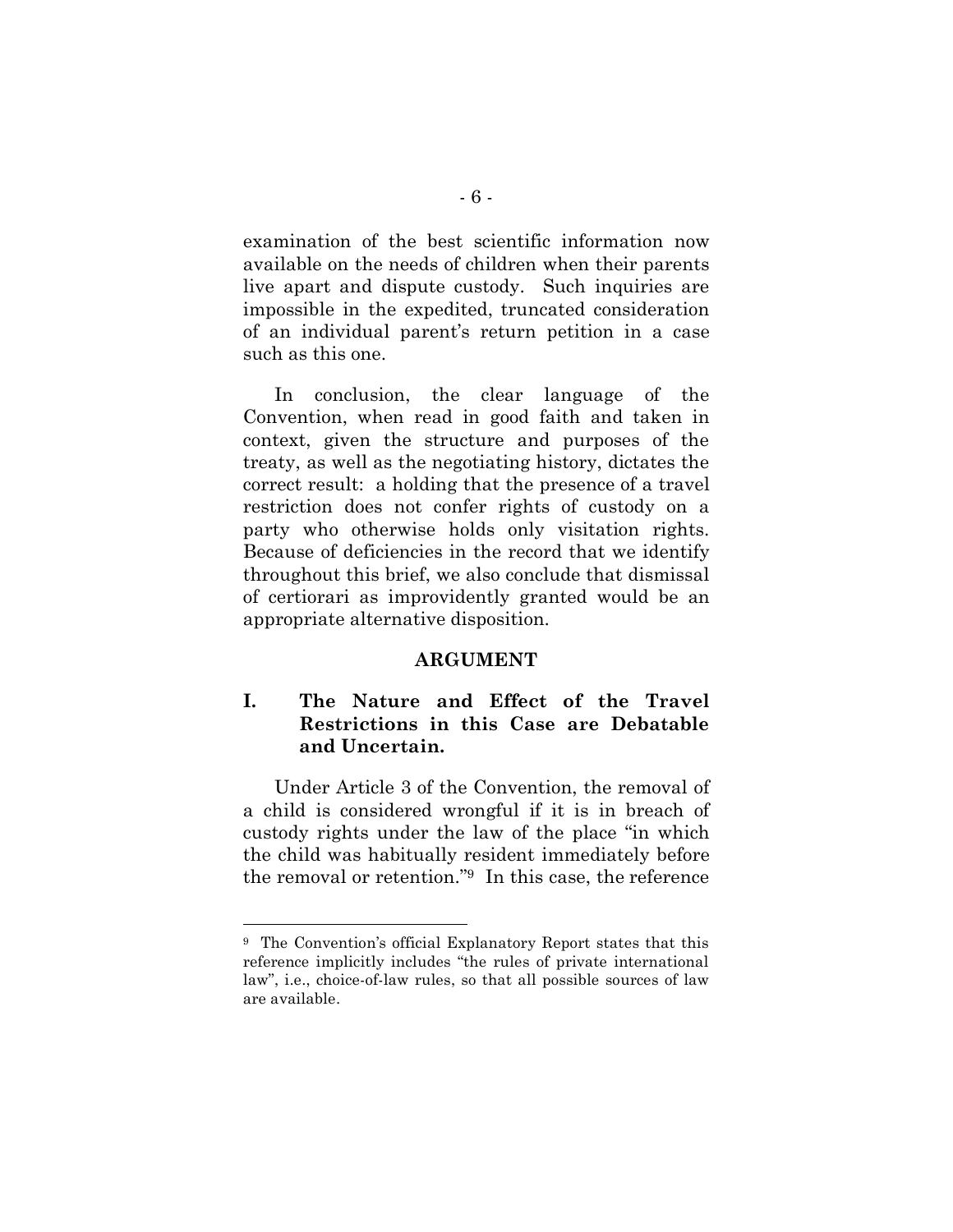is to Chile, where the family had lived for three years when the mother took the child to Texas.10

Father claims that two Chilean travel restrictions confer custody rights on him and, therefore, entitle him to the child's return:

- a. A court's "stay-put" order that was entered in Chile to thwart Father's possible abduction of the child from Mother that also prevented anyone else from removing him, and that Father claims now authorizes him to remove the child from Mother, who has held sole custody throughout, and
- b. The Chilean Minors Law, which, if it applies, requires content to the child's removal by its custodial parent from Chile from either a court or a parent who has court-ordered visitation.

It is at best uncertain whether either of the travel restrictions, one a court order and the other a statutory provision, confers any rights on the father, much less rights of custody.

The Chilean court's order was entered to restrain Father, not to confer rights on him. On January 13, 2004, Mother told the court that she sought the order because her husband, whose visits with their son were supervised, had obtained a British passport for their son, had not returned him as required some days before, and planned to leave the country soon –

<sup>10</sup> The family members were expatriates: the father was a U.K. national, the mother a U.S. citizen, and the child held both citizenships.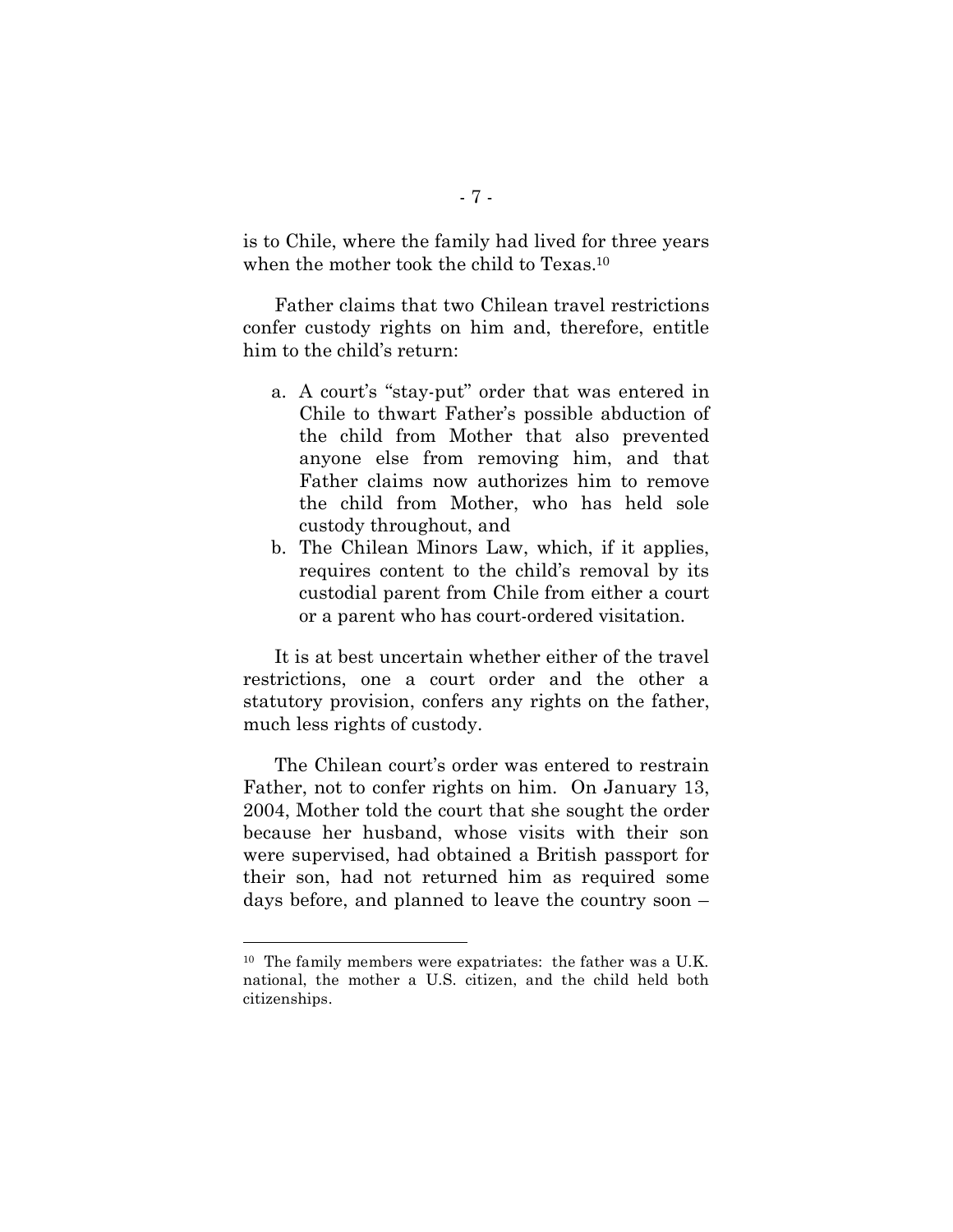she feared he would take the child with him. Mother had been advised that an "orden de arraigo" would ensure that the country's international police could take action. This writ, a stay-put order, restrains a person (here, the child) from leaving Chile and can only be lifted by a subsequent court order.<sup>11</sup>

Because Mother sought the order to protect her own sole custody, she may not have realized that it also bound her when, some 19 months later, she brought her son to Texas. Whether she did or not, however, is irrelevant for purposes of interpreting the Convention.12

The applicability of the Chilean Minors Law 16,618 art. 49 is apparently even more uncertain.13 Because it does not authorize Father to affirmatively decide where the child will live, either within Chile or

<sup>11</sup> Email from Cristián Fabres, Guerrero, Olivos, Novoa y Errázuriz, to Professor Bruch (Nov. 2, 2009 at 6:39 a.m.) (noting conflicting statutory and choice-of-law rules). Mr. Fabres is a Chilean lawyer who holds an LL.M. from the University of California, Davis. We realize that Mother may have acquiesced in the application of the Minor's Law, rendering the point moot in this case. We nevertheless bring to the Court's attention that, because travel restrictions are more varied than custody and visitation laws, holding them to confer custody rights and thereby importing choice-of-law analysis as to their possible application, could considerably complicate and protract return proceedings.

<sup>12</sup> *See infra* n.23.

<sup>13</sup> The materials provided by Petitioner predate a 2001 amendment. The change, however, appears not to concern this case. Fabres, *supra* n.11, at 11:22 a.m. *See* Appendix B for the current language.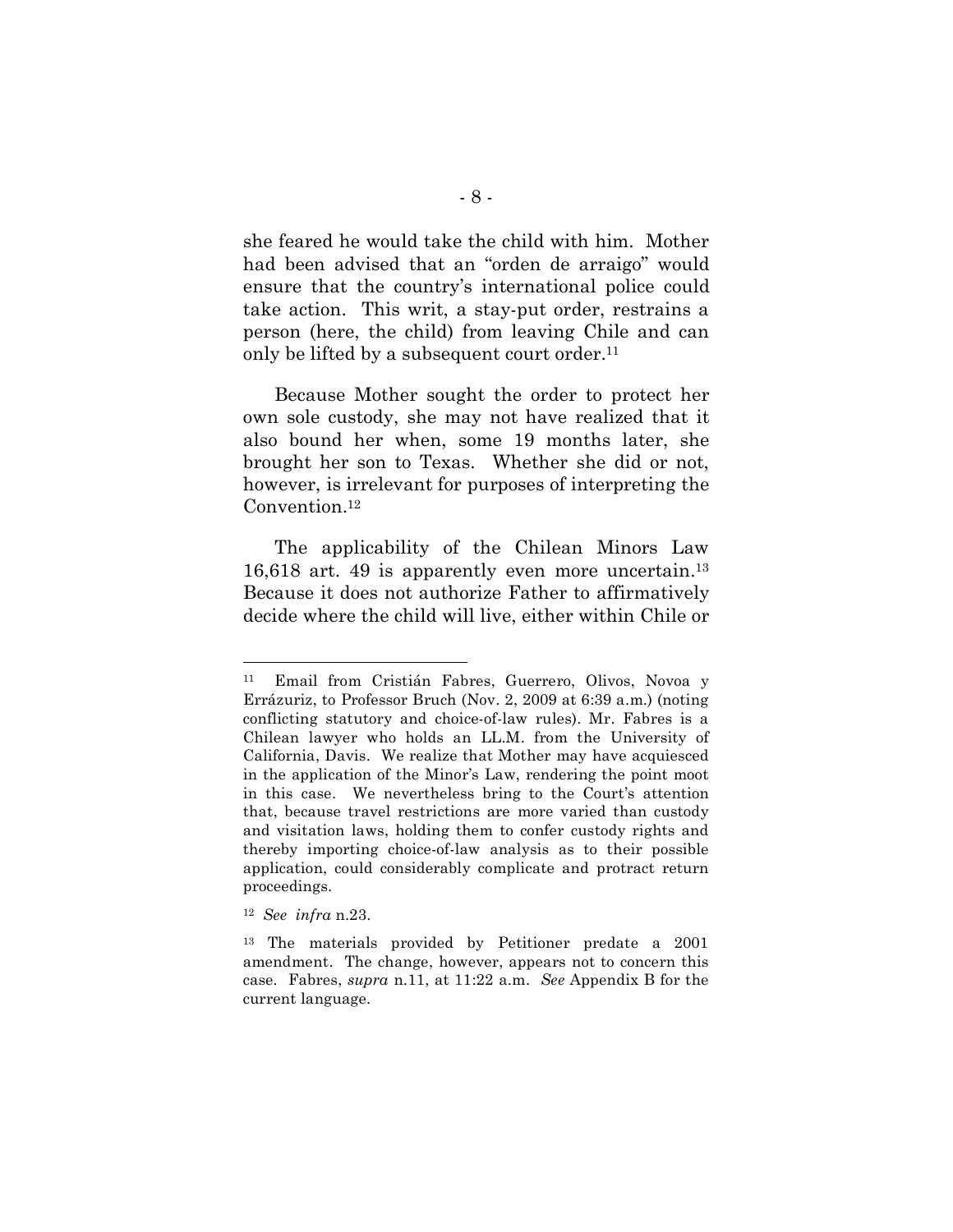abroad, it does not satisfy the Article 5*a* definition of custody rights in any event.

Also uncertain is the view of the Chilean authorities on the applicability of either travel restrictions; they apparently allowed the mother and child to depart without difficulty, although both passports must have included visas reflecting their local residence. These would have alerted them to ask for the father's consent, had they understood the Minors Law to apply to foreign residents, and to determine whether the stay-put order had expired or, if not, bound Mother.

Whatever the answers to these factual questions and however opaque the legal analysis in this specific case, we are here concerned with the broader, and more fundamental question of treaty interpretation: whether the Convention provides a right of return for a parent who has neither sole nor joint custody, but only visitation rights and a *ne exeat* order.

- **II. The Convention Does Not Provide a "Right of Return" for Violation of Travel Restrictions if the Applicant Holds Only Visitation Rights.**
	- **A. Article 5 of the Convention Establishes a Clear Distinction between Rights of Access and Rights of Custody.**

The Convention should be interpreted in "good faith in accordance with the ordinary meaning to be given to the terms of the treaty in their context and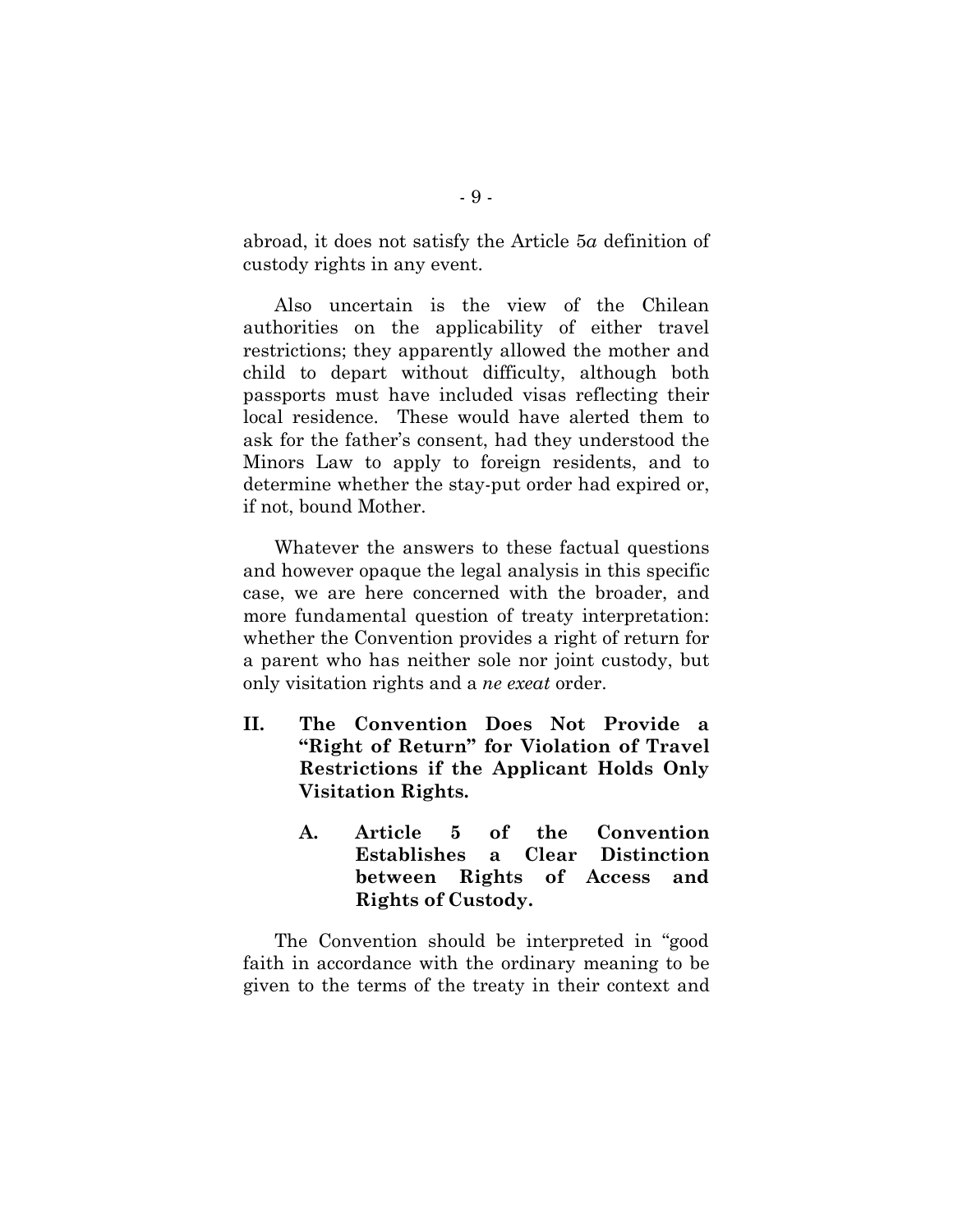in light of its object and purpose."14 The analysis begins with the definition of "custody rights" under Article 5(a) of the Convention.

While the determination of residence figures prominently in Article 5(a), the concept of "rights of custody" is much broader. It is, moreover, a unified concept, pertaining to care of the child, and not a bundle of separate rights that are severable and unrelated.

This is first of all clear from the structure of the subparagraph. The conjunction in part  $a$  is "and", not "or" ("*and* in particular, the right to determine the child's place of residence"). Thus, the determination of residence is only part of the overall concept of custody, and not a separate and independent feature or right of custody for purposes of the Convention.

This understanding is reinforced by the words "in particular," which make sense only if what follows them is an example of the controlling concept, that custody consists of "rights *relating to the care of the person* of the child") (emphases added). Father's claim would require that the words "in particular" be rendered nugatory.

This reading is also consistent with the family law context in which the Convention was drafted. Notwithstanding the variations of differing legal systems, there were still, generally speaking, three basic types of "custody" under discussion, as a reading of the *procès verbaux* clearly demonstrates:

<sup>14</sup> 1969 Vienna Convention on the Law of Treaties art. 31.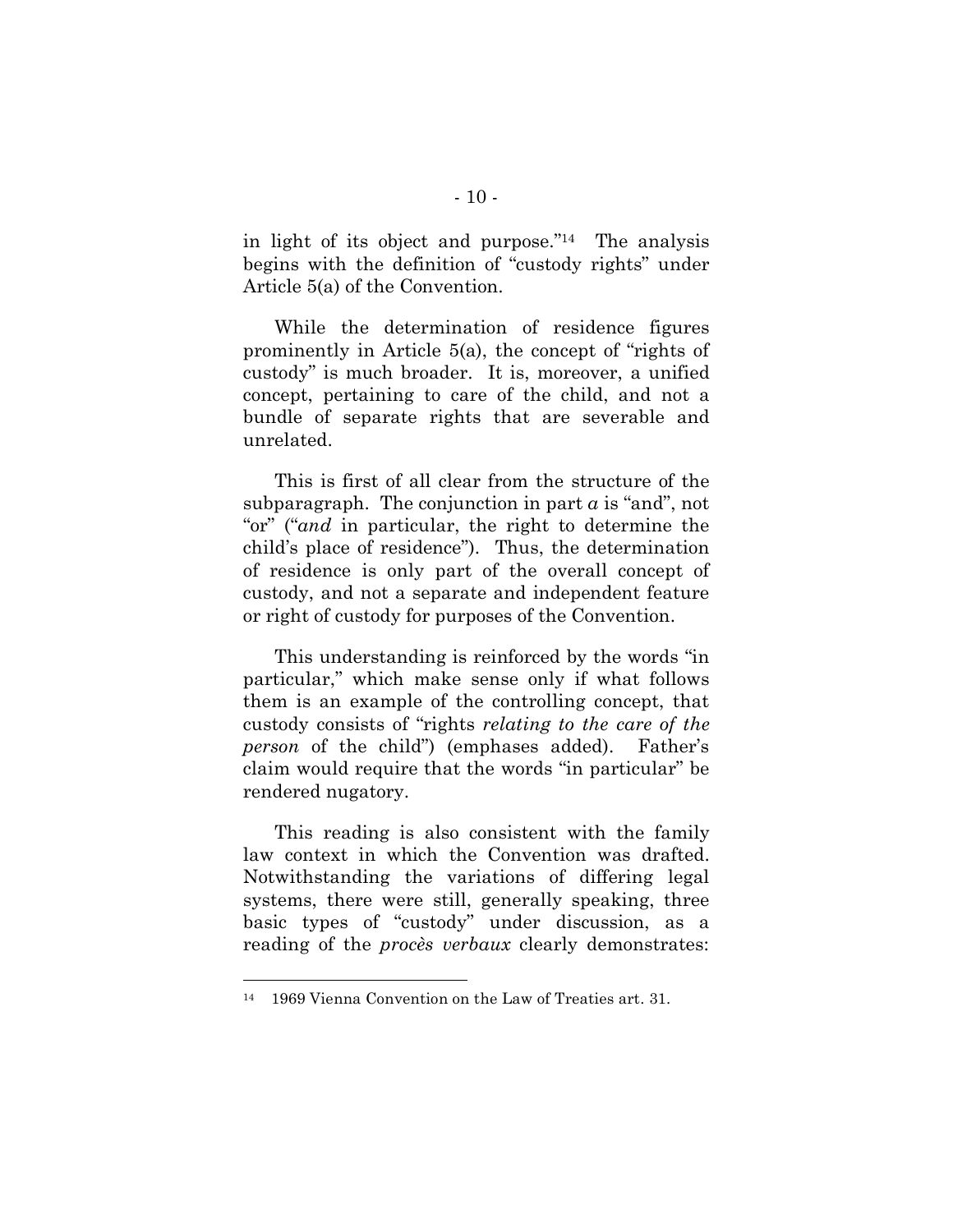sole custody, joint custody, and (in some situations) physical custody without strict legal custody (e.g., grandparents).

The contrary interpretation urged by Father depends on a strained and highly artificial view of custody – not as an ordinary and common-sense concept, but rather as a mere bundling of separate, individual rights that can be severed asunder and conferred in varying directions and assortments, somewhat akin to financial "derivatives". It also depends on a strained reading of the concept of determining residence. The veto right of a visiting parent that is conferred by a travel restriction imposes no custodial responsibility for the child's personal care and is unrelated to making a home for the child; it merely limits, absent court approval, the possibilities of living in a foreign country.

As his sole custodian, the mother provided the child's daily care in Chile, was responsible for his welfare, and made a home for him. The father had in fact no power to determine where the child would live,15 and his asserted power to veto the child's relocation outside Chile is unrelated to the child's personal care that is the essence of custody.

<sup>&</sup>lt;sup>15</sup> In the instant case, the order can be lifted only by the Court; by its terms, it does not confer rights on Father, either to authorize or veto the child's relocation. The Chilean statute, in contrast, requires that either the visiting parent or a court consent to the child's departure. Fabres, *supra* n.11. If it applies, Father's potential veto is subject to the power of a court to say otherwise.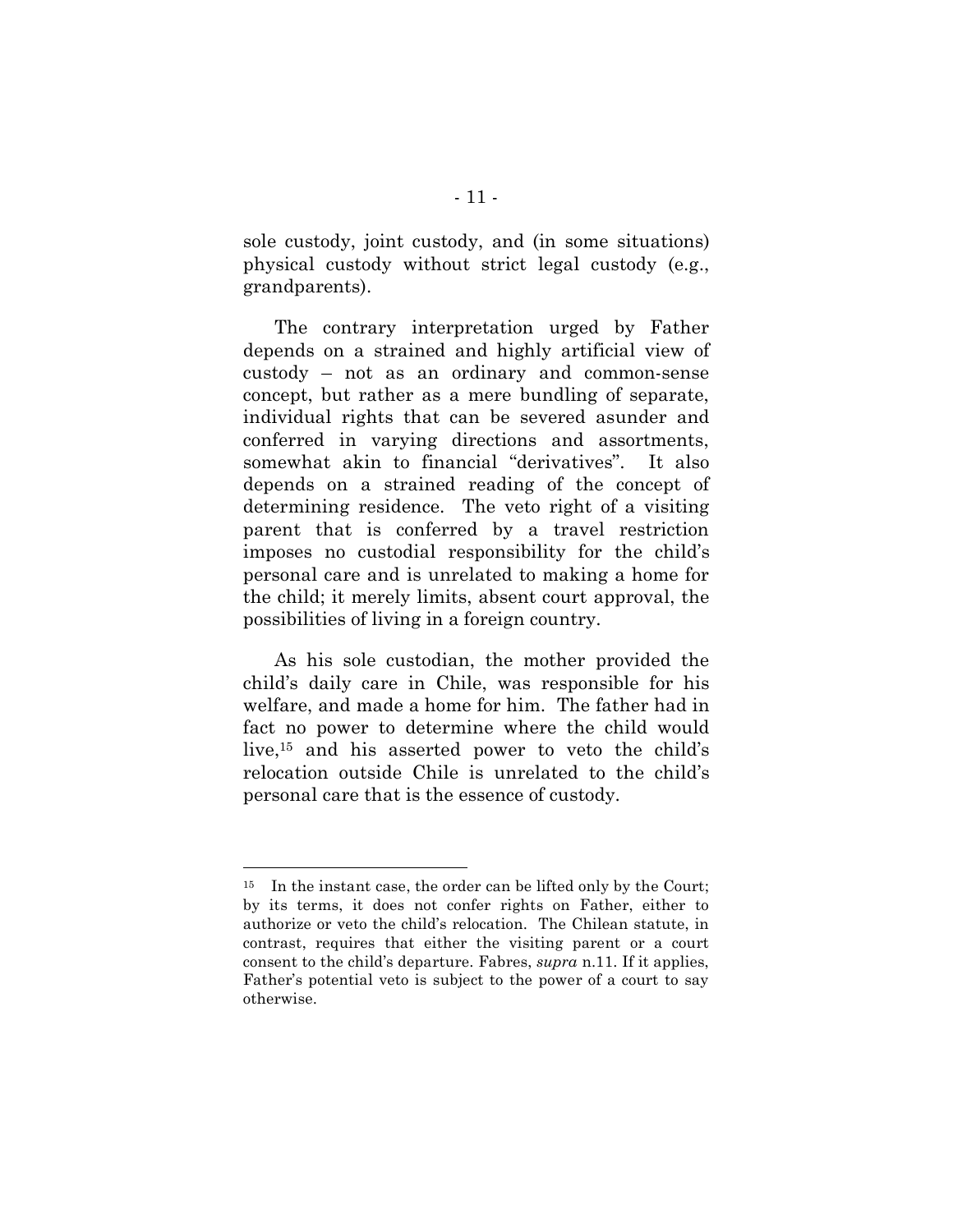Thus, under the normal and ordinary meaning of Article 5, custody is a unitary concept, pertaining to the care of a child for whom one is fundamentally responsible. A travel restriction (*ne exeat* provision) in this context does not amount to a right of custody. It neither grants any responsibility for personal care, nor does it grant the authority to determine the child's caretaker and residence.

> **B. The Structure and Purpose of the Convention Envisions a Right of Return Only for a Person with Sole, Joint or (in Exceptional Cases) De Facto Custody.**

The structure and purpose of the Convention also support the view that there is no right of return for a noncustodial parent.

The Convention has a limited, precise and specific focus: to prevent the removal of a child from a sole or joint (or sometimes de facto) custodian. The only remedy provided in the Convention is return of the child and in the case of a noncustodial parent, this is a manifestly inappropriate remedy. A return to the country of the child's habitual residence, based on the violation of a travel restriction, effectively transfers the child's custody to the visiting parent, either for the duration of pending litigation or permanently.16

<sup>16</sup> Because the law generally prefers stability in custodial arrangements, even a "temporary" custody award to the visiting parent dramatically increases the likelihood that the noncustodial parent will obtain a permanent custody award once the case is decided, simply because by then the child will have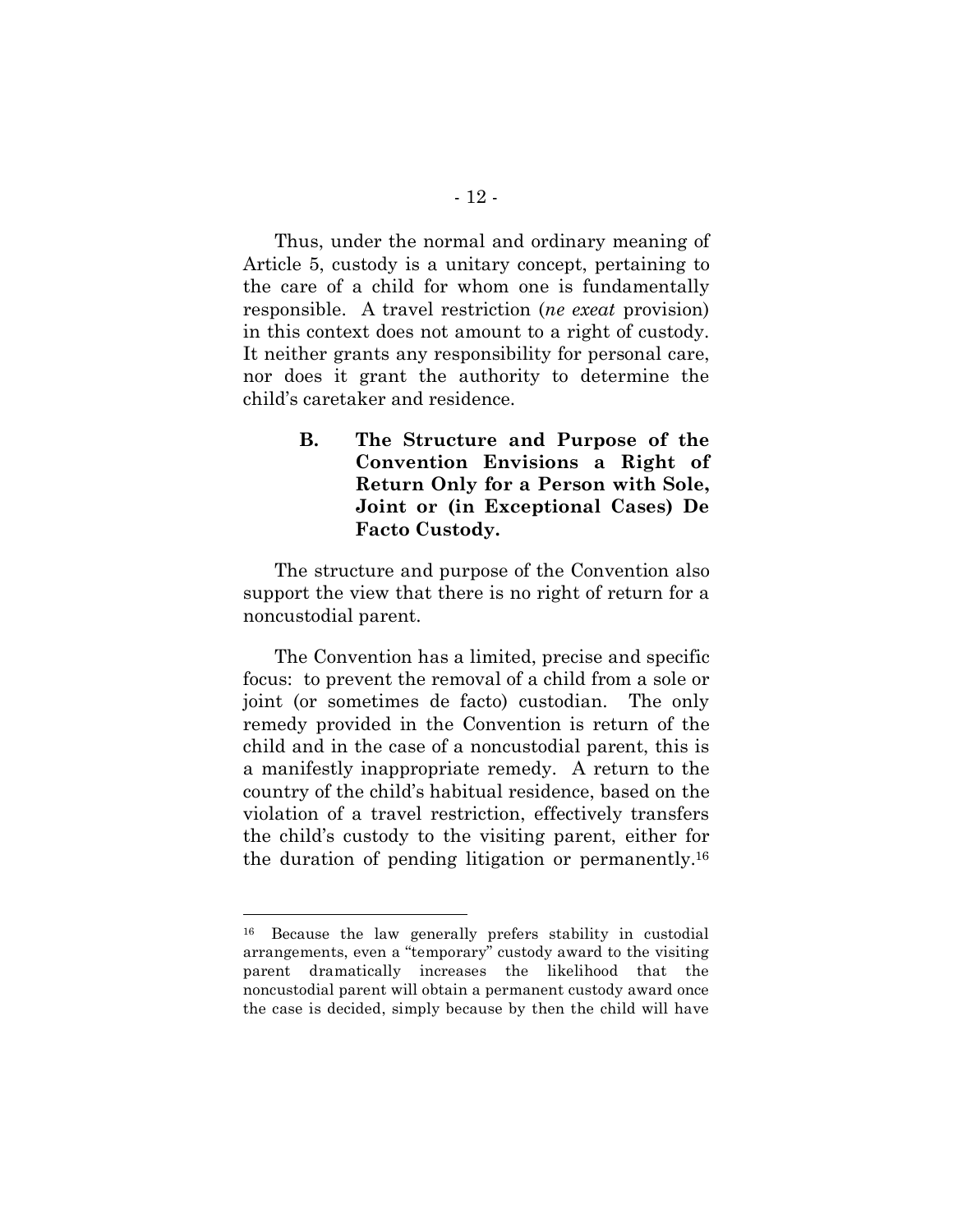It thus turns the Convention on its head, removing the child from the parent with whom he or she is supposed to live and effectively changing the terms of custody.

As is implicit in the word "return," the point of the return remedy is to restore the *custodial status quo ante.*<sup>17</sup> The focus on preserving custody, pending a contrary court determination on the merits, is reflected in the overall structure of the Convention. Apart from the question of travel restrictions, there is no dispute that children who were removed by their custodial parents in breach of the other parent's access rights will not be returned; they will remain with the caregivers while any visitation or custody issues are addressed, until the court which is responsible for custody arrangements reaches a different determination. Similarly, even if the "leftbehind parent" holds a theoretical right to custody, if

lived in that person's household for an extended period. *See infra* n.52.

<sup>17</sup> Those who argue that the Convention prescribes a jurisdictional status quo ante have confused this country's uniform state law for custody jurisdiction, the Uniform Child Custody Jurisdiction and Enforcement Act. This is the successor Act to the Uniform Child Custody Jurisdiction Act for which Professor Bodenheimer was the Reporter. She had already identified serious problems when the former home state entered punitive decrees – custody transfers that ignored the child's best interests in order to punish the custodial parent. In this case, although the court in Chile affirmed its continuing jurisdiction, we are not told whether Father sought custody.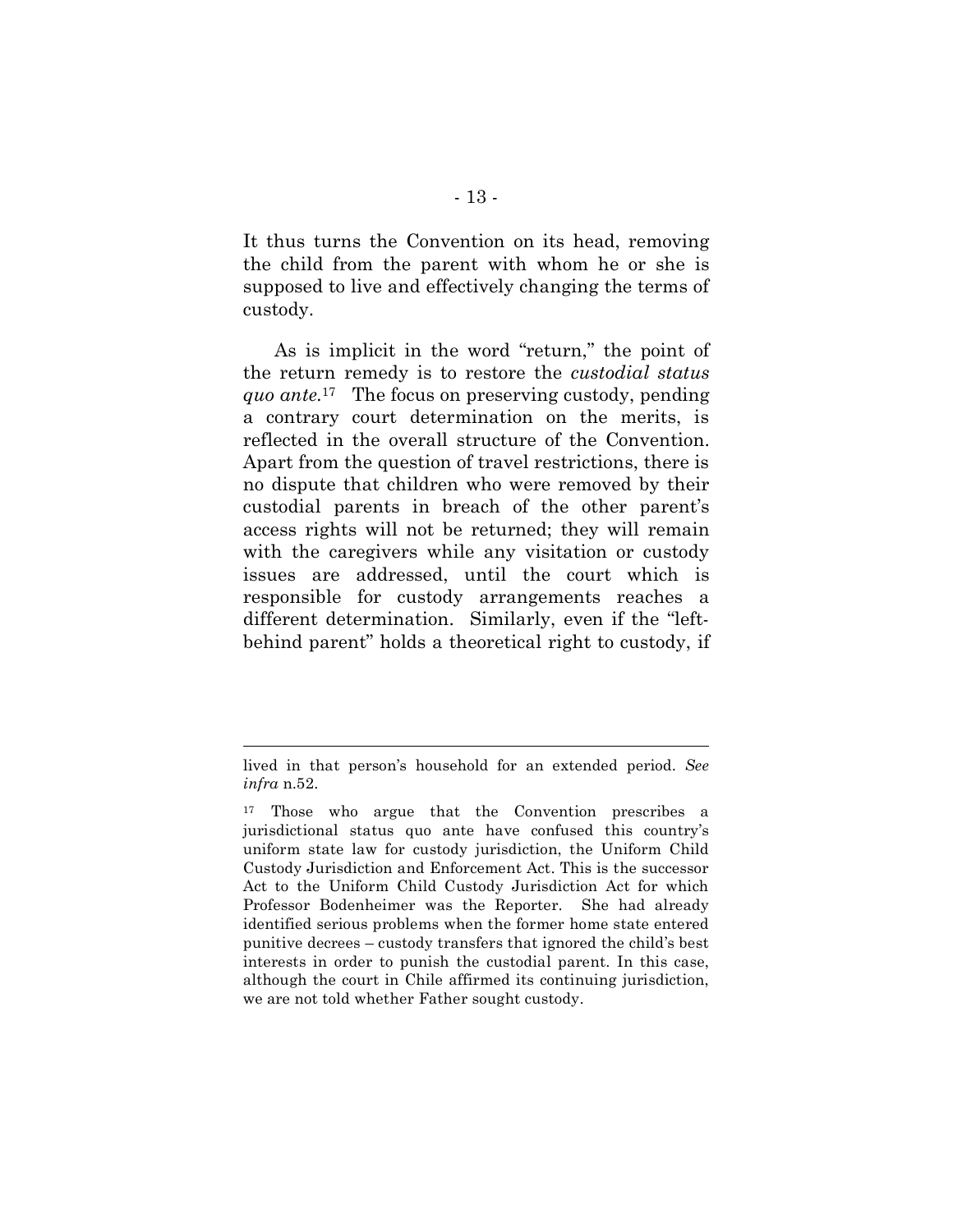he or she has not actually been exercising custody, the child will remain with the de facto custodian.18

The court that orders the return is not supposed to be deciding or changing custody rights; the return order is not supposed to change the de jure or de facto responsibilities for the child's custody. As Perez-Vera notes in her report, the drafters of the Convention believed that the "right of return" *to a custodial parent* was consistent with the child's best interests, because the child needs, whenever possible, a certain stability of home life and caregiver. The Convention, the Explanatory Report states, aims to remedy a child's "traumatic loss of contact with the parent who has been in charge of his upbringing."19

Even where there is manifestly an abduction by a noncustodial parent, in violation of custody rights, therefore, and even if the child has been concealed, if the application is not filed within one year and the child has, in the meantime, become settled in its new environment, return may not be ordered.20 In each of these situations, the child remains with the established caregiver, notwithstanding the removal, and custody litigation  $-$  if any  $-$  will take place where the child now lives. There may be (and often are)

<sup>18</sup> Art. 13*a*.

<sup>19</sup> One objection to authorizing return orders for breaches of access rights was in fact the fear that this would result in transfers of custody to visiting parents. ACTES 432 ¶25, 444-45 ¶¶ 65-66.

<sup>20</sup> Art. 12.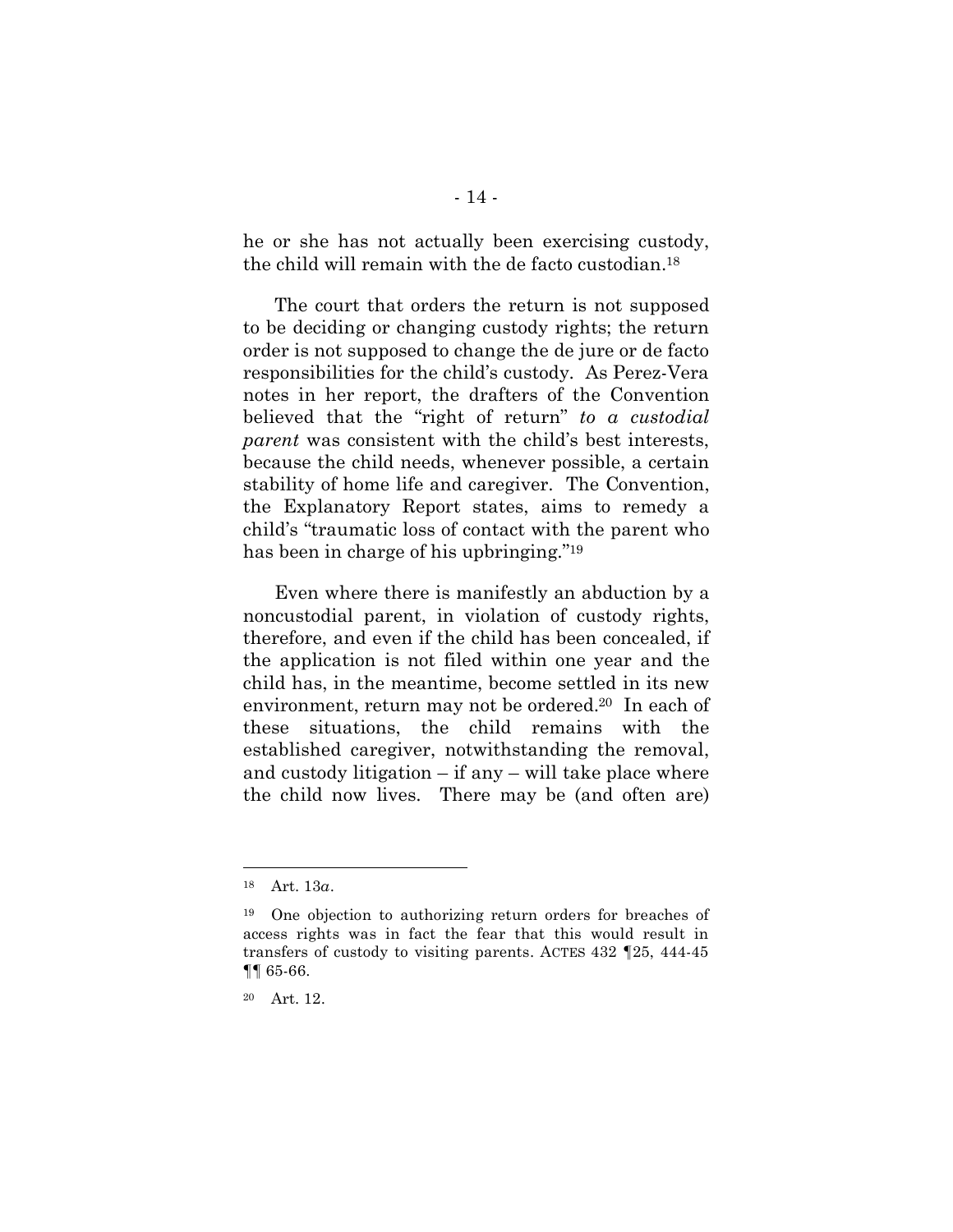other issues that need to be addressed, but the Convention itself does not address them.21

In light of some of the arguments made in this case, it seems important to stress that the Convention is different from the United States domestic law, as reflected in the Uniform Child Custody Jurisdiction and Enforcement Act (UCCJEA)22. The UCCJEA, in contrast to the Convention, restores the *jurisdictional* (as opposed to custodial) status quo ante in all but exceptional circumstances. The Convention's drafters knew of the original version of this uniform state law and of problems its Reporter, the late Professor Brigitte Bodenheimer, had already identified in its operation.23 On behalf of this country, she and the other family law expert on the US delegation, Lawrence Stotter, Esq., played an influential role in shaping different, more finely tuned, rules for the Convention.24 The "unclean hands" of a removing

<sup>21</sup> As discussed in section IV below, the drafters' solicitude for the child's relationship with its primary caretaker and their caution about a simplistic one-size-fits-all response to breaches of visitation rights was wise when the Convention was drafted, and 30 years later an increasing body of scientific knowledge that reports the needs of children whose parents do not live together confirms their insight. *See infra* n.52.

<sup>22</sup> 9 U.L.A. 649 (updated to 2009).

<sup>23</sup> Brigitte M. Bodenheimer, *Progress Under the Uniform Child Custody Jurisdiction Act and Remaining Problems: Punitive Decrees, Joint Custody, and Excessive Modifications*, 65 CAL. L. REV**.** 978 (1977) (discussing the UCCJA, 9 U.L.A. 261 (updated to 2009)).

<sup>24</sup>*See* Adair Dyer, *To Celebrate a Score of Years*, 33 NYU J. INT'L L. & POL. 1, 10-11 (2000).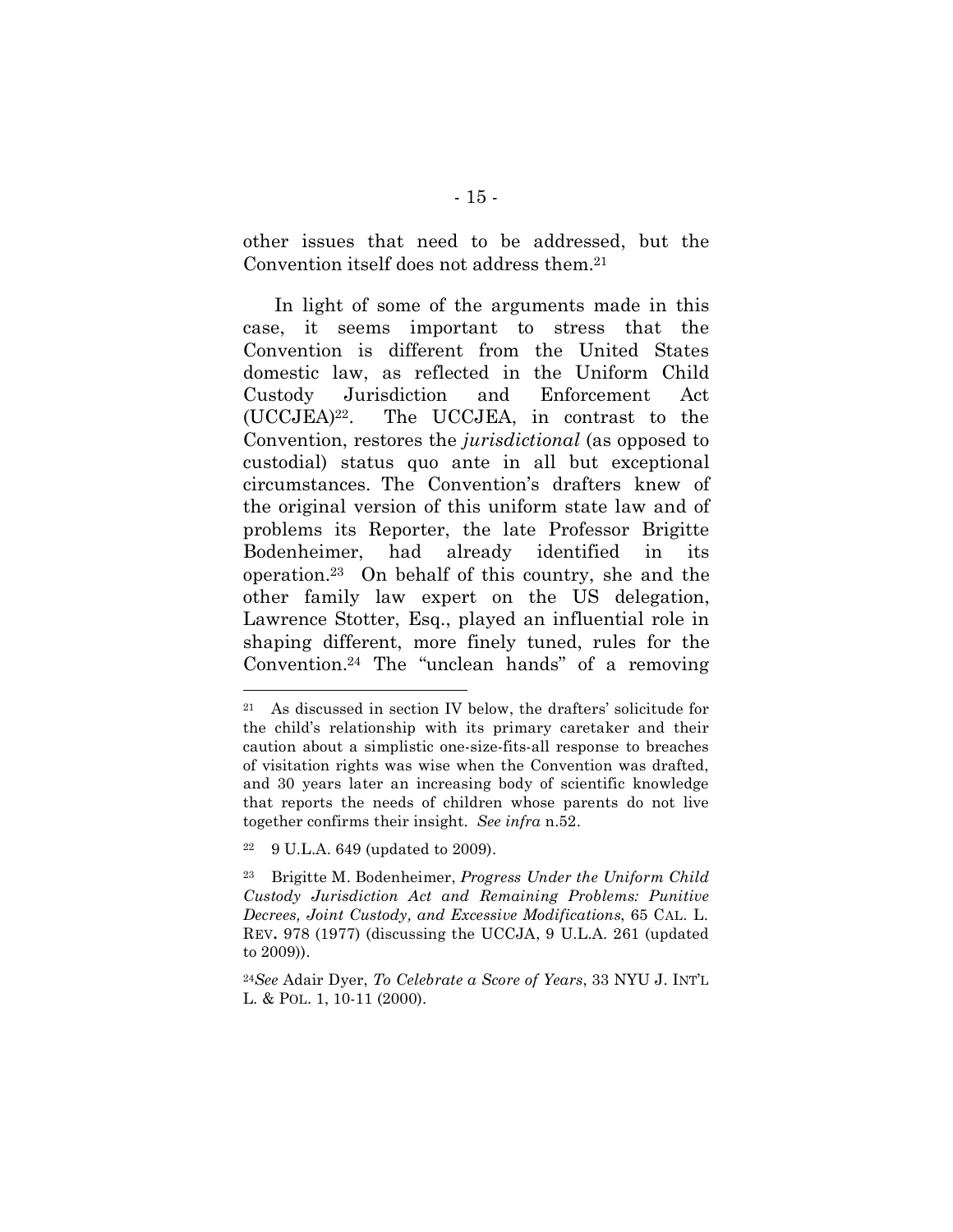parent, although relevant in state UCCJEA proceedings, are completely irrelevant, *and deliberately so*, in Convention proceedings.25

It could be argued that, in lieu of returning the child to a noncustodial parent, the child could be "returned" to some institution, pending a new custody determination. This is even less desirable in terms of the purpose and intent of the Convention. It is again not a true "return," as the institution never had custody initially. Relegating a child to institutional care, moreover, can hardly be considered "in the best interests of the child," as compared to the care of a competent parent. Far from maintaining the stability of the child's parental, educational, and social relationships, placing a child in an institution is wholly novel and disruptive. To consign a child to a wholly unfamiliar situation for an indefinite time, lacking any normal home life and deprived of both parents, in order to vindicate some presumed fractional custody right, is completely inconsistent with the welfare of the child and the purpose of the Convention.26 Moreover, the concept of care "pending a new custody determination" is also inconsistent with the concept underlying the Convention – to preserve the custody of the primary custodial parent, pending a contrary determination on the merits.

<sup>25</sup>A change in custody to punish a custodial parent wholly ignores the guiding principle of best interests of the child and is anathema to the Convention. Professor Bodenheimer termed such orders punitive orders, because their aim is to punish the abductor while ignoring the child's interests, and was on record as criticizing the approach taken by the UCCJEA.

ACTES, 431-32 **[24.**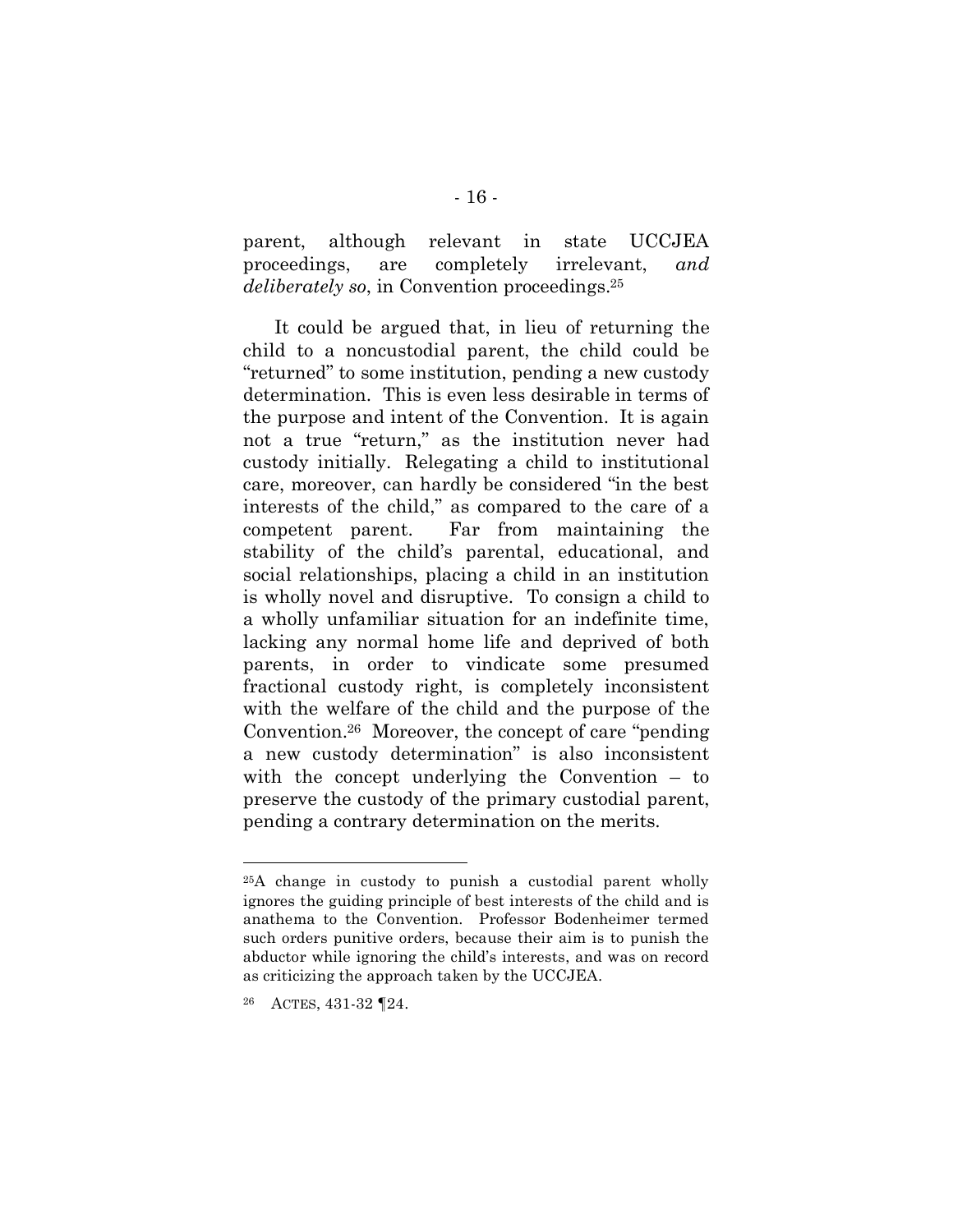In conclusion, interpreting the Convention to provide a right of return that takes a child away from a sole caregiver is contrary to the structure and purpose of the Convention. It turns the Convention on its head, making it a vehicle for reversing custody arrangements, and places children in harm's way rather than protecting them.

## **C. The Preparatory Works Support this Interpretation.**

If ambiguity exists in treaty language, Article 32 of the Vienna Convention permits recourse to the preparatory works of the Convention. Although we do not consider this step necessary, as the language and context are clear, the legislative materials confirm the analysis we have already set forth.

The record of Convention negotiations establishes that the Convention was not intended to provide a right of return for violation of travel restrictions,  $27$ and an amicus brief for two distinguished delegates to the Special Commissions that wrote the Convention, one of whom served on the Drafting Committee, confirms this understanding.28

<sup>27</sup> ACTES, *passim.*

<sup>28</sup> Their brief is consistent with Professor Bruch's published summary of her contemporaneous discussion with the late Professor Brigitte M. Bodenheimer, the lead spokesperson for the U.S. delegation until too ill to participate. *See* Carol S. Bruch, *The Unmet Needs of Domestic Violence Victims and Their Children in Hague Child Abduction Convention Cases*, 38 FAM. L.Q. 529. 539 n.33 (2004) (abridged at GPSolo 14 (Sept. 2005)) (Best Articles Published by the ABA).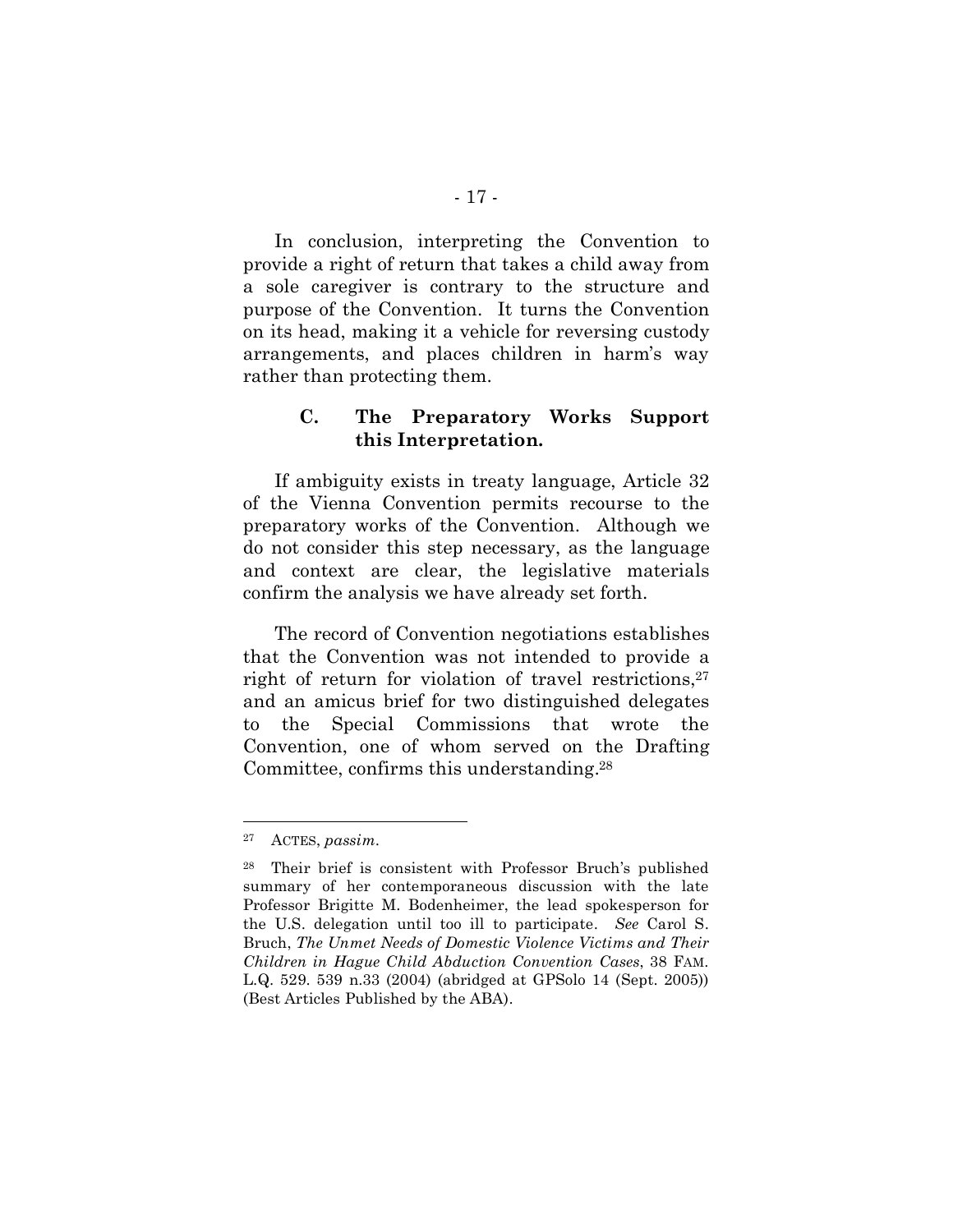When the Convention was drafted there was relatively little experience with such travel restrictions. A background study for the drafters reported a dearth of knowledge on the topic at the international level, but mentioned that restrictions on relocation were used by US courts "from time to time," particularly to prevent moves by custodial parents back to their families of origin in sister states or foreign countries. After listing a range of theories and potential problems in visitation cases (but never mentioning abuse), the report concludes, "The best answer to this dilemma [of facilitating abduction opportunities by granting visitation, but, conversely, also prompting abductions if visitation is denied or is too severely curtailed] may well consist of a mechanism for cooperation among legal authorities ...," the very solution later included in the Convention.29

Travel restrictions were discussed only briefly, when the delegates considered and defeated 19-3 a Canadian proposal that would have given breaches of visitation (including breaches of travel restrictions) the same remedy as breaches of custody – return orders.30 This discussion makes clear that, with the possible exception of the delegate from the

<sup>29</sup> *See* ACTES, 50-51 (discussing the possible functions of Central Authorities, none of which includes treaty interpretation). The functions of Central Authorities, which are consistent with that preparatory report, are set forth in Articles 6-10.

<sup>30</sup> *See* ACTES, 262 (Working Document No 5 – Proposal of the Canadian Delegation (to add "or access" after "breach of rights of custody" in Art. 3)).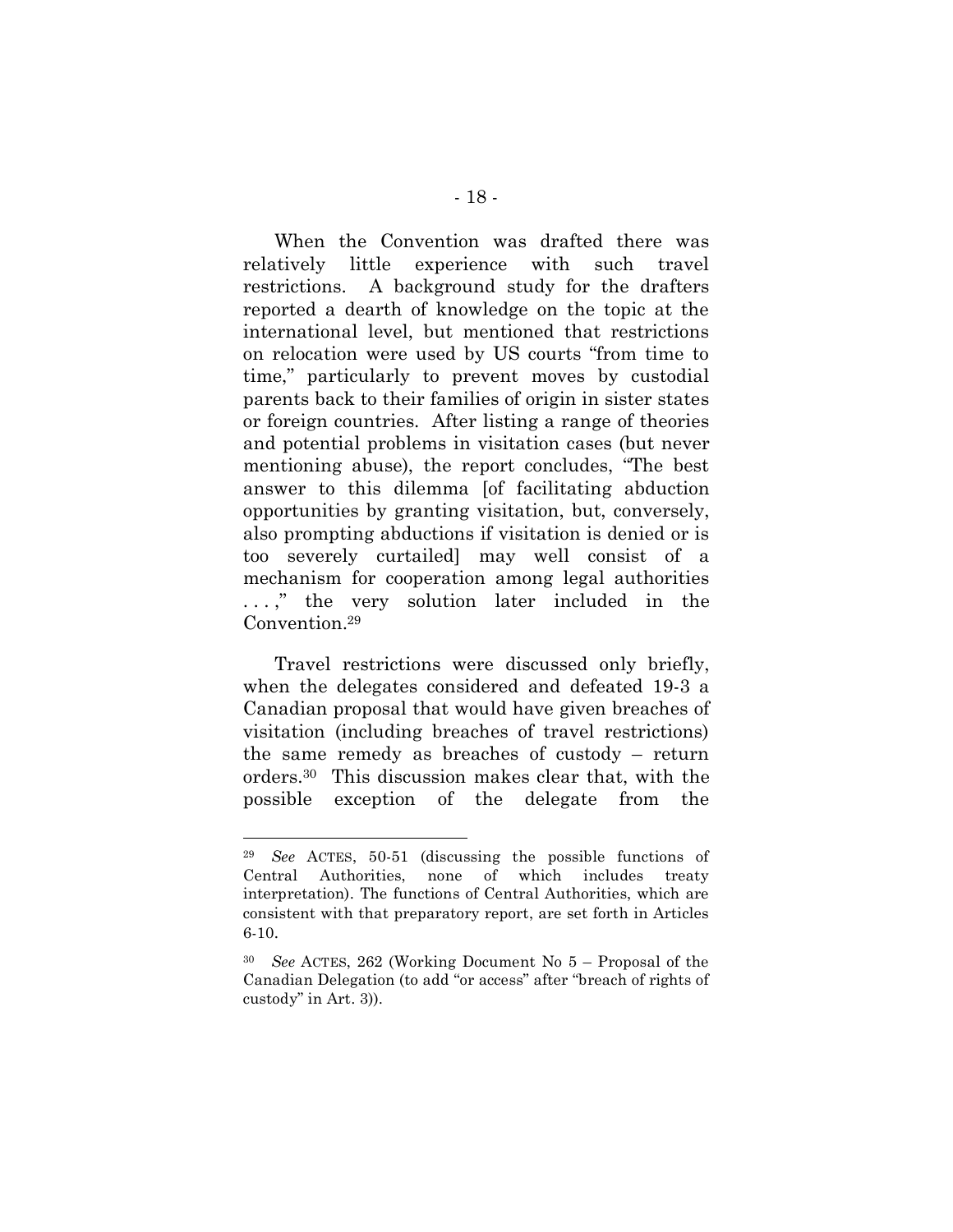Netherlands, the drafters -- including even the Canadian delegate -- regarded violations of travel restrictions as pertaining to rights of access, not rights of custody.31

One delegate noted that to permit a return remedy for a visiting parent would run counter to the Convention's purpose, which is to protect custodial parents.32 Others noted that this approach would make it possible for a visiting parent to become a custodial parent and would therefore contravene the Convention's purpose  $-$  the very issue in this case.<sup>33</sup> When the vote was taken, 19 (including the United States) voted against the Canadian proposal, and 3 voted in favor (Canada, Ireland and Israel).

<sup>31</sup> *See* ACTES, 266. H.A. Leal of Canada, who was also Chairman of the Drafting Committee, said that at times rights of access could have "almost the same importance as rights of custody," and gave the following example: "Custody is given to the mother, but the order provides that the child cannot go out of the jurisdiction without the father's consent. If the mother nevertheless leaves the jurisdiction without such consent, that [would constitute] wrongful removal [under his proposal]." Jenard (Belgium) said the convention would not help a visiting father if a mother moved away.

<sup>32</sup> *See* ACTES, 266 (Holub (Czechoslovakia)). An observer for the Commonwealth (Eekelaar), who – as is the rule for observers – was permitted to speak but had no vote, mentioned joint custody cases, which are specifically recognized as custody rights by the Convention, and said possibly Leal's hypothetical might be included in Article 5. This ambiguous comment by a nonparticipant cannot be given significance.

<sup>33</sup> *See* ACTES, 266-27 (Chatin (France); Jenard (Belgium) (second intervention)).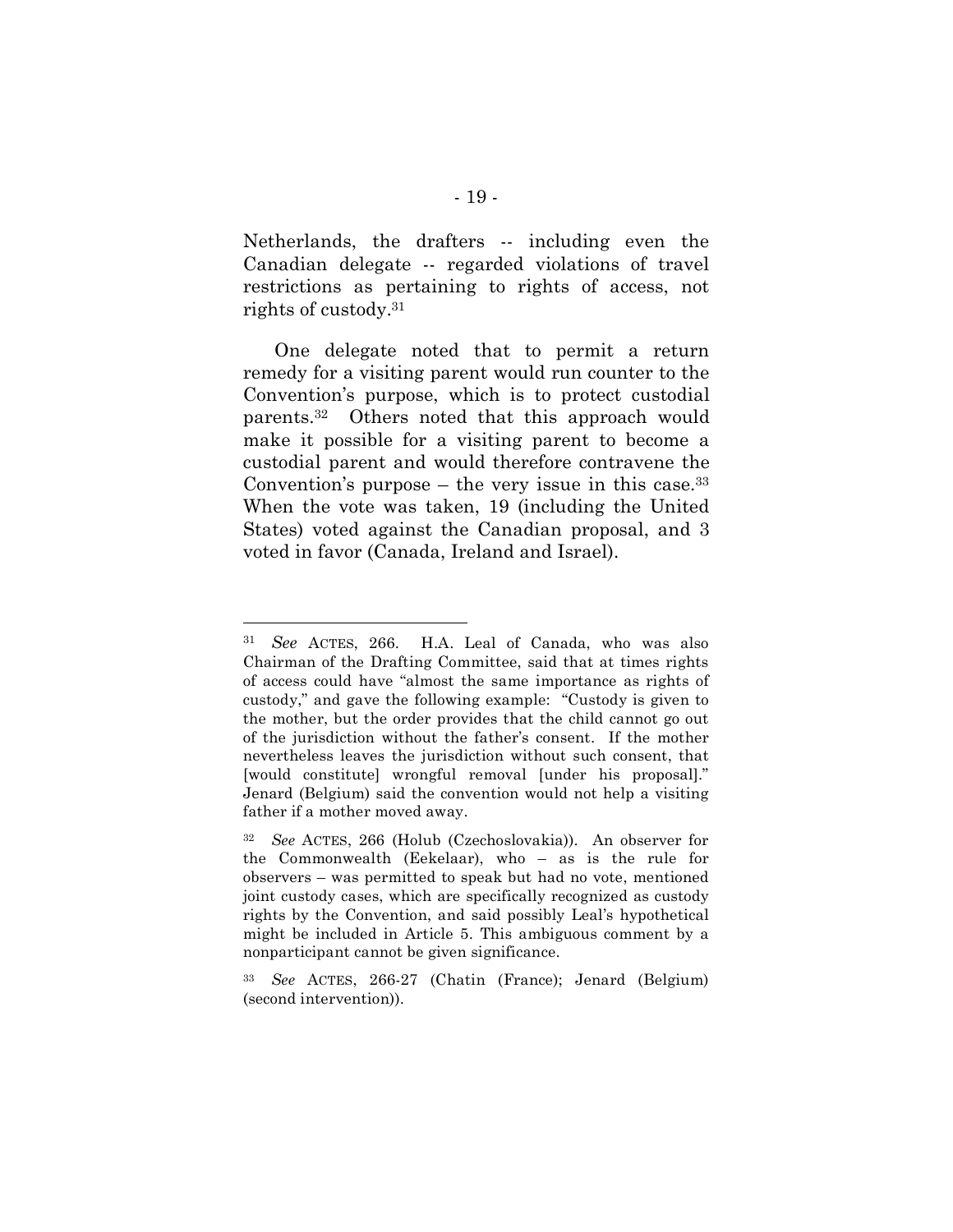There was no further discussion of providing a right of return for violation of travel restrictions; the topic was thereafter completely abandoned.

## **D. Post-Promulgation Discussions at the Special Commissions, Many Years Later, Cannot Be Considered.**

Post-promulgation discussions at Special Commission meetings, especially those taking place many years after the Convention was adopted, are not an authoritative guide to the Convention's interpretation. Because the Convention confers no special authority on these Commissions, the views of those present do not constitute "agreements of the Parties" for purposes of treaty interpretation. What is envisioned here is formal agreement by the States Parties to a particular Convention, not simply the views of a number of delegates who attend a meeting on implementation. Nor does such Special Commission discussion amount to "subsequent practice." 34

<sup>34</sup> Relevant "practice" includes caselaw and similar acts of State authorities, not mere statements of meeting participants. Such practice, moreover, must evidence the agreement of the parties *as a whole* regarding the interpretation of a Convention; the views of only some of them, even a majority, are not sufficient. *See* Art. 31(3)(b); Vienna Convention on the Law of Treaties, International Law Commission Commentary, 2 ILC Yearbook 1066 ¶¶ 14-15, at 221-22. The Commission reports, moreover, are not necessarily an accurate guide to relevant caselaw; for example, the United States is referenced as a country that regards *ne exeat* orders as constituting joint custody. Permanent Bureau Amicus Br., 13. The Permanent Bureau does not represent the States Parties but is rather a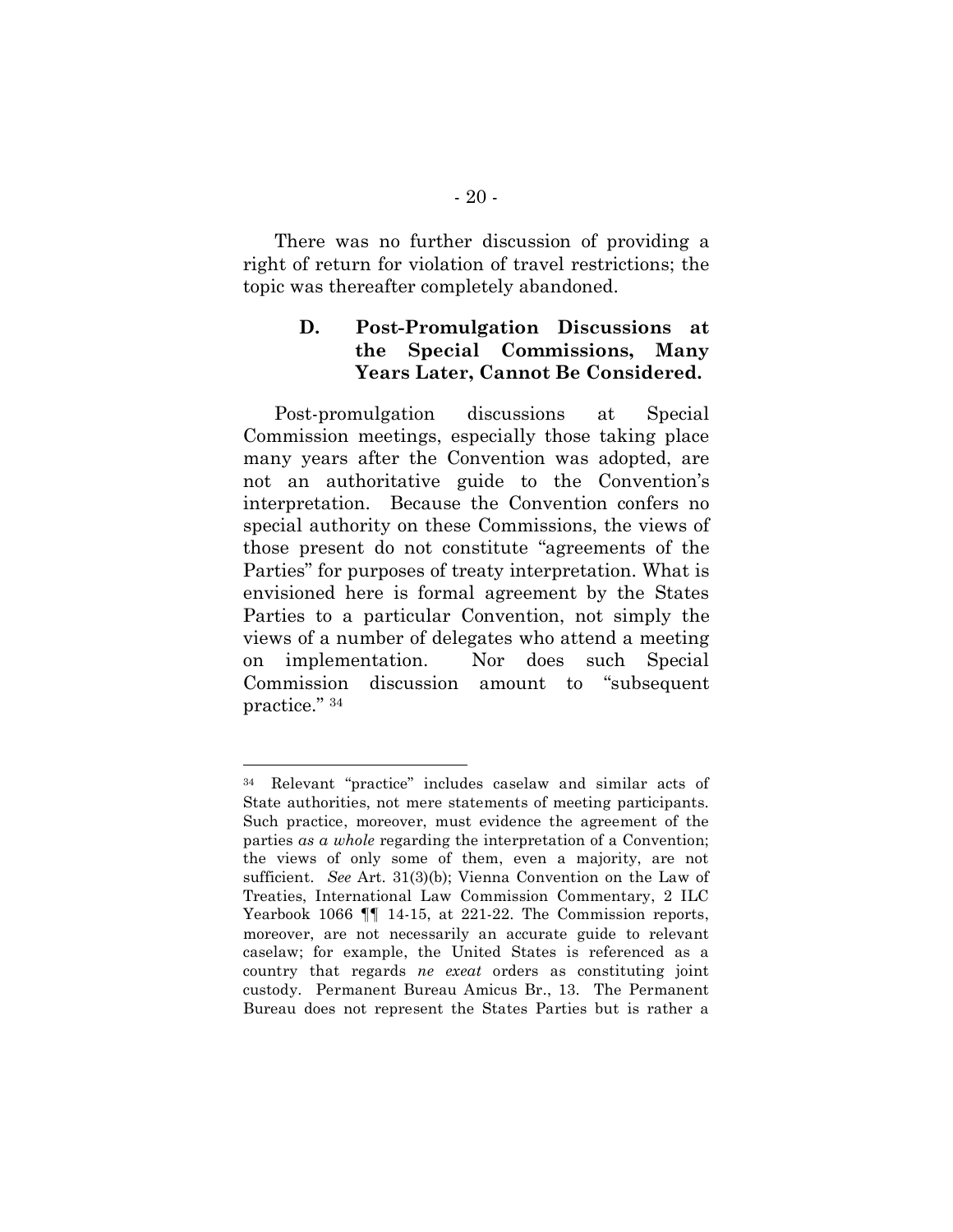The central function of Special Commissions is to enhance cooperation between administrative bodies' (Central Authorities), improvements in Convention operations, especially by facilitating the services mandated by Articles 6-10.35 Because many Central Authorities are not staffed by lawyers or do not take part in return proceedings, and parties are not required to route their Convention claims through any Central Authority, delegates at Special Commission meetings may even be unaware of their courts' decisions.

Further, there are differing forms of Convention membership that render any general legal effect beyond educational value to discussions or resolutions at Special Commission meeting quite implausible. The Convention contains an innovative provision that permits accession to it by countries that were not yet members of the Hague Conference when the Convention was promulgated and by those that remain nonmembers.37 In such cases, existing parties to the Convention may choose whether to accept such accessions as creating treaty relations. A large percentage of those now parties to the Convention consists of states that, therefore, do not belong to the original multilateral treaty, but

staff secretariat. STATUTE OF THE HAGUE CONFERENCE ON PRIVATE INTERNATIONAL LAW arts. 4(1)-(2), 6.

<sup>35</sup> *See supra* n.5 (Bruch, *Central Authority*).

<sup>36</sup> Recognizing this, the Permanent Bureau has undertaken judicial education activities.

<sup>37</sup> *See* Arts. 37 (ratification), 38 (accession).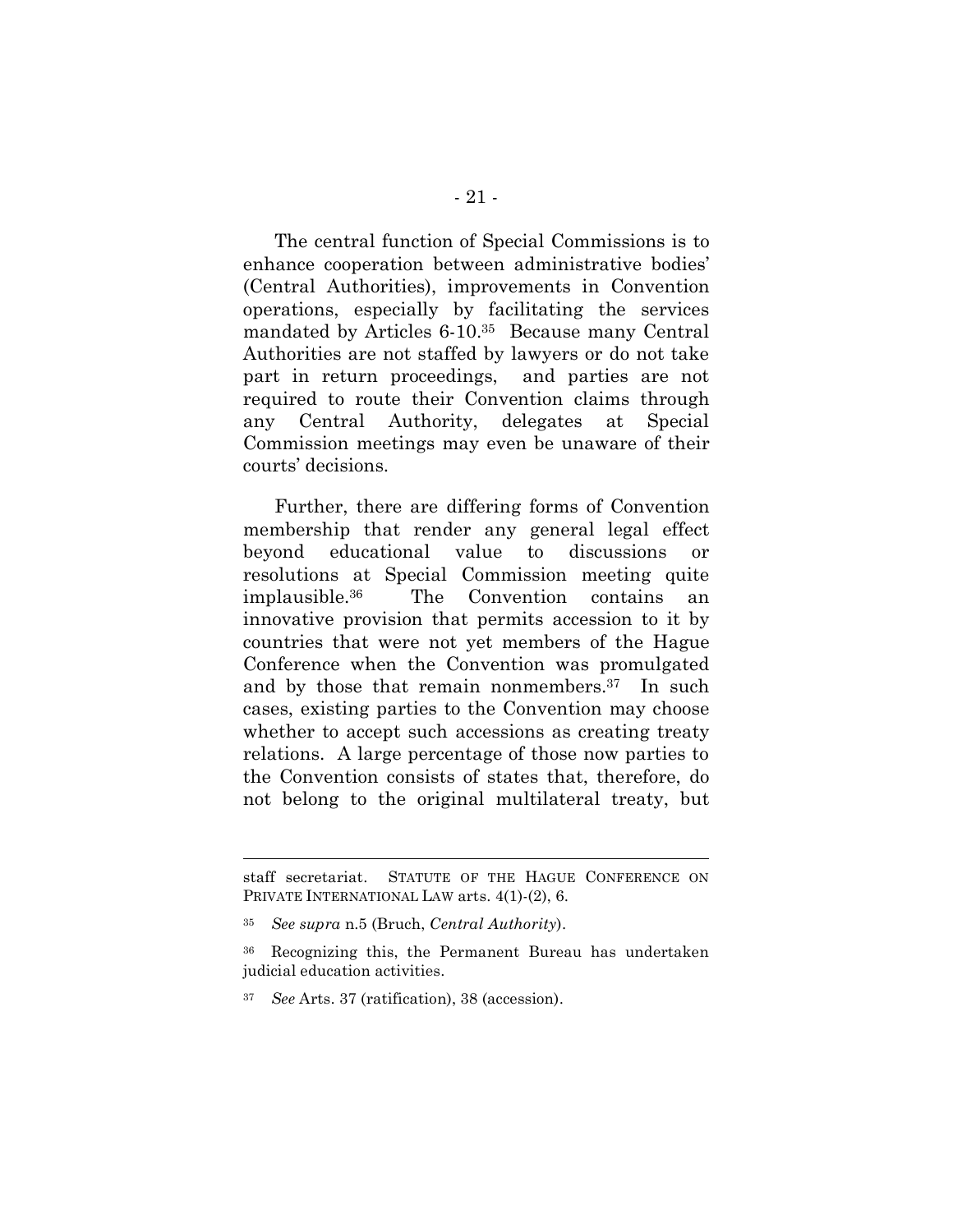rather to bilateral treaties with countries that have accepted their accession.38

The Special Commission discussions therefore are not an authoritative aid to interpretation of the "right of return" and "rights of custody."

## **III. The Weight of Persuasive Foreign Law Does Not Support Interpreting Travel Restrictions as Custody Rights under the Convention.**

We are troubled by inaccurate descriptions of much of the foreign law invoked in several briefs and in many Convention opinions. In many cases, the accurate assessment of foreign caselaw is difficult or debatable. As best we can determine, however, the picture is much more nuanced than has been claimed – one that is far from uniform or compelling.39

<sup>38</sup> Of the current 81 contracting parties, 26 ratified, 49 acceded (27 Conference members; 22 others), 5 are successors to the previous memberships of Yugoslavia and Czechoslovakia, and China is listed as a continuation member. *See* Convention of 25 October 1980 on the Civil Aspects of International Child Abduction – Status Table, *available at* http://hcch.evision.nl/index\_en.php?act=conventions.status&cid=24.

<sup>39</sup> Some of the materials cited by Petitioner are unavailable in English, and it is unclear whose analysis supports the representations (often mistaken) as to their content. Others are cited incorrectly, and we could locate only some of them. To secure trustworthy information on foreign sources and legal analysis, therefore, in addition to employing our own linguistic skills, we have consulted law professors and practitioners with bilingual or specialized knowledge and training, each of whom is also trained in the common law tradition. Whenever possible, we secured two independent readings of foreign language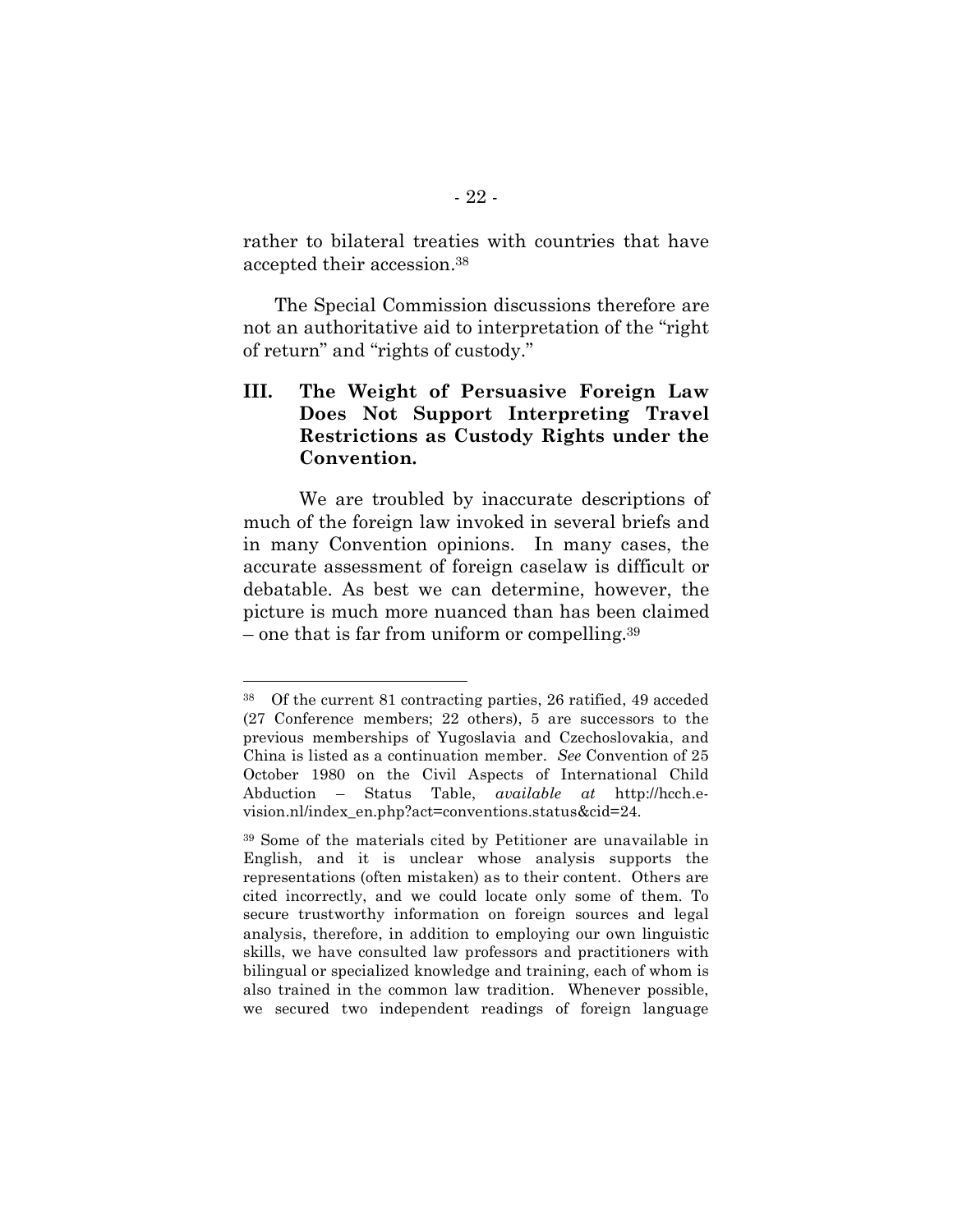Because there is ready availability to most of the English language materials, and ample analysis of most of them exists in the briefs already before the Court and in the caselaw, we focus on the foreign language materials.

Many of the foreign cases cited for the proposition that a *ne exeat* provision confers a right of custody on a parent who otherwise has only visitation rights, contain no such holding. Many involve joint custody rights instead, which are expressly recognized as rights of custody in Article 3 of the Convention. One, a case from the South African Constitutional Court, involves a contingent custody transfer.40 The two French cases appear to disagree, not adding anything to a search for consistency.41

materials. The International Child Abduction Database (INCADAT), operated by the Hague Conference's staff, makes leading Convention decisions accessible. Although English language summaries are also given, we noted many serious discrepancies with information received from our foreign experts.

<sup>40</sup> *Sonderup v. Tondelli* 2001 (1) SA 1171 (CC) (miscited as 2000). *See also* E-mails from Carina DuToit, Attorney, Centre for Child Law, Univ. of Pretoria, to Prof. Bruch (Nov. 5, 6, 2009).

<sup>41</sup> *Proc. Rép. c. Mme. Y*, T.G.I. Pèrigueux, Mar. 17, 1992, D. 1992, p. 315 (Fr.), held that a *ne exeat* right conferred no custody right and, accordingly, that return was unavailable. The court noted the negative impact on a custodial parent's mobility if a *ne exeat* order were to confer a right of custody. An earlier French case cited by Petitioner, *Proc. Rép. c. M.B.*, Cour d'Appel d' Aixen-Provence (6e Ch.) 23 March 1989, 79 Rev. crit. 1990, 529 note Y. Lequette (Fr.) provided so little analysis in reaching its result that it is impossible to determine what factors influenced the court; indeed, given the few facts that the opinion discloses, it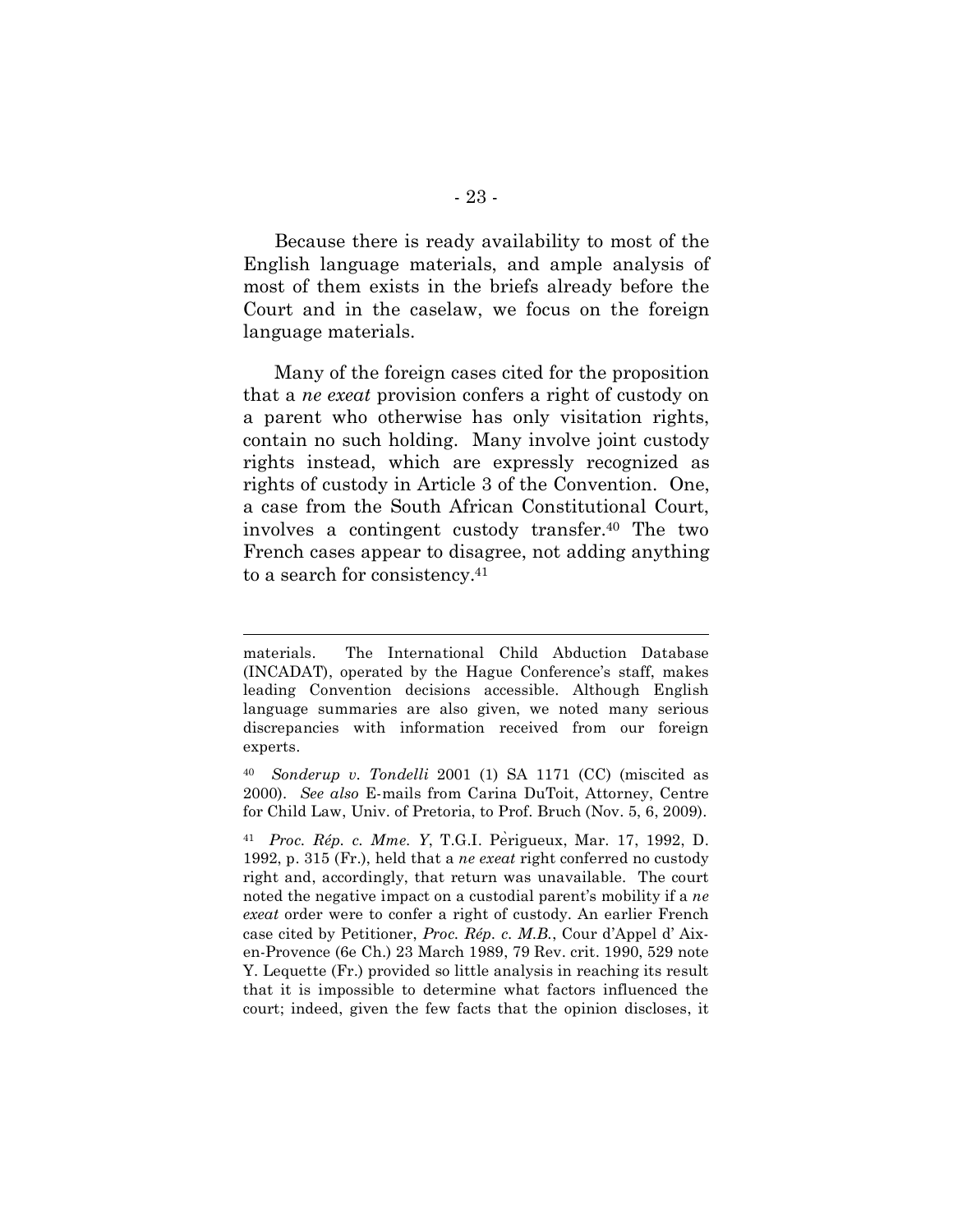A German Constitutional Court decision, BVerfG, NJW 1997, 3301 (2BvR 1126/97), is an example. A three-judge panel of the court returned the children because the Convention recognizes joint custody even if a parent has some but not all custodial rights, and, in this case, important questions of education and the children's upbringing had to be decided jointly. An earlier German decision in a case that was erroneously cited 42 also involved a joint legal custody order that expressly required joint decisions on important questions.43 Similarly, in two decisions, the Israeli High Court (Supreme Court is the name of Israel's trial courts), *Turner v. Meshulam*44 (which

 $\overline{a}$ 

<sup>42</sup> The cited case, OLG Dresden FamRZ 2003, 468, involves only the enforcement of an earlier decision that can be found at OLG Dresden FamRZ 2002, 1136 (cited incorrectly as 1163, however, in the enforcement case). Our statement of the facts is drawn from the controlling 2002 decision. Family law is federal law in Germany, so these state court decisions could have been appealed to the Federal Supreme Court (BGH), but apparently were not. *See* E-mails from Prof. Dr. Michael Coester, Ludwig-Maximilians-Universität München (Univ. of Munich) to Prof. Bruch (Nov. 5 and 8, 2009) (hereafter Coester).

<sup>43</sup> *See* NJW 1996, 1402 (15 Feb.1996); NJW 1996, 3145 (1 Aug. 1996) In none of these cases had the foreign court imposed a travel restriction. The latter decision held that a restriction on a parent's right to determine a child's residence in a joint custody case does not violate the country's constitutional freedom of movement when weighed against the country's constitutionally imposed parental responsibilities. *See supra* n.42 (Coester, Nov. 5, 2009).

<sup>44</sup> Miscellaneous Civil Application 1648/92 *Turner v. Meshulam* D.46(3) 38. *See* E-mails from Dr. Rhona Schuz, Senior Lecturer and Co-Director, The Centre for the Rights of

appears the court was most concerned with ensuring that the mother (the visiting parent) who sought their return was not deprived of her children.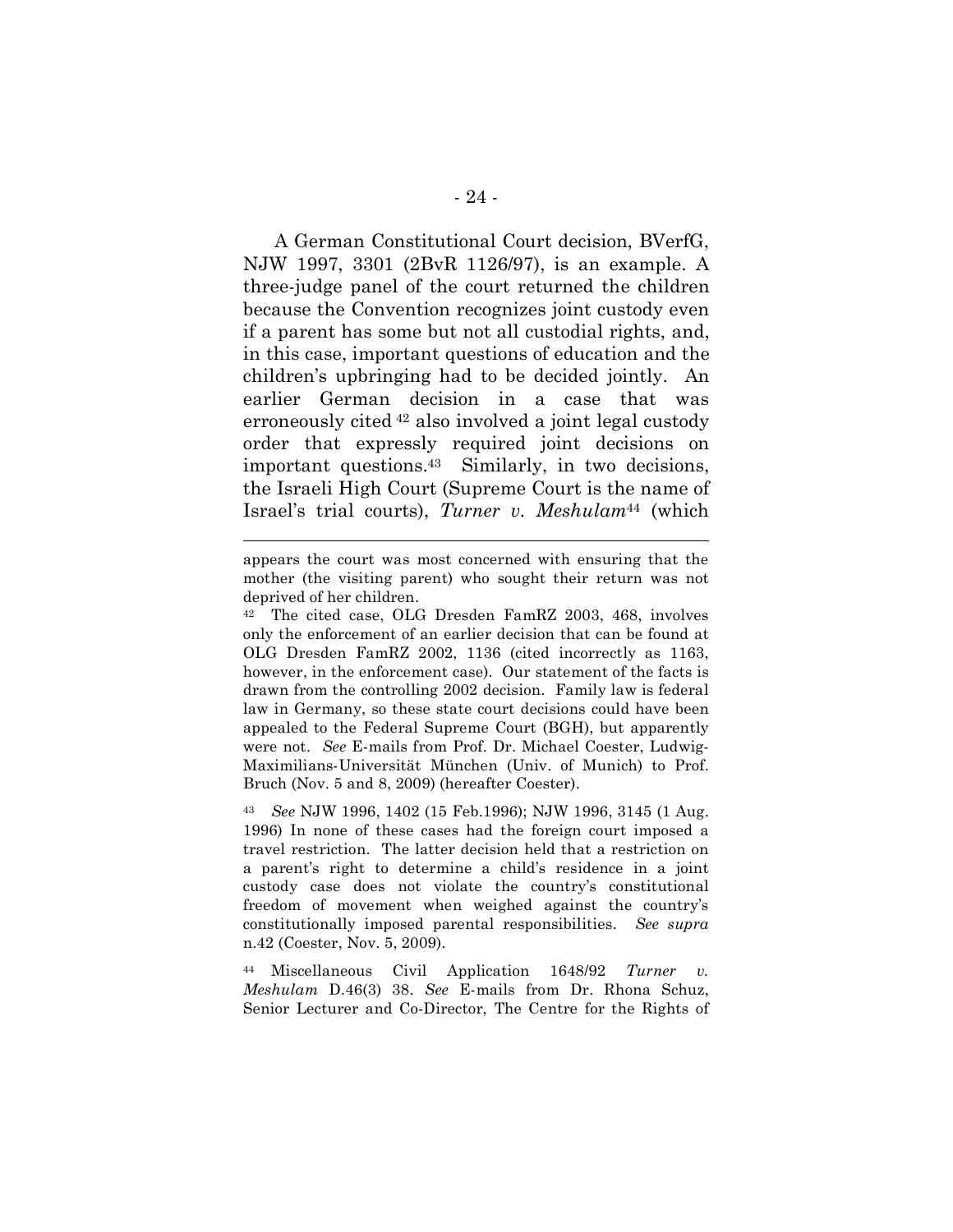Father cites as *Tournai v. Mechoulam*) and *Foxman v. Foxman*, enforced travel restrictions.45 But because each father held joint custody rights that the court said necessitated their consent, neither case illuminates the question before this Court – whether a travel restriction confers custody rights under Article 5 on a party who otherwise holds only visitation rights.46

Most of these foreign language cases are relied upon by Petitioner as supporting his arguments in this Court.47 In fact, however, most of their descriptions are misleading, as a careful comparison with the descriptions set forth here reveals.

Other cases, although correctly cited, illustrate potential problems in attributing custody rights to a parent who otherwise has only visitation. These cases demonstrate that the "right of return" under the Convention is ill-suited to address the problems of custody and access. It may be that travel

<sup>47</sup> Pet.'s Br. 35-36.

the Child and the Family, Sha'anei Mishpat College to Professor Bruch (Nov. 3 and 19, 2009).

<sup>45</sup> *Turner* states expressly that it follows *C v. C* [1989] 1 WLR 654; *Foxman* follows *Turner* and cites Article 5; *see also* E-mail from Edwin Freedman to Elisabeth McKechnie (Nov. 4, 2009).

<sup>46</sup> *Cf. Thomson v. Thomson* [1994] 3 S.C.R. 551 (Can.), which recognized a custody right in a Scottish court that had granted interim custody to the mother pending the court's decision on the merits. *Thomson* held that the father could rely on the court's custody rights, but also made clear that it would recognize no custody rights once the proceedings were concluded.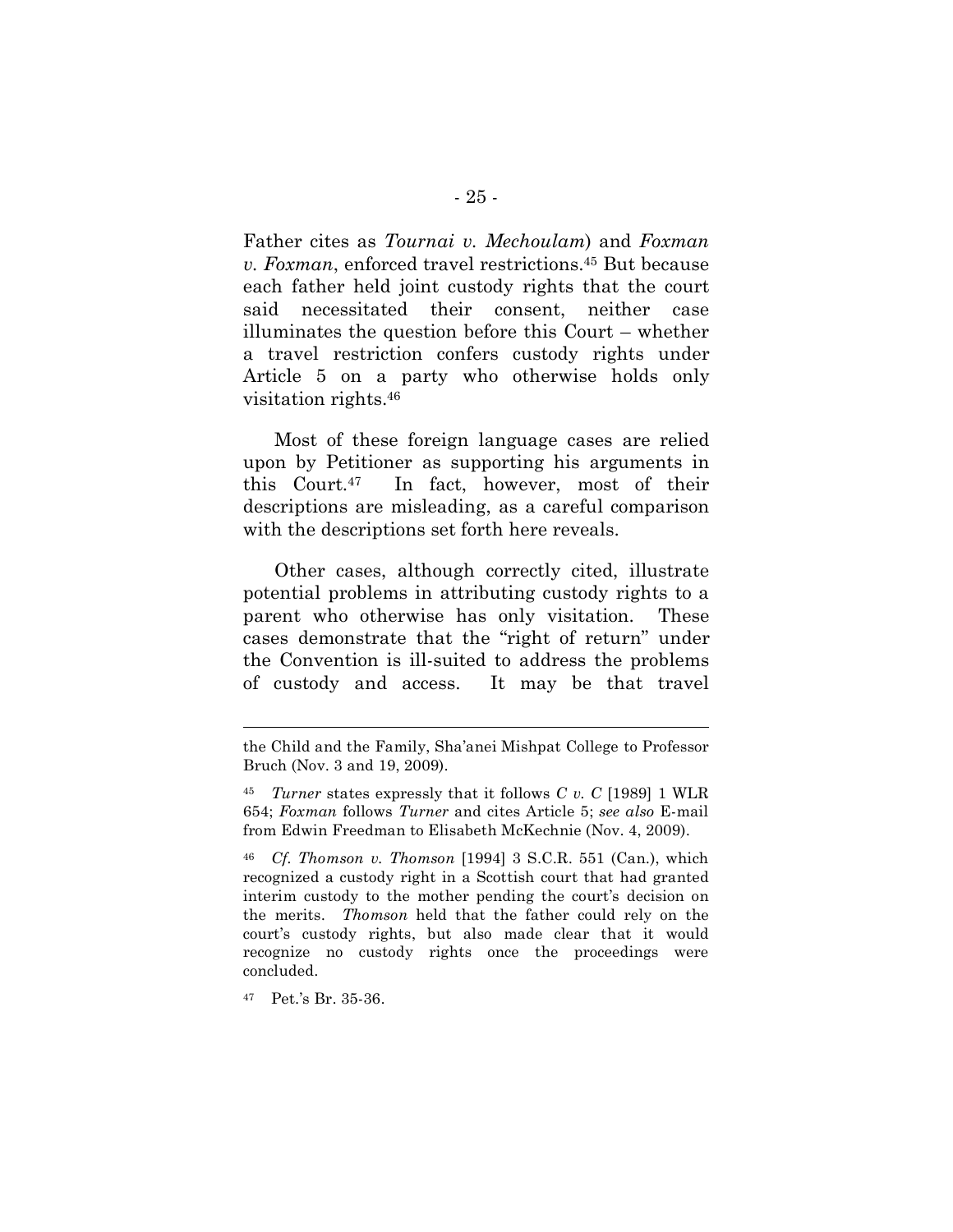restrictions, and international litigation if they are breached, occur disproportionately in situations of high parental conflict. Although the following cases are merely anecdotal, early studies suggest this is the case.48

An example is OGH May 2, 1992 2Ob596.91, where the Austrian Supreme Court held the father had a right to a return order when the mother violated a travel restriction in an English sole custody order that expressly required his consent to a move abroad. This is a case that supports Father's claim in *Abbott*. The Austrian court, however, refused to return the children, holding that a valid defense was established under Article 13*b*, which allows the court to refuse a return if "there is a grave risk that his or her return would expose the child to physical or psychological harm or otherwise place the child in an intolerable situation."

Travel restrictions are increasingly used to protect convenient visitation.49 Their negative implications for women's mobility were identified in a Canadian Supreme Court decision, where the court

<sup>48</sup> *See infra* n.55, n.56; *see also* J. Edleson et al., *Multiple Perspectives on Battered Mothers and Their Children Fleeing to the U.S. for Safety: A Study of Hague Convention Cases*, (Draft Final Report to the National Institute of Justice) (Univ. of Minn. 2009) (Ninety-two percent of Convention cases with abuse allegations involved American mothers returning to the US. Eighty percent of the fathers who sought return orders were foreign citizens. More than half of these children were returned, and their abusive fathers received custody pending trial of all but one).

<sup>49</sup> The Austrian and South African cases are examples.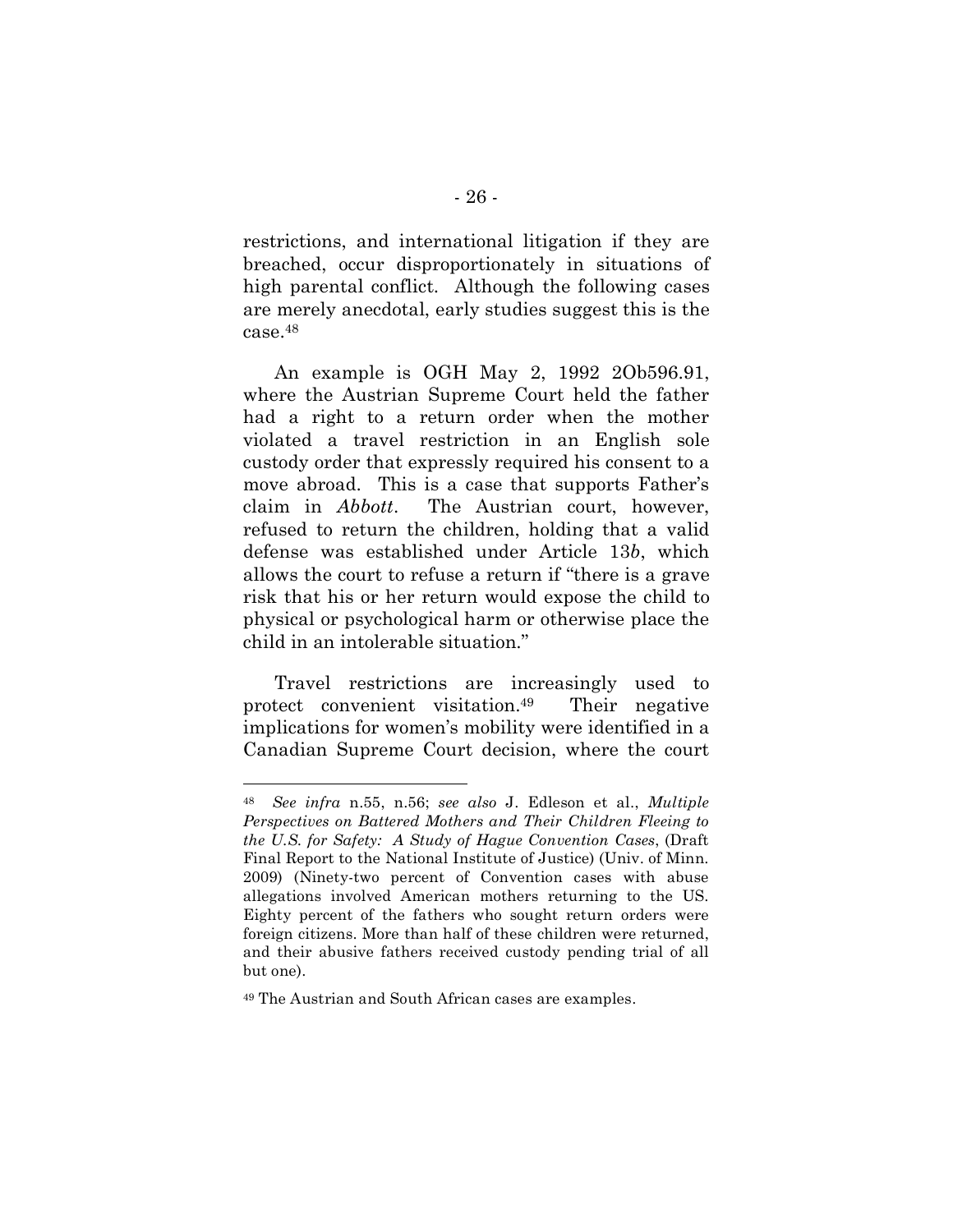made clear that it will not treat travel restrictions as custody rights if no custody action is currently pending.50

Retired Canadian Supreme Court Justice Claire L'Heureux-Dubé points out a particular concern with orders that restrict relocation for women:

[they] can be used by abusers in order to maintain continued control over estranged spouses and children.<sup>51</sup>

 The same problems, including similar efforts by abusers to control their former partners, also exist around the world, and scholarly articles now address their implications for the welfare of children and the women who care for them. Some also expose the flaws in pseudo-scientific doctrines that are often said to necessitate travel restrictions.52

<sup>50 &</sup>quot;The Convention does not give access the same protection as custody because of possible disruption to the child and the implications for the custodial parent's mobility." *Thomson v. Thomson*, [1994] 3 S.C.R. 551 (Can.) (LaForest, J.) (L'Heureux-Dubé, J.) (concurring to emphasize the point).

<sup>51</sup> Justice Claire L'Heureux-Dubé, "Cherishing Our Children," (2001), 8, *available at*

http://www.childjustice.org/docs/dube2001.pdf; *see also* Weiner, Merle, *International Child Abduction and the Escape from Domestic Violence*, 69 FORDHAM L. REV. 593 (2000).

<sup>52</sup> *See*, *e.g.*, Carol S. Bruch, *Sound Research or Wishful Thinking? Lessons from Relocation Law,* 40 FAM. L.Q. (2006) (collecting recent scholarly research on children's needs and distinguishing unscientific doctrines).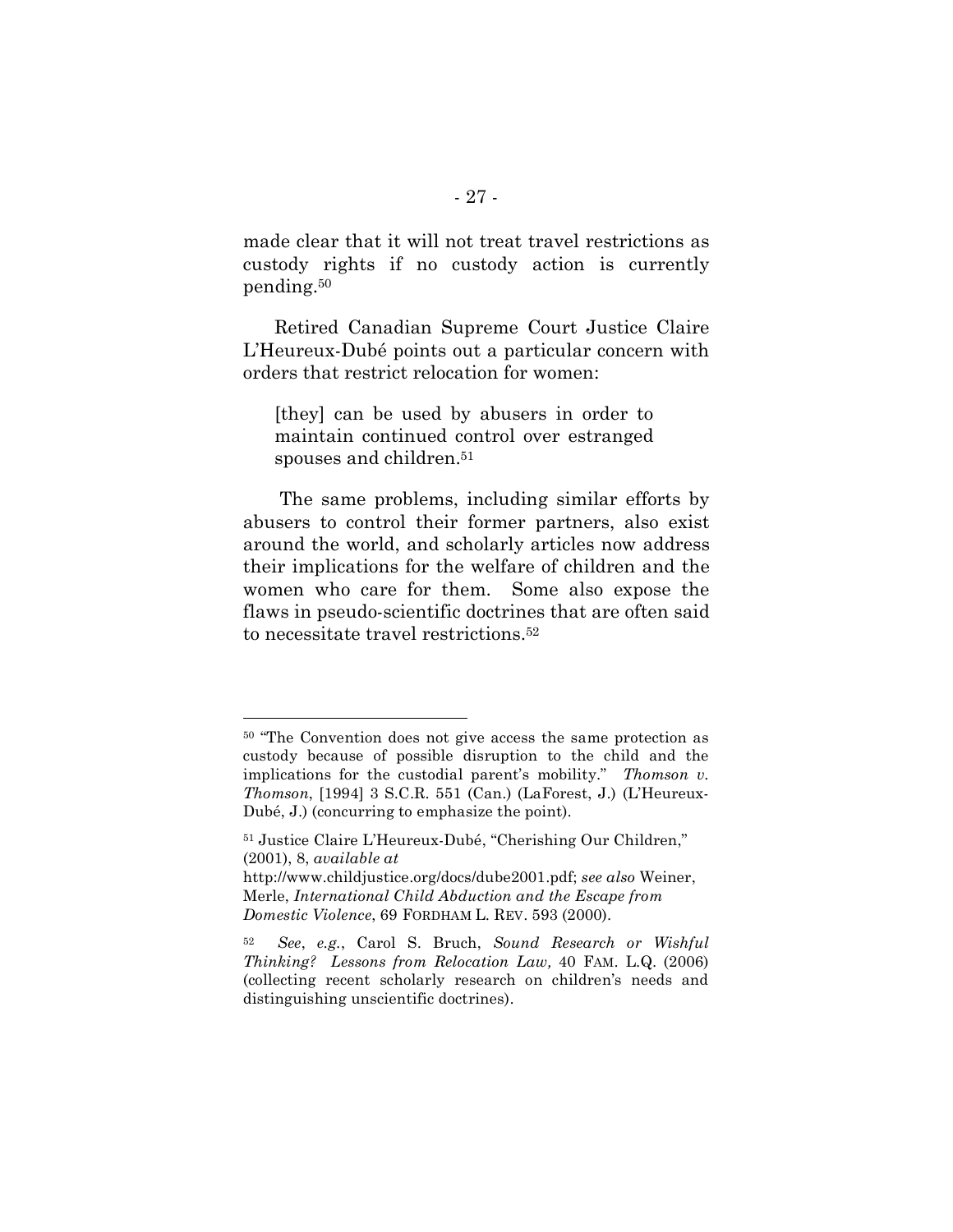The cases cited, moreover, represent only a small fraction of the Convention Parties. The cases from countries that apply common law methodology to provide custody rights from travel restrictions arise in only seven of the 81 countries that now belong to the Convention. These decisions come almost exclusively from countries that apply common law methodology to Convention litigation and often defer to decisions of the English courts.

In these cases, an opinion from the Court of Appeal and a later one in the House of Lords, come to a conclusion sharply different from that of the Canadian Supreme Court and the uniform holding of this country's Circuit Courts of Appeal that have considered the question in sole custody cases. We agree with the reasoning of the Canadian Supreme Court, which carefully compares custody and visitation, considers the matter from the standpoint of the Convention's child-protection goals, and notes concerns for the gender-based implications of travel restrictions.

Because the countries whose decisions have been offered vary greatly in size and the number of Convention cases they confront, the current relative significance of their decisions, in practical terms, is revealed by Convention caseloads. They show that England and the six countries that follow its view, taken together, deal with roughly the same number of Convention cases as do the common law countries that hold a contrary view, Canada and the United States.53 It may also be noted that courts in the

<sup>53</sup> *See* Appendix A.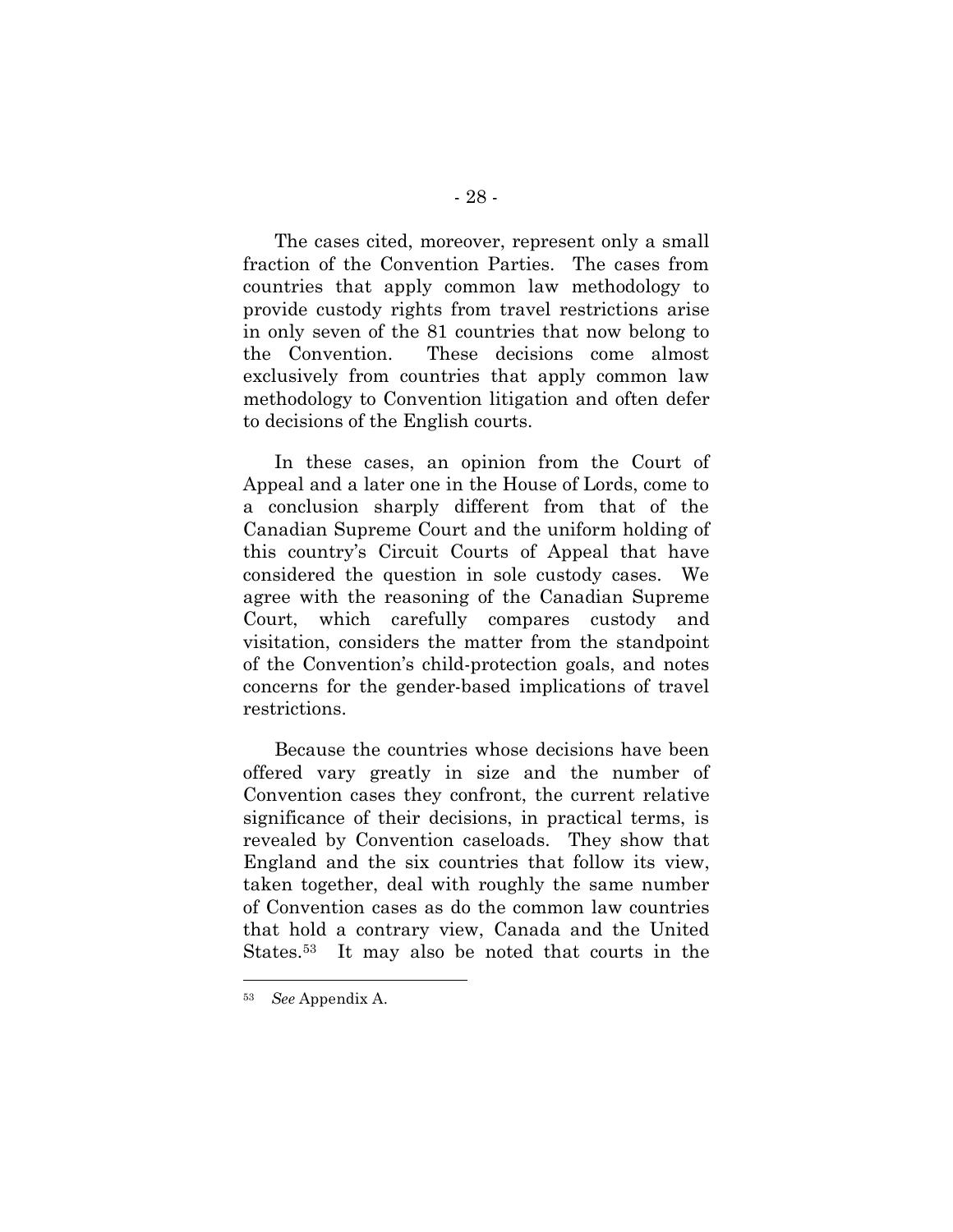countries that wanted visitation rights to provide a right to return of the child (and lost soundly on that point) during the negotiations of the Convention are prominent among those that have, after ratifying the Convention, interpreted travel restrictions orders as granting rights of custody.

There is thus a genuine disagreement among the common law courts that have dealt with the question. Once corrected for misinformation and lacunae in the foreign law materials that have been cited to this and other courts, the civil law authorities on point are similarly divided.

We conclude that there is at present no persuasive "weight of common law authority" that favors granting custody rights when travel restrictions are present in what is otherwise a straightforward visitation case. There is instead a mélange of opinions from trial courts, intermediate courts, and supreme courts, most of them not on point, and many of them sadly lacking in analysis. In contrast are the uniform, carefully reasoned opinions of all the Circuit Courts of Appeal that have dealt with the issue in *sole* custody cases, and determined – correctly in our view – that the Convention does not provide a right of return for breach of *ne exeat* orders.

**IV. Remedies for Violations of Travel Restrictions and Rights of Visitation Should Be Dealt with by Amendment or Protocol.**

As a general rule, significant changes to treaties, however desirable, should be accomplished by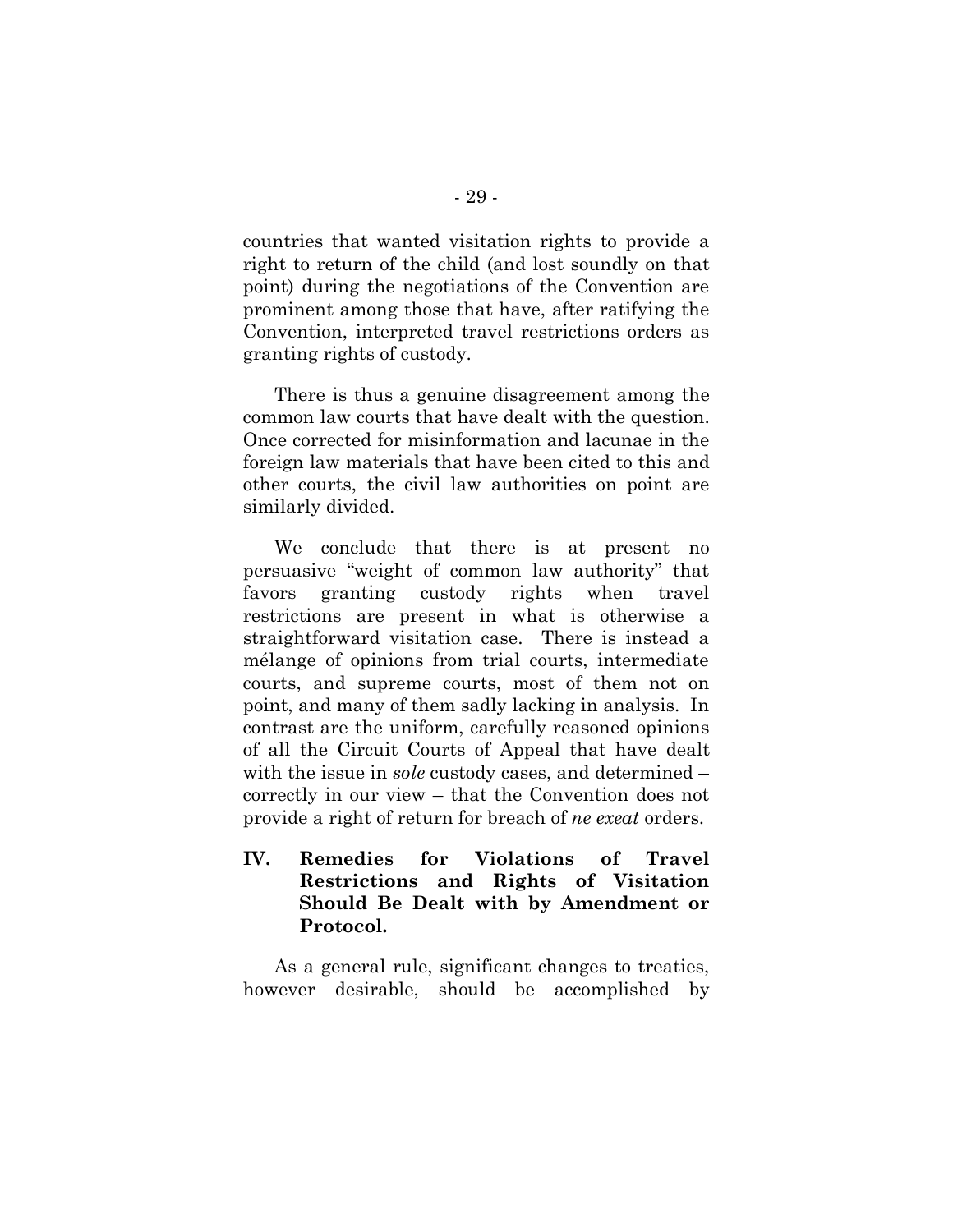subsequent treaty or amendment, and not by reinterpretation. That is all the more true here, where the subject at issue – enforcement of rights of access – is complex, fraught with difficulties, and cannot adequately be addressed in a one-time, "onesize-fits-all" reinterpretation of the original Convention.54 Because families come in many "sizes," a range of solutions should be made available.

The problems of enforcing visitation are real, and the desire to provide more relief to noncustodial parents is understandable and admirable. To seek an amendment of the Convention by a court decision that is contrary to its language and history, however, is both unwise and unnecessary.

It is unwise because travel restrictions are only a small part of the overall picture, and there are many other factors that must be considered. A decision to provide a right of return for violation of travel restrictions, standing alone, does not fit into any intelligible policy structure and harms important child-centered values. Moreover, it can only serve to complicate future negotiations to address coherently the larger problem. As law professors, many of us are active in law reform and, in our experience, when a complex area of law must be reworked, it is far easier to move forward if many options are still open than it

 <sup>54</sup> Professor Silberman agrees, arguing that a new protocol is necessary because of "confusion" regarding when, if ever, a *ne exeat* order creates a right of custody. Linda Silberman, *Patching Up the Abduction Convention: A Call for a New International Protocol and a Suggestion for Amendments to ICARA*, 38 TEX. INT'L L.J. 41, 48 (2003).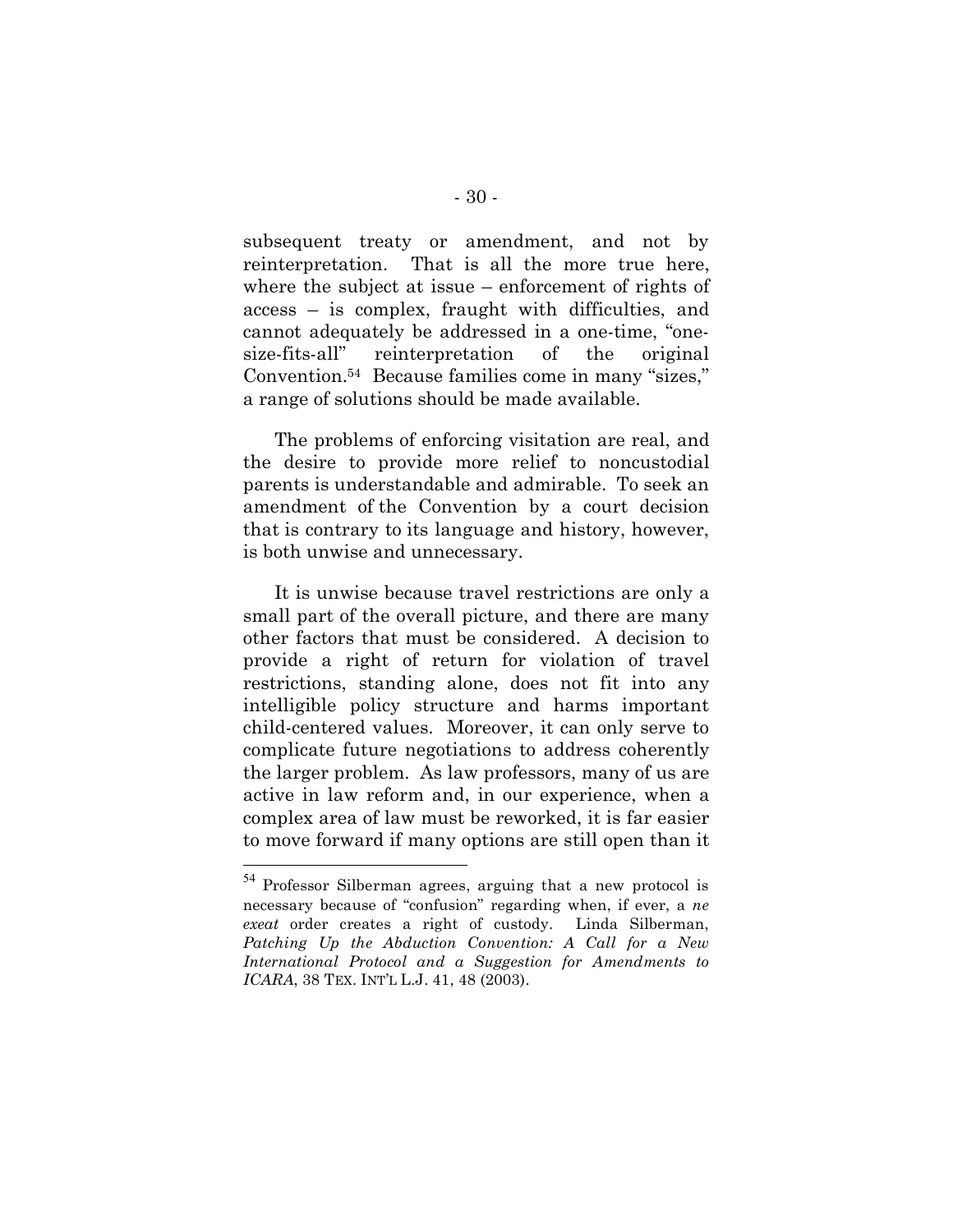is if it is necessary to "take back" gains one interest group or another believes it has already won, however counterproductive that intransigence may be.

One problem, for example, that needs to be confronted is that of continuing jurisdiction over the custodial parent.55 Early research indicates that most abducting mothers do return with their children, even if they report that they are victims of domestic violence, while fathers (although making no allegations of domestic violence) do not.56 Some children have therefore been sent back in their mother's care to await trial secreted in a battered women's shelter.57 In other cases, the caregiver may

<sup>55</sup> A California study reveals that, as a group, mothers who take their children are poor and without access to lawyers and mental health professionals who might assist them. Further, perhaps because they often belong to cultural groups that do not turn to the courts to resolve disputes, they often do not know that moving away with their children is against the law. Professor Weiner believed that the increasing number of cases in which a primary caretaker leaves with the children and alleges domestic violence may reflect the desperation of women who flee with criminal and civil consequences far from their minds, sometimes to hide from the abuser -- an insight borne out by the California study. *See* Janet R. Johnston et al., *Early Identification of Risk Factors for Parental Abduction*, JUVENILE JUSTICE BULLETIN 1, 4-5 (Mar. 2001) *available at* http://www.ncjrs.org/pdffiles1/ojjdp/185026.pdf.

<sup>56</sup> Reunite Research Unit, *The Outcomes for Children Returned Following an Abduction* (Sept. 2003).

<sup>57</sup> *See Murray v. Director of Family Service ACT*, (1993) F.L.C. 92-416 (Austl.); *Re M* (Abduction: Intolerable Situation) [2000] 1 F.L.R. 930 (22 March 2000) (Fam. Div.) (Eng.) (children returned; mothers under death threat).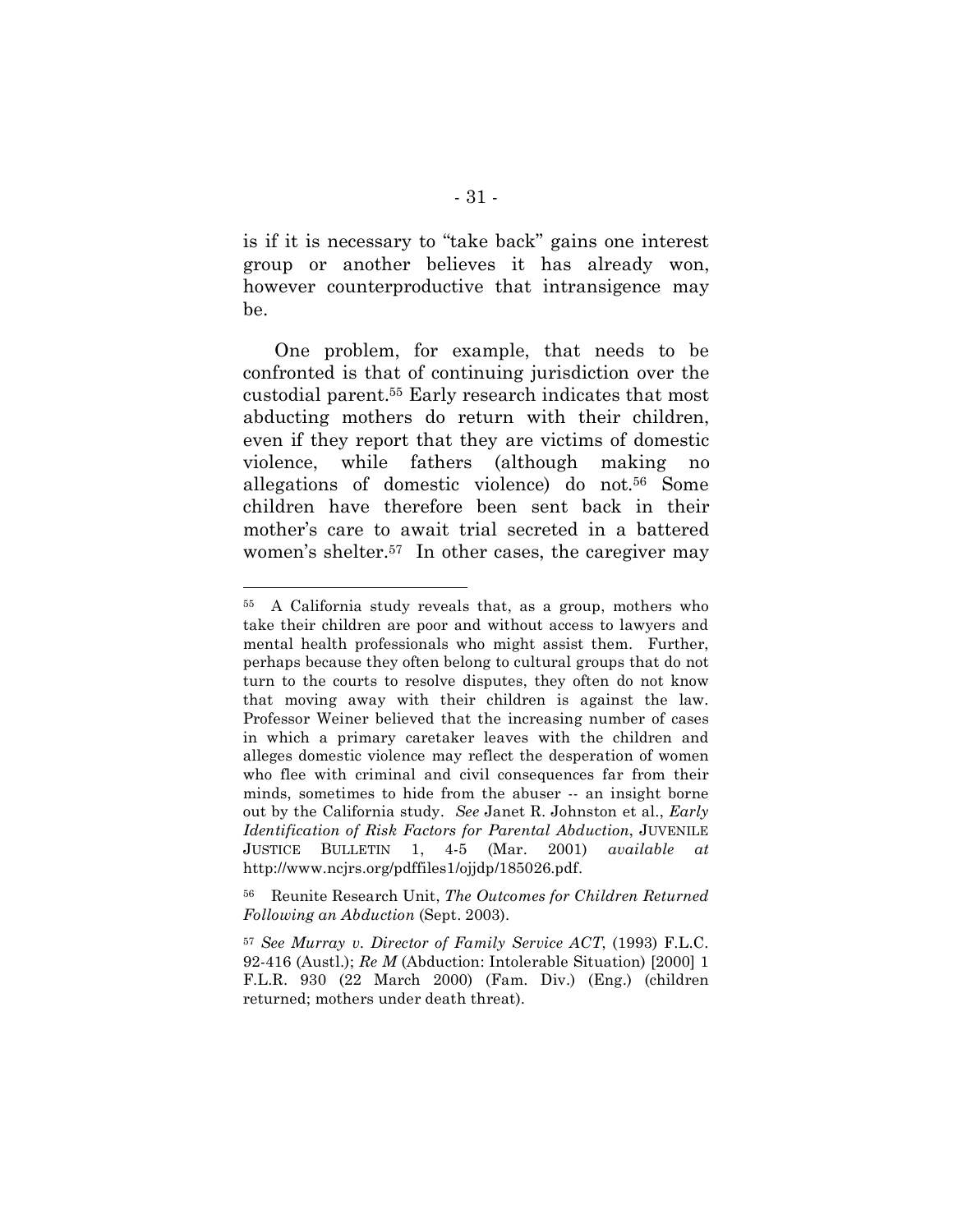not be able to return with the child for any number of reasons (visa or work permit problems, the needs of other children who live abroad, or personal danger to her).58

A host of other issues have also emerged in the thirty years since the Convention was drafted, including an increased understanding of children's needs in separated households, new custody and family forms, greater attention to gender-based disparities in family law, increasing sensitivity to the challenges of parenting as a visiting parent, fewer abductions between Convention countries by noncustodial parents and more by custodial parents, heightened concern for domestic violence cases, a burgeoning use of travel restrictions outside the Middle East, a loosening of international borders, and the development of the European Union, with new rules for custody jurisdiction and a uniform family law for its member states.

Any requirement to send the child to a noncustodial parent must also address in depth and with sensitivity such questions as what to do about "supervised visitation" and perceived risks to the child. Studies completed since 1980 reveal a surprisingly high incidence of serious problems such as substance abuse, child or sexual abuse and

<sup>58</sup> If the child in this case is returned to Chile, for example, it is perhaps unlikely that the court that twice refused even joint custody to Father would now grant custody to him. We do not know, however, whether Mother, who filed for divorce in Texas and is probably no longer married to Father, still holds a valid visa or would qualify for a new one to accompany their child and, if so, how she and the child could support themselves there.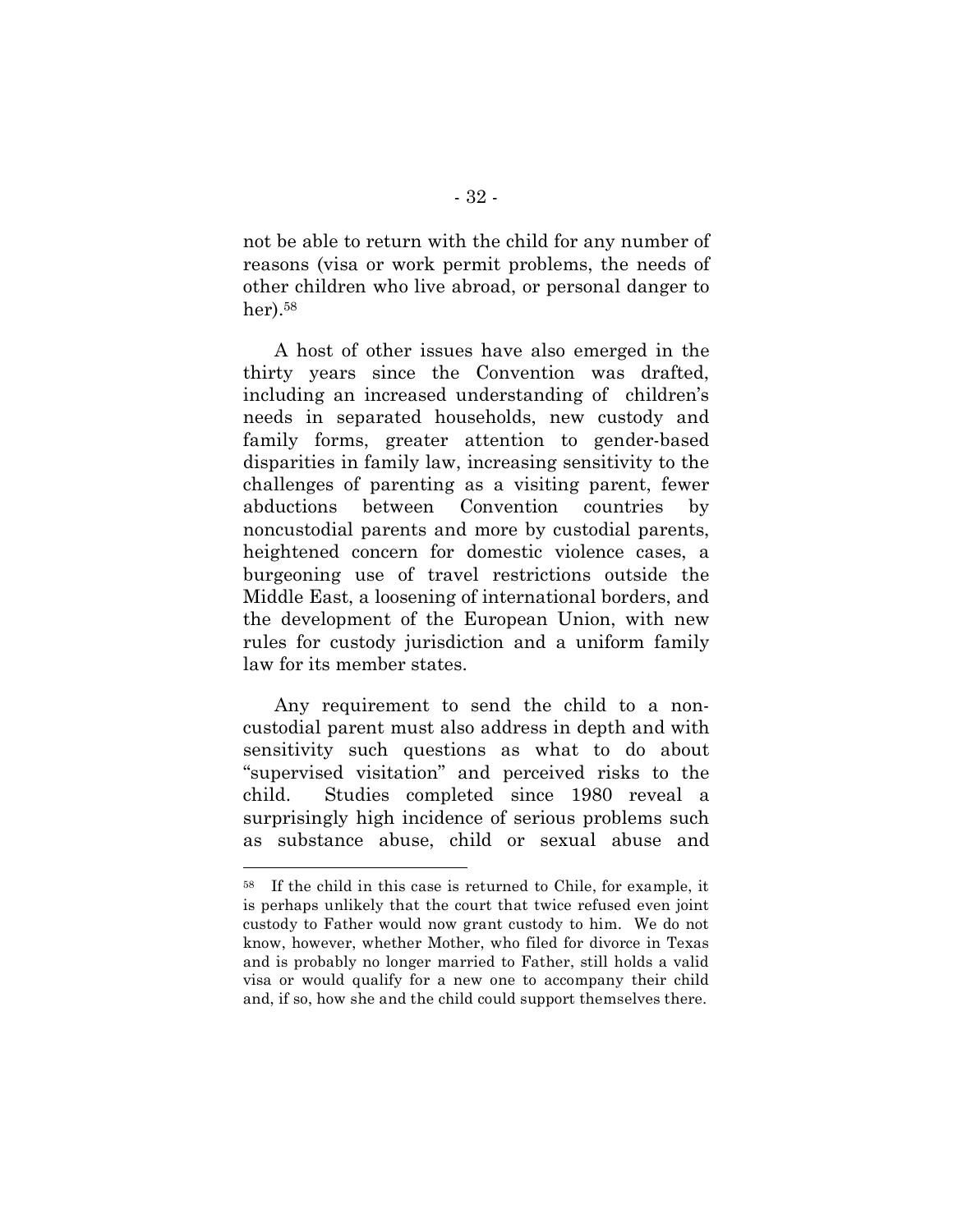domestic violence in disputed custody cases,59 and even risks to children arising from visitation in some cases. An expert opinion solicited by the English Court of Appeal from two leading psychiatrists is particularly illuminating, as it identifies the advantages and disadvantages of visitation for children in a wide range of situations.60

Two recent cases illustrate that things can go very wrong if a focus on children's needs is lost. One entailed 17 months in foster care for children who were returned to their visiting father's community. Their mother, who stayed away because of criminal charges, was ultimately granted custody.61 In the second, an abused woman who accompanied her young children when they were ordered returned feared for her life. Having begged police for a ride to a shelter, she was killed in front of her mother and sons as they were about to drive there by themselves.62

Thus, notwithstanding the importance of visitation as a general rule, there are a number of

<sup>59</sup> *See supra* n.28 (Bruch, *Unmet Needs*, *passim*).

<sup>60</sup> It is difficult to locate in this country, but important in order to illustrate the greater complications of enforcing access rights. We have therefore sent a letter requesting permission to lodge a copy of the opinion with the Court, as it was later published. Sturge & Glaser, *Contact and Domestic Violence* (2000) FAM LAW 615 (2000), *available at* http://www.law.ucdavis.edu/faculty/Bruch/files/AppendixD.pdf.

<sup>61</sup> *Available at* http://fathersforlife.org/cps/apprehension3.htm.

<sup>62</sup> *Available at* http://www.brisbanetimes.com.au/world/youngmother-fled-to-sydney-to-save-her-life-20090501-aq5z.html.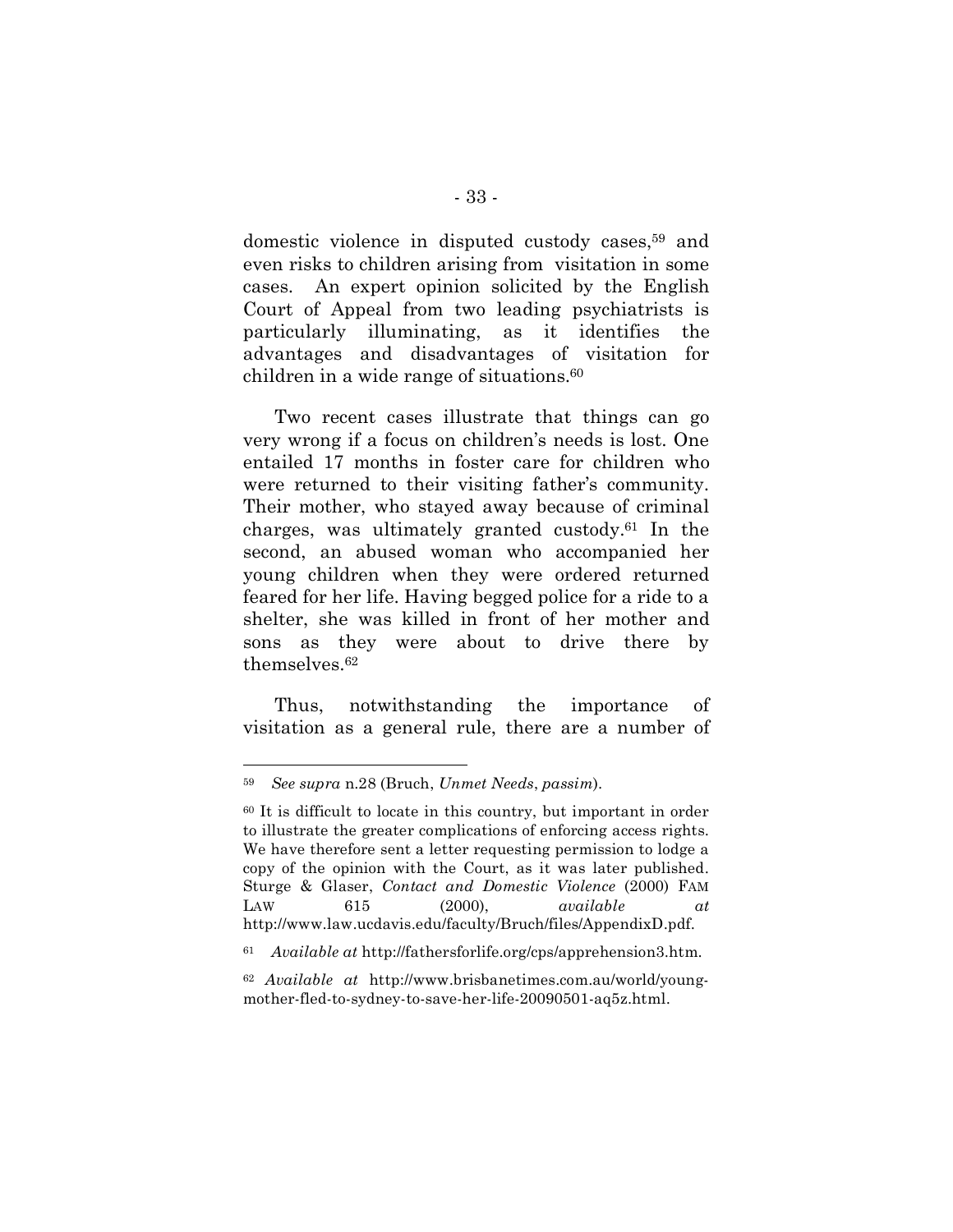caveats, issues and questions, which call for the kind of more detailed consideration and drafting that is only possible in the context of a negotiation.

The question of amending or replacing the Convention has been discussed at The Hague during official meetings, and last spring at a Council meeting, staff were directed to move forward with a feasibility study. 63 Such instruments hold a better promise of adequately addressing the myriad problems of enforcing rights of access; a reinterpretation of the Convention that establishes a blanket rule for travel restrictions is not a wise or adequate substitute.

#### **CONCLUSION**

We conclude that the clear language of the Convention instead, when read in good faith and taken in context, given the structure and purposes of the treaty as well as the negotiating history, dictates the correct result: a holding that the presence of a *ne exeat* provision does not confer rights of custody on a party who otherwise holds only visitation rights.

This conclusion is also supported by the record of the negotiations and the amicus brief submitted by two of the original drafters. The foreign caselaw, taken as a whole, fails to provide a consistent weight of authority that deserves this Court's deference. The contrary interpretation urged by the Petitioner is neither wise nor necessary. Given the many complexities surrounding the important question of

<sup>63</sup> *See supra* n.8.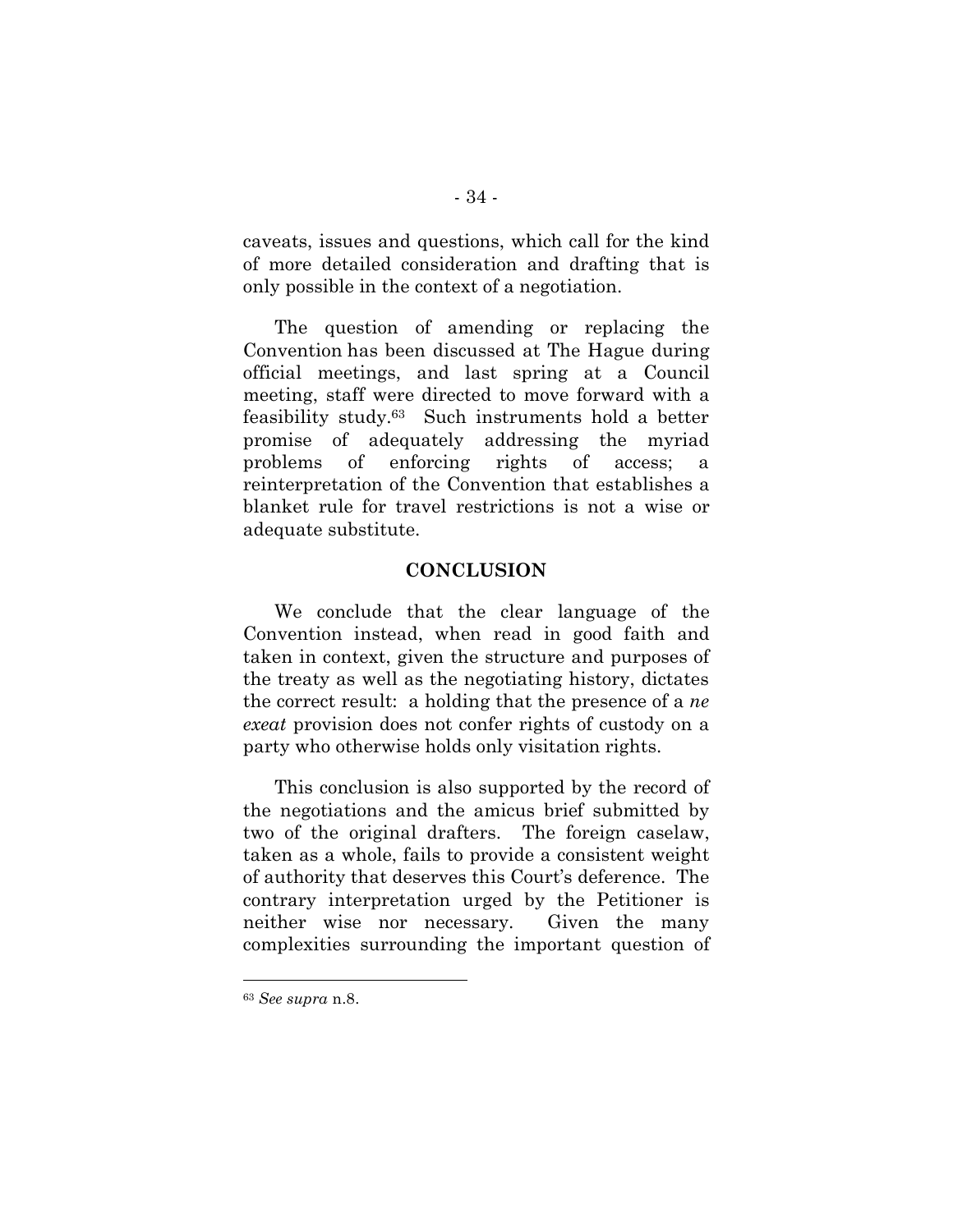enforcing access rights, the enforcement of travel restrictions for noncustodial parents should be considered not by reinterpretation of the Convention, but in the broader context of considering a protocol or revised treaty to addresses the larger questions.

Because of deficiencies in the record that we identify throughout this brief, we also conclude that dismissal as improvidently granted would be an appropriate alternative disposition.

Respectfully submitted,

CAROL S. BRUCH  *Counsel of Record Distinguished Professor Emerita Research Professor of Law*

School of Law 400 Mrak Hall Drive University of California Davis, CA 95616-5203 (530) 758-5765

NICOLE M. MOEN SARAH C.S. MCLAREN FREDRIKSON & BYRON, P.A. 200 S. 6th Street Minneapolis, MN 55402 (612) 492-7320

*Attorneys for Amici Curiae*

November 24, 2009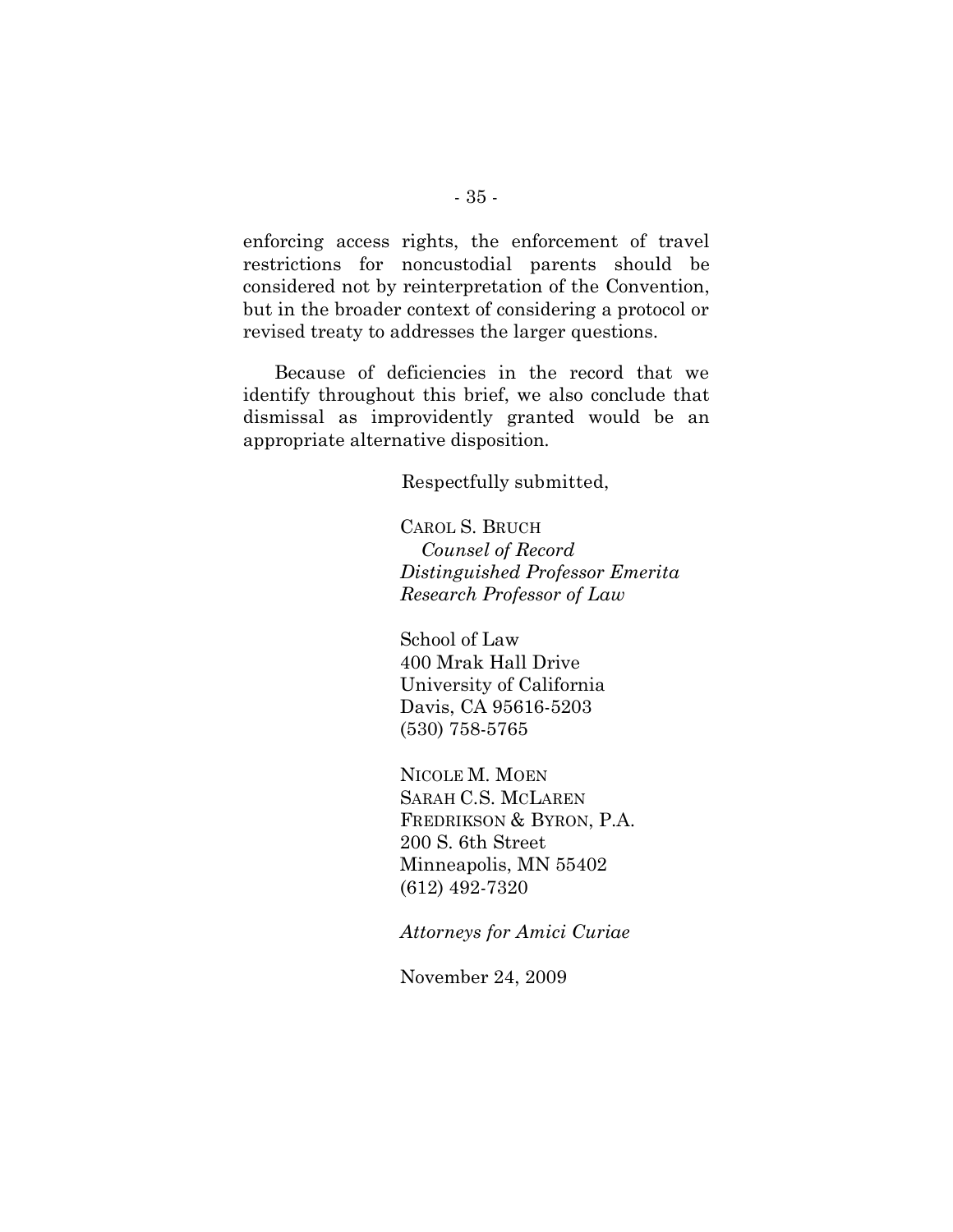#### **APPENDIX A**

| <b>COUNTRY</b>   | INC.        | INC.           | OUT.        | OUT.           | <b>TOTAL</b> |
|------------------|-------------|----------------|-------------|----------------|--------------|
|                  | <b>RETN</b> | ACCSS          | <b>RETN</b> | <b>ACCSS</b>   | APPS.        |
| U.S.             | 286         | 59             | 85          | 21             | 451          |
| CANADA           | 56          | 11             | 55          | 14             | 136          |
| <b>SUBTOTAL</b>  | 342         | 70             | 140         | 35             | 587          |
| <b>AUSTRALIA</b> | 43          | 19             | 91          | 14             | 167          |
| ENG & WALES      | 142         | 17             | 148         | 43             | 350          |
| <b>SCOTLAND</b>  | 12          | $\Omega$       | 3           | $\Omega$       | 15           |
| <b>IRELAND</b>   | 33          | $\overline{2}$ | 23          | $\theta$       | 58           |
| ISREAL.          | 13          | $\overline{2}$ | 25          | 3              | 43           |
| N.Z.             | 27          | 6              | 25          | 10             | 68           |
| <b>SO AFRICA</b> | 11          | 3              | 12          | $\overline{4}$ | 30           |
| <b>SUBTOTAL</b>  | 281         | 49             | 327         | 74             | 731          |
| <b>TOTAL</b>     | 623         | 119            | 467         | 109            | 1318         |

#### Cases Addressed to the Central Authorities in 20031

Inc. = Incoming cases; Out.= Outgoing cases; Retn.= Return applications; Accss=Access cases

 $\overline{a}$ 

1 Numbers are drawn from NIGEL STOWE, A STATISTICAL ANALYSIS OF APPLICATIONS MADE IN 2003 UNDER THE HAGUE CONVENTION OF OCTOBER 1980 ON THE CIVIL ASPECTS OF INTERNATIONAL CHILD ABDUCTION, NATIONAL REPORTS (2007), *available at* 

www.hcch.net/index\_en.php?act=publications.details&pid=4866 &dtid=32. They are only approximations. Because parties are not required to route petitions through any Central Authority, may file return petitions directly in the Central Authority of the country in which they believe the child may be located, or may file directly in a competent authority in that country, there is no way to know how many cases overall were brought in any of these states during 2003. It is possible, for example, that in this table, an incoming case in the US will also be listed as an outgoing case in Australia. If the incoming case came instead from the Central Authority of a state not listed here (for example, the Central Authority of Hungary), or came directly to the US Central Authority from someone abroad who chose not to approach the home Central Authority, the chart does not reveal it.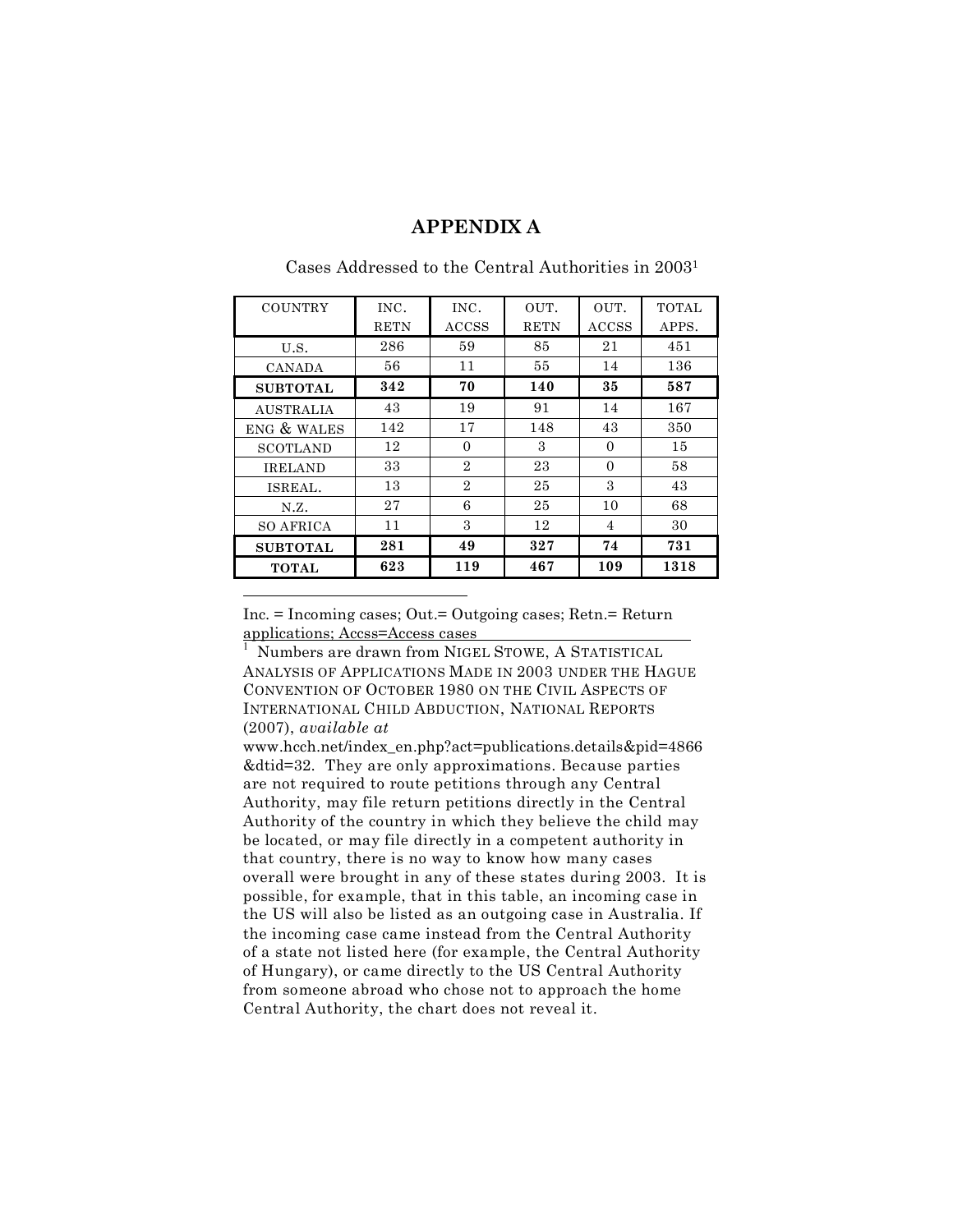## - App. 2 -

## **APPENDIX B**

#### BCN Legislación chilena

emita en la sentencia un pronunciamiento sobre cada una de ellas, aunque no hubieren sido incluidas sido incluidas in la demanda respectiva o deducidas por vía reconvencional. El tribunal hará lugar a esa solicitud, a menos que no se den los presupuestos que justifican su regulación.

Para estos efectos, las acciones que hubieren dado lugar a la interposición de la demanda se tramitarán conforme al procedimiento que corresponda, mientras que las demás se sustanciarán por vía incidental, a menos que el tribunal, de oficio o a petición de parte, resuelva tramitarlas en forma conjunta.

#### NOTA:

El artículo final de la LEY 19947, publicada el 17.05.2004, dispone que las modificaciones efectuadas a la presente norma, entrarán en vigencia seis meses después de su publicación.

Art. 49. La salida de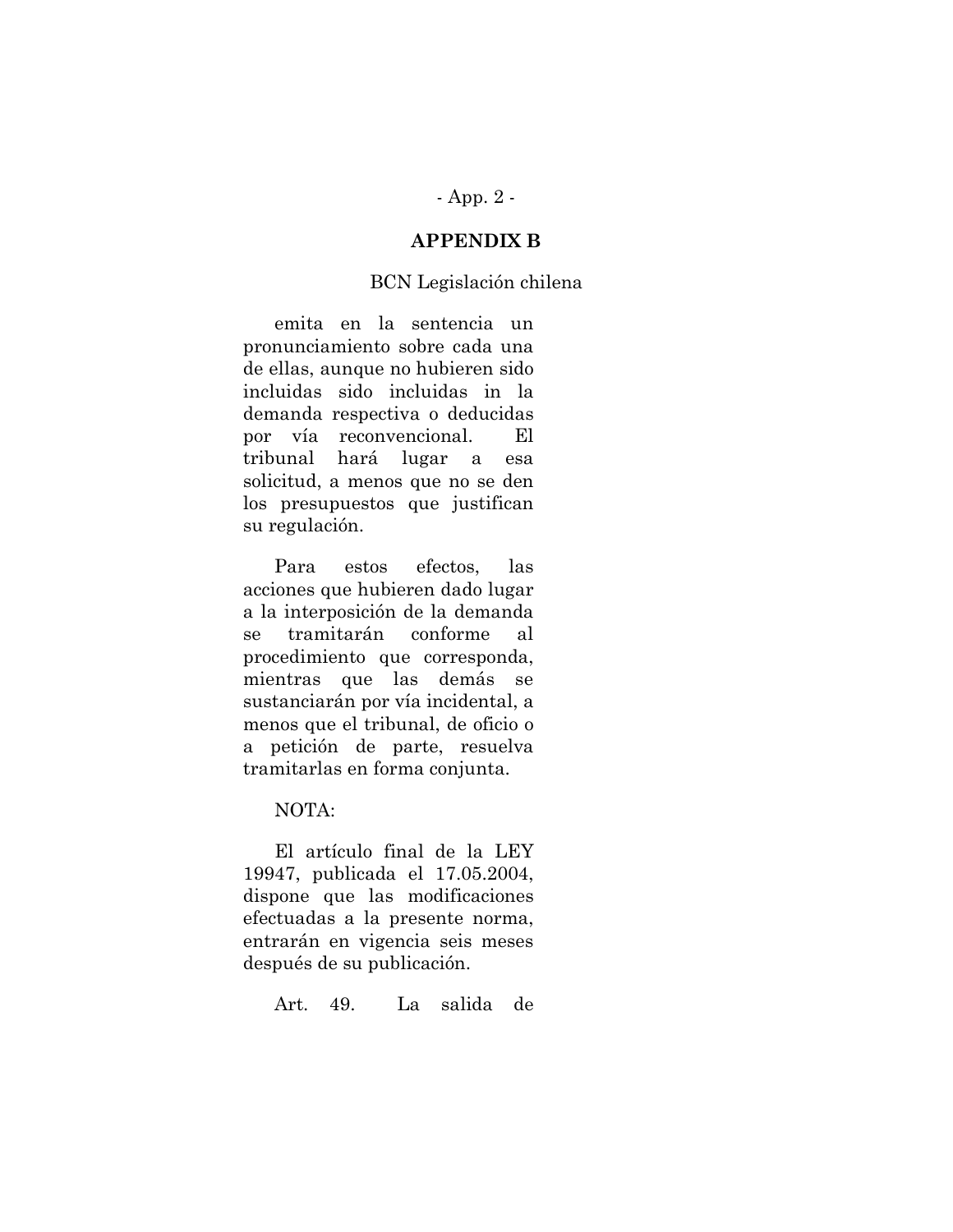- App. 3 -

menores desde Chilen deberá sujeterse a las normas a que en este artículo se señalan, sin perjuicio de lo dispuesto en la Ley Nº 18.703. Si la tuición del hijo no ha sido confiada por el juez a alguno de sus padres ni a un tercero, aquél no podrá salir sin la autorización de ambos padres, o de aquel que lo hubiere reconocido, en su caso. Confiada por el juez la tuición a uno de de los padres o a un tercero, el hijo no podrá salir sino con la autorización de aquel a quien se hubiere confiado. Regulado el derecho a que se refiere el artículo 229 del Código Civil por sentencia judicial o avenimiento aprobado por el tribunal, se requerirá también la autorización del padre o madre a cuyo favor se estableció.

El permiso a que se refieren los incisos anteriores deberá prestarse por escritura pública o por escritura privada autorizada por un Notario Público. Dicho permiso no será necesario si el menor sale del país en compañia de la persona o personas que deben prestarlo.

En caso de no pudiere

L.19.585 Art.  $5^{\circ}$ , N°  $5^{\circ}$ letra a) L.19.585 Art. 5o, No 5 letra b)

L 19.585 LEY 19711 Art. unìco No 3 D.O. 18.01.2001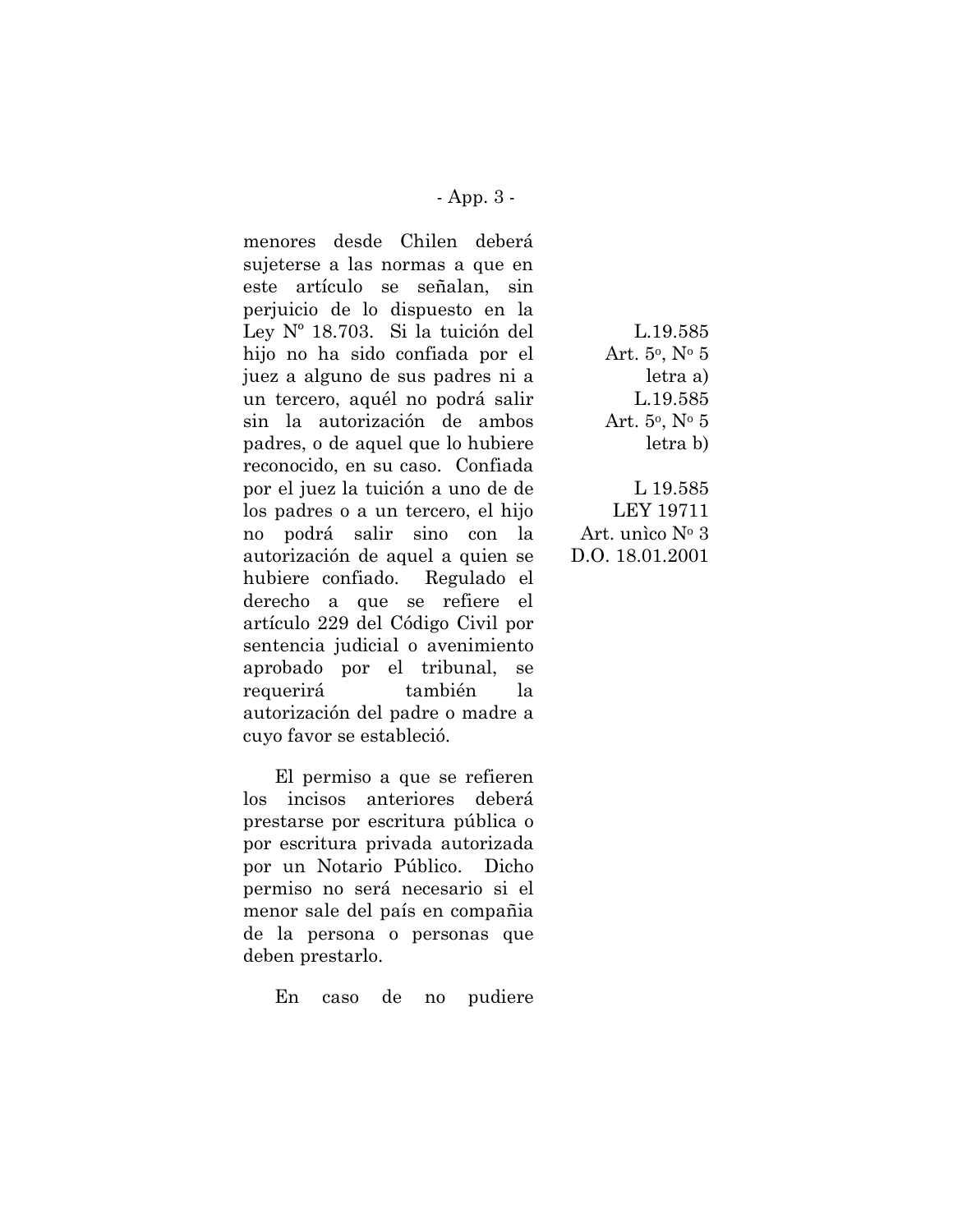#### - App. 4 -

otorgase o sin motivo plausible se negare la autorización por uno de aquellos que en virtud de este artículo debe prestarla, podrá ser otorgada por el juez de letras de menores del lugar en que tenga su residencia el menor. El juez, para autorizar la salida del menor en estos casos, tomará en consideración el beneficio que le pudiere reportar y señalará el tiempo por el que concede la autorización.

Expirado el plazo a que se refiere el inciso anterior sin que el menor, injustificadamente, vuelva al país, podrá el juez decretar la suspension de las pensiones alimenticias que se hubieren decretado.

En los demás casos para que un menor se ausente del país requerirá la autorización del juzgado de letras de menores de su residencia.

Artículo 49 bis. – En la sentencia el juez podrá decretar que la autorización a que se refiere el inciso sexton del artículo anterior habilita al padre o madre que la haya requerido y que tenga al menor a su cuidado para salir del